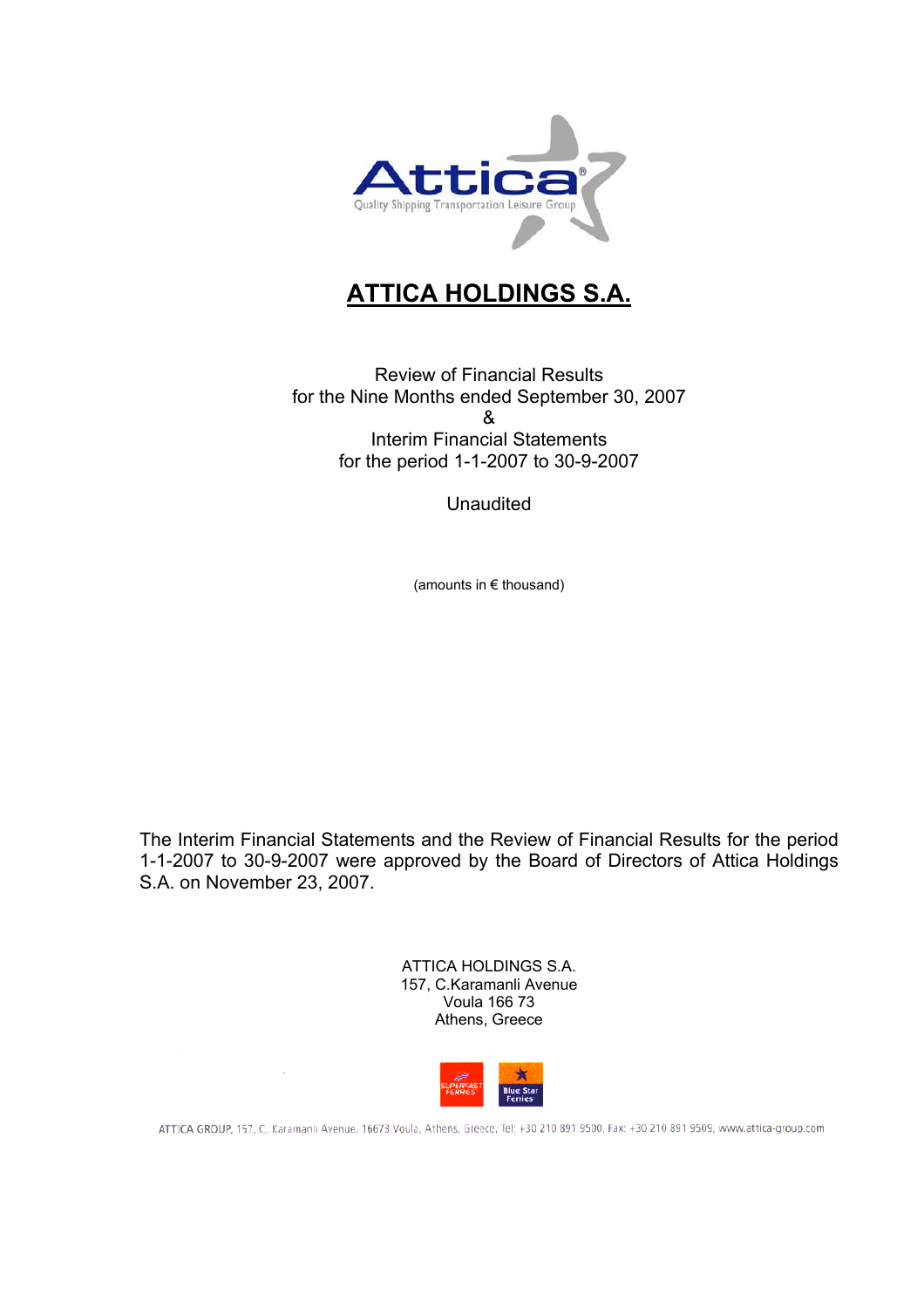

**I. REVIEW OF FINANCIAL RESULTS FOR THE NINE MONTHS ENDED SEPTEMBER 30, 2007** 

1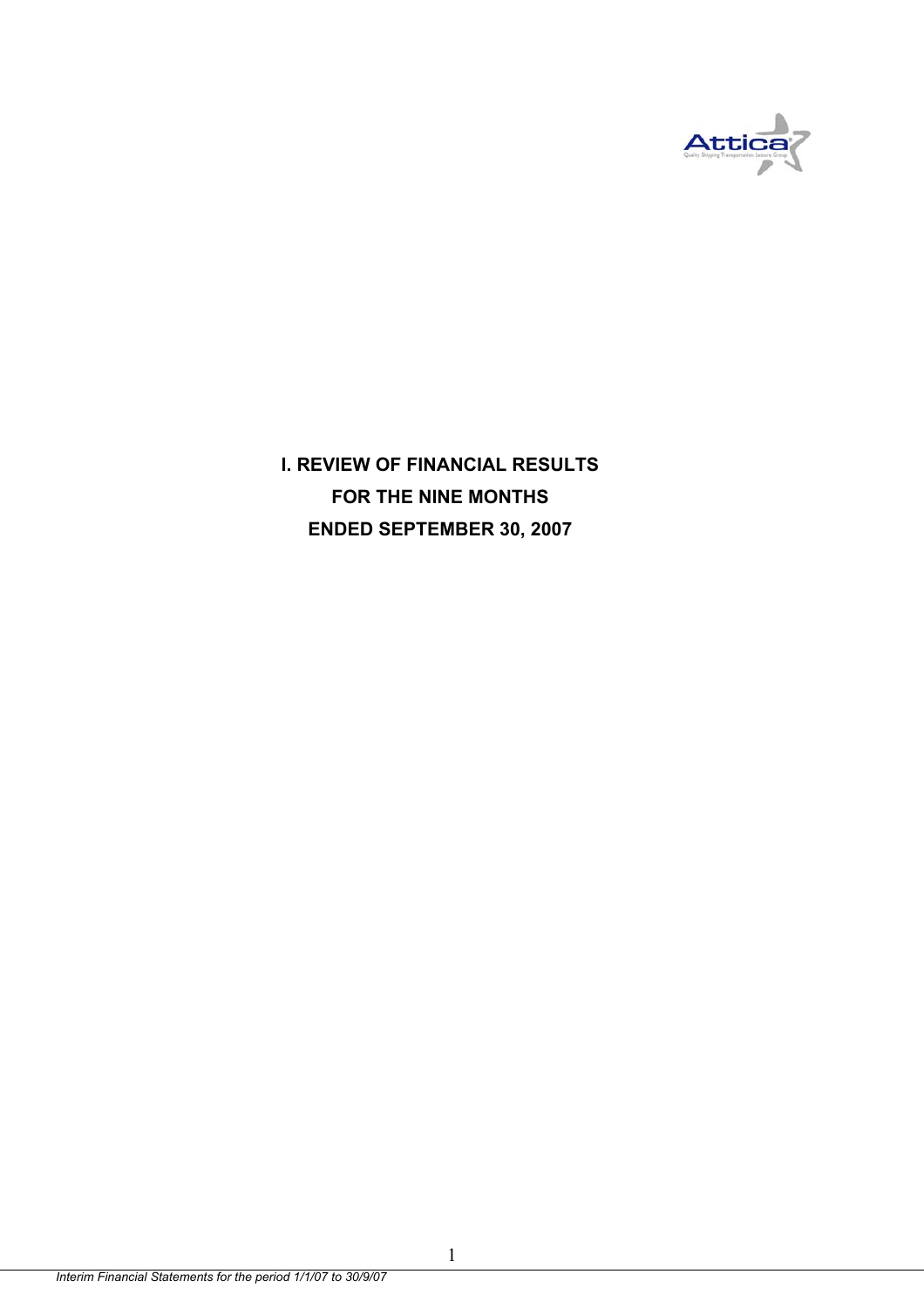

## **ATTICA HOLDINGS S.A. Review of Financial Results**  for the nine months ended 30<sup>th</sup> September, 2007

#### Review of financial results

In the nine months period ended  $30<sup>th</sup>$  September, 2007, Attica Group operated in the Adriatic Sea, the Greek domestic market and the North Sea with four Superfast vessels, eight Blue Star vessels and the RoRo Marin. The rest of Group's RoRo vessels, Nordia, Shield and Challenge, are time-chartered to foreign companies.

Total revenue for the Group in the nine months ended  $30<sup>th</sup>$  September, 2007, stood at  $\epsilon$ 254.0 mln against € 244.8 mln during the same period in 2006, posting a 3.8% increase. Earnings before taxes, investing and financial results, depreciation and amortization (EBITDA) increased by 7.5% and stood at  $\epsilon$  69.6 mln against  $\epsilon$  64.8 mln in the same period of 2006. The Group's Profit after taxes and minority interests stood at € 61.7 mln against  $\epsilon$  23.5 mln in the same period of 2006. It must be pointed out that the above results refer to the Group's continuing operations and do not include the three Superfast vessels operation in the Baltic Sea which was sold in April 2006.

The breakdown of the Group's total revenue per market is as follows: Adriatic Sea 50.1%, domestic routes 39.4%, and North Sea 8.5% while other income represents 2.0% of total revenue. The revenue per market is as follows:

- In the Adriatic Sea, revenue increased by 1.3% despite a 9.9% decrease in the number of sailings. The Group's vessels that operated in the Adriatic Sea were Superfast V, Superfast VI, Superfast XI, Superfast XII and Blue Horizon while Blue Star 1 operated only during January 2007 and was redeployed in the North Sea thereafter.
- In the domestic routes, revenue increased by 17.5% over a 11.9% increase in the number of sailings. The Group's vessels that operated in the Greek domestic market were Blue Star Paros, Blue Star Naxos, Blue Star Ithaki, Superferry II, Blue Star 2 and vessel Diagoras acquired in July 2006 and deployed in August 2006.
- In the North Sea, revenue decreased by 9.2% while the number of sailings remained unaltered. The North Sea route was initially served by Group's vessel Superfast X which was sold and replaced by Blue Star 1 on 29<sup>th</sup> January, 2007.

The growth in operating profitability (EBITDA) is attributed to the increase in revenue in the two main Group's markets, the Greek domestic market and in the Adriatic sea market, where revenue increase was achieved despite the fact that the number of vessels operating were reduced from six to five, following the redeployment of Blue Star 1 to the North Sea route. This improvement was accomplished despite the significant increase by 11.0% of average fuel oil prices during the third quarter of 2007, compared to the same period of the previous year. It should be noted that fuel oil prices keep recording an upward trend, exceeding greatly the high prices in the same period of the previous year. It should also be noted that as from  $1^{st}$  October, 2007, within the framework of the harmonization process of the Greek to the European legislation, all passenger ships operating on regular services are obliged to comply with the European Directive regarding the use of Low Sulphur fuel. The higher cost of Low Sulphur fuel will have a negative impact in the financial results of all shipping companies in the sector.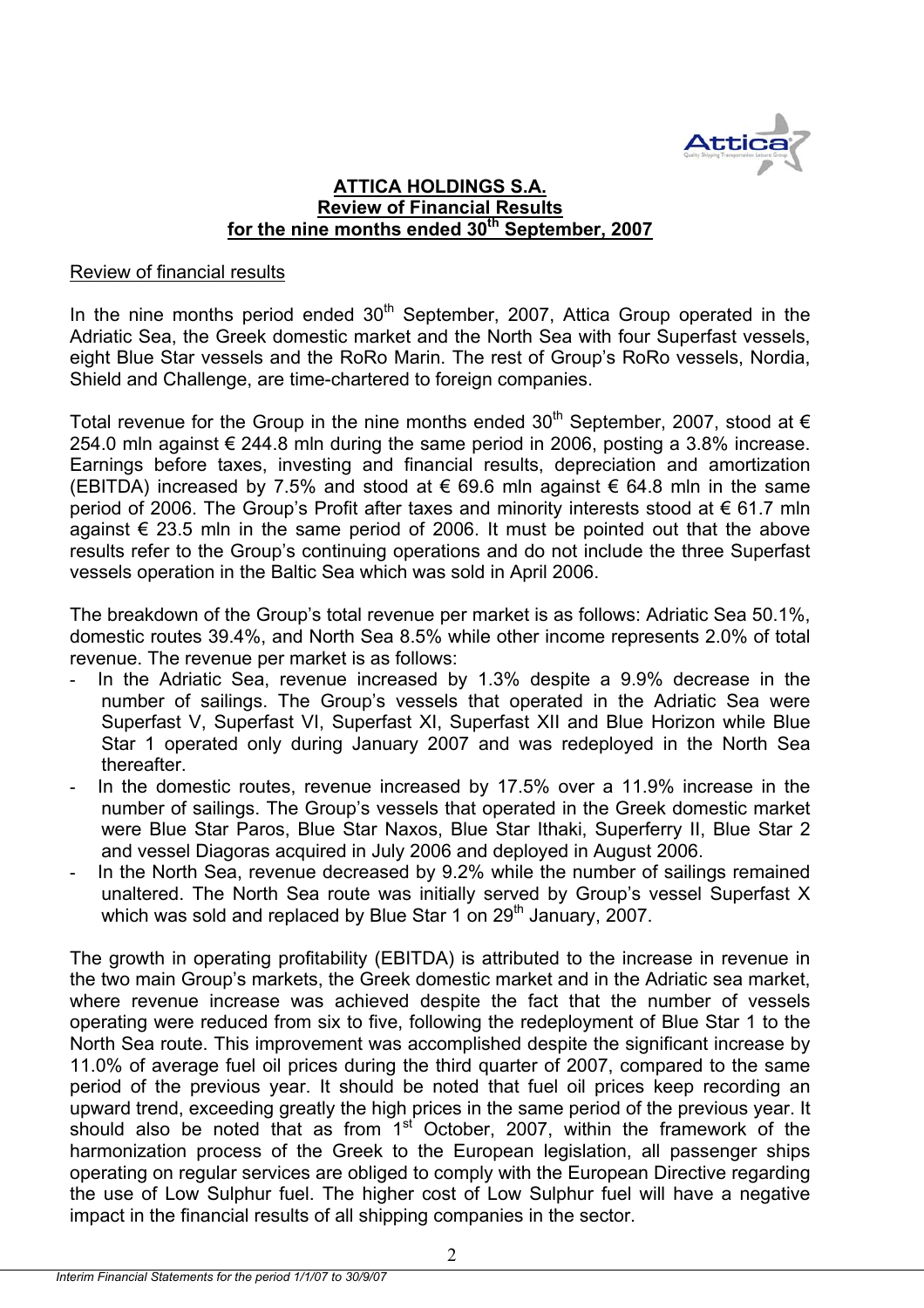

In the reported period, Attica Group's profit after taxes and minority interests stood at  $\epsilon$ 61.7 mln and include extraordinary capital gains of € 12.4 mln from the sale of Superfast X and other non-current assets and capital gains of € 27.7 mln from the sale of Group's parent company's participation in the share capital of Minoan Lines.

Profits after taxes for Attica Holdings S.A. (parent company) stood at € 60.8 mln (€ 22.1 mln in the nine months ended  $30<sup>th</sup>$  September, 2006) and are derived from the dividend of € 29.9 mln received from the subsidiary Superfast Group and from the dividend of  $∈$  4.6 mln from the subsidiary company Blue Star Maritime S.A. as well as from the capital gains of € 27.7 mln from the sale of the participation in the share capital of Minoan Lines.

It should be noted that the Group sales are highly seasonal particularly in the passenger and private vehicle segments, with more traffic between July and September and less traffic between November and February. Freight sales are not affected significantly by seasonality.

#### Balance Sheet and Cash Flow Statement

Attica Group held its strong cash position which stood at  $\epsilon$  185.4 mln on 30.09.2007 against € 123.4 mln on 30.09.2006. The Group's cash flow from operating activities grew considerably during the nine months period ended 30<sup>th</sup> September, 2007, and stood at  $\epsilon$ 45.8 mln against  $€ 32.8$  mln compared to the same period in 2006. At the same time, the Group's long-term bank liabilities have decreased significantly.

Cash and cash equivalents of the parent company stood at  $\epsilon$  75.9 mln on 30.09.2007 against € 23.1 mln on 30.09.2006 and are derived from dividend receipts, from the sale of the participation in the share capital of Minoan Lines as well as from the share capital return of € 19.1 mln received from its subsidiary Supefast Deka MC, due to the sale of Superfast X.

In the course of the third quarter of 2007, the parent company repaid the amount of approximately  $\epsilon$  35 mln of its bank loan liabilities.

In September 2007, the Group changed its accounting policy regarding the investments in subsidiaries and decided to record them at fair value instead of cost. Consequently, the investments in subsidiaries and the total shareholders equity of the parent company only, have increased by  $\epsilon$  284,335 thousand. The consolidated accounts of the Group are not affected by this change.

#### Developments in the Group

The most important developments for the Group in the reported period are:

The Group sold the vessel SUPERFAST X for  $€112.0$  mln in February 2007. The profit from the sale of the vessel stood at €12.5 mln and is posted in the results of 2007. In the North Sea, in the Scotland-Belgium route, Superfast X was replaced by Blue Star 1 as of the end of January 2007.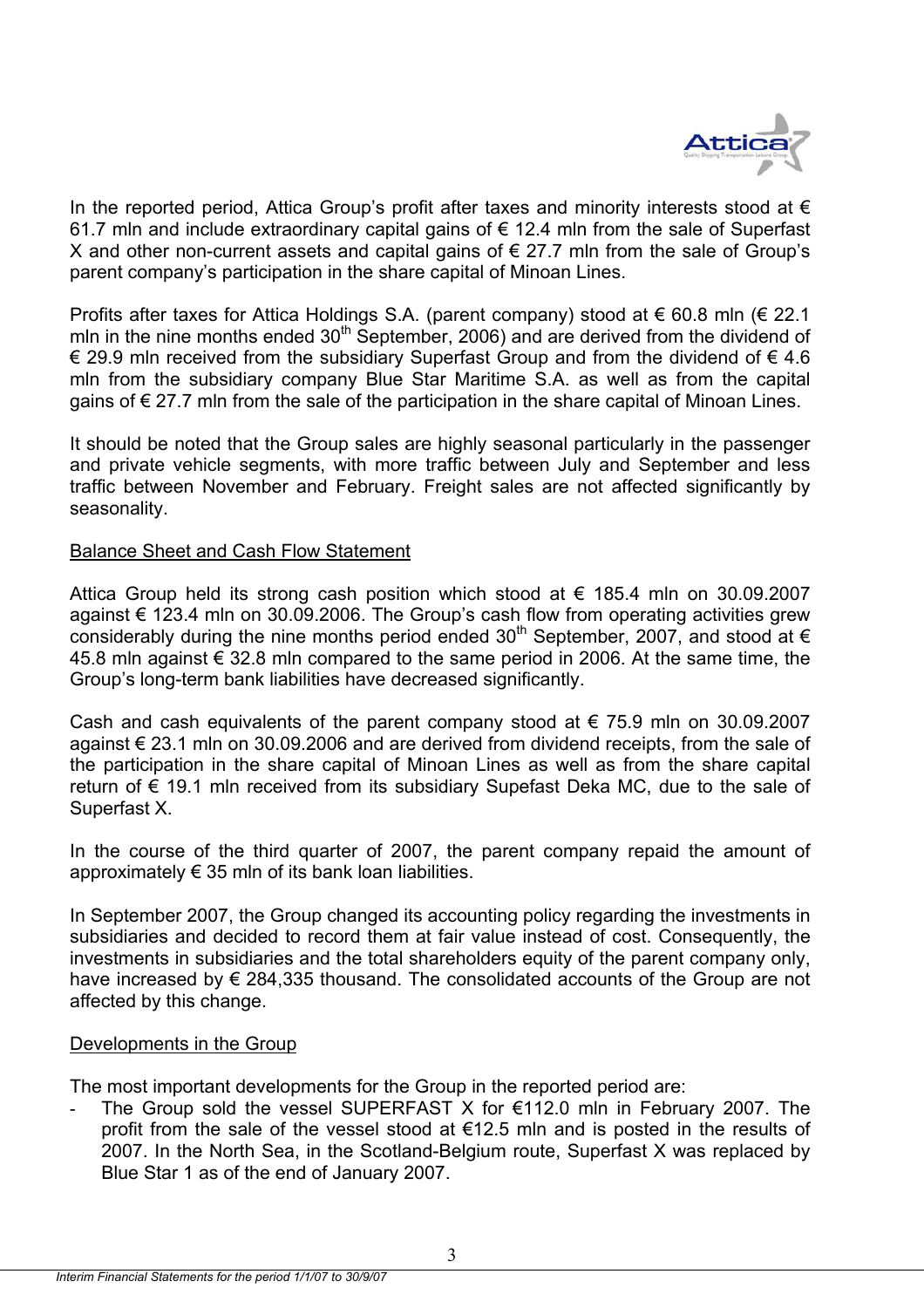

- In February 2007 the RoRo Marin was redeployed from the Baltic to the Adriatic Sea. to the Patras – Venice route.
- In February 2007 the parent company increased its stake in the share capital of Minoan Lines S.A. to 22.5%. The total participation was sold in June 2007 for  $\epsilon$  94.7 mln, releasing capital gains of  $\epsilon$  27.7 mln.
- In June 2007, the Annual General Meeting of Shareholders decided upon the distribution of dividend for the fiscal year 2006 of  $\epsilon$  8.33 mln or Euro 0.08 per share. The payment of the dividend began on Monday  $9<sup>th</sup>$  July, 2007.
- In September 2007, Attica Group announced the purchase of two RoRo vessels for a total amount of € 30.4 mln. Each vessel can carry approximately 70 unaccompanied freight units. RoRo Shield (built in 1999) and RoRo Challenge (built in 1998) were delivered in October 2007 and remain time-chartered between the UK and Ireland.
- On 3<sup>rd</sup> October, 2007, Marfin Investment Group Holdings S.A. (MIG), acquired a 51.64% percentage of participation in the share capital and voting rights of Attica Holdings S.A. (a 1.71% percentage was acquired directly by MIG and a 49.93% was acquired through its subsidiary MIG SHIPPING S.A.). On  $9<sup>th</sup>$  November, 2007, the total participation hold by MIG (directly and indirectly) in the share capital and voting rights of Attica Holdings S.A. was increased to 54.68%.
- On 22<sup>nd</sup> October, 2007, the Board of Directors of Attica Holdings S.A. convened and accepted the resignation of Executive Board Member, Mr Constantine Stamboulelis and replaced him with Mr Petros Vettas, Managing Director and Executive Member.
- On 23<sup>rd</sup> October, 2007, MIG Shipping S.A., a wholly owned subsidiary of Marfin Investment Group Holdings S.A. (MIG), submitted a mandatory Public Offer to the shareholders of Attica Holdings S.A. in respect of the purchase of the entirety of their common bearer shares with voting rights, at the price of  $\epsilon$  5.50 per share, in cash. A respective mandatory Public Offer was submitted by MIG Shipping S.A. to the shareholders of by 48.795% subsidiary Blue Star Maritime S.A., in respect of purchase of their common bearer shares with voting rights, at the price of  $\epsilon$  3.83 per share, in cash.

Both mandatory Public Offers are in progress.

## Volumes carried and market analysis

#### Adriatic Sea

Total carryings for the Superfast fleet (Superfast V, Superfast VI, Superfast XI, Superfast XII) in the routes Patras – Ancona, Patras – Igoumenitsa – Ancona, and Patras – Igoumenitsa – Bari during the nine months ended  $30<sup>th</sup>$  September, 2007, stood at 497,838 passengers, 103,186 private vehicles and 85,597 freight units. Compared with the same period last year where same number of vessels were operated, traffic increased by 14.2% in the passenger traffic segment, by 17.0% in the private vehicle traffic segment, and by 28.3% in the freight unit segment.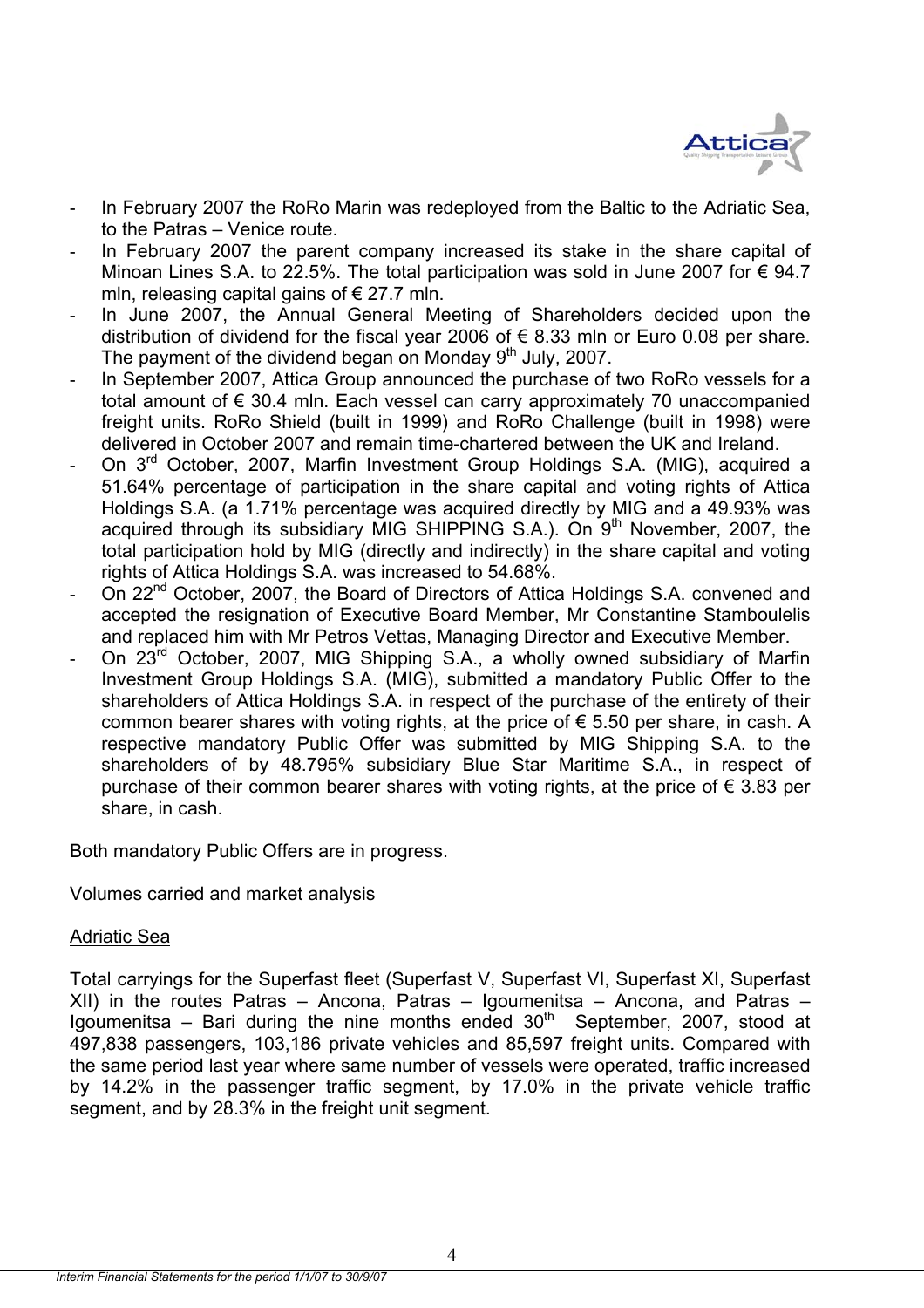

Since the beginning of February 2007, the Group increased its presence in the Adriatic Sea through the redeployment of the RoRo Marin from the Baltic Sea route to the Patras – Venice route. In the course of the nine months period ended  $30<sup>th</sup>$  September, 2007, RoRo Marin carried 5,209 freight units and 1,091 private vehicles and total revenue stood at  $\in$  3.2 mln.

Blue Star Group was present in the Adriatic Sea (Patras – Igoumenitsa – Bari route) with one vessel, Blue Horizon, due to the redeployment of Blue Star 1 on the Rosyth – Zeebrugge route in the North Sea. Total carryings of Blue Star Group for the nine months ended  $30^{th}$  September, 2007 stood at 114,570 passengers (44.8% decrease compared to the nine months ended  $30^{th}$  September, 2006), 16.705 private vehicles (40.2%) September, 2006), 16,705 private vehicles (40.2% decrease), and 21,063 freight units (34.8% decrease) with 47.6% less sailings compared to the previous year.

Overall, Attica Group achieved a considerable increase of 20.6% in EBITDA in the Adriatic Sea operations during the nine months period ended  $30<sup>th</sup>$  September, 2007, which stood at  $\epsilon$  29.8 mln against  $\epsilon$ 24.7 mln in the same period of 2006.

The market shares for the Superfast Group on the Greece-Italy-Greece routes stood for the nine months ended  $30<sup>th</sup>$  September, 2007, at 27.6% in passengers (against 23.2%) during the same period in 2006), 24.6% in private vehicles (against 20.9% during the same period in 2006), and 25.4% in freight units (against 19.8% during the same period in 2006). The respective shares for the Blue Star Group is 6.0% in passengers (against 10.7%), 3.4% in private vehicles (against 5.7%), and 6.0% in freight units (against 9.9%).

Market shares are derived by the Greek port authorities of Patras and Igoumenitsa.

## The Greek Domestic Market

In the Greek domestic market (Piraeus – Cyclades, Rafina – Cyclades and Piraeus – Dodecanese), the Group's subsidiary Blue Star Group achieved considerable growth in the nine months period ended  $30<sup>th</sup>$  September, 2007, both in terms of revenue as well as in its operating profitability.

In the nine months ended  $30<sup>th</sup>$  September, 2007 the sailings increased by 11.9% compared with the same period last year, due to the acquisition of the vessel Diagoras and its deployment in the Piraeus – Dodecanese route. The carryings in the nine months ended  $30<sup>th</sup>$  September, 2007, stood at 2,761,813 passengers (4.2% increase compared to the third quarter of 2006), 349,634 private vehicles (4.0% increase), and 85,885 freight units (16.4% increase).

Earnings before taxes, investing and financial results, depreciation and amortization (EBITDA) of Blue Star Group in the Greek domestic market in the nine months period ended 30<sup>th</sup> September, 2007 stood at  $\epsilon$  34.8 mln against  $\epsilon$ 32.3 mln in the same period of 2006.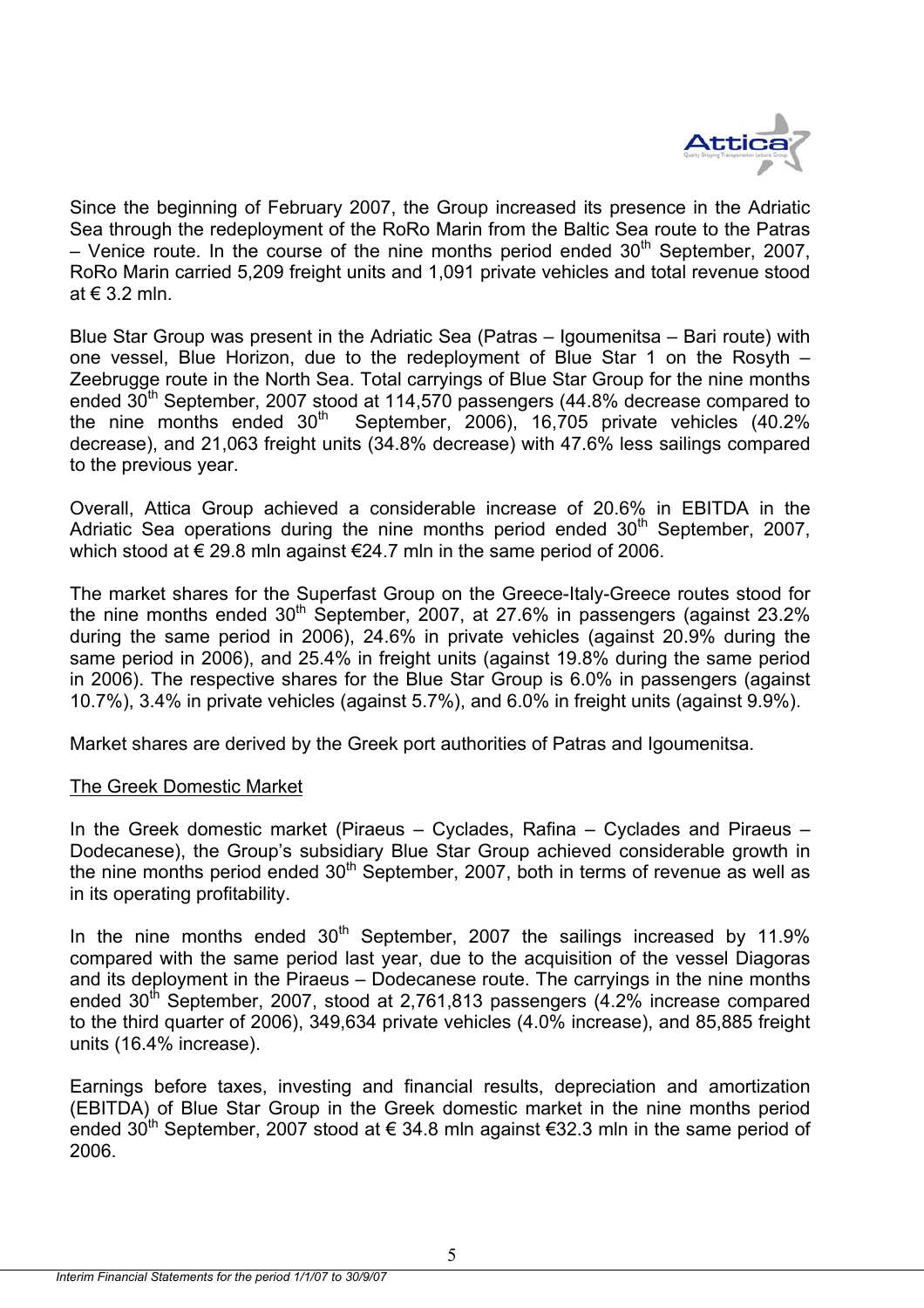

## North Sea

The Group operated in the North Sea (Rosyth, Scotland – Zeebruge, Belgium) at the beginning of the year with the vessel Superfast X which was replaced by Blue Star 1 on  $29<sup>th</sup>$  January 2007. Total carryings on the same number of sailings, stood at 87,812 passengers (1.3% decrease compared to the third quarter of 2006), 30,622 private vehicles (2.2% increase), and 16,889 freight units (18.7% decrease). It must be noted that the garage capacity of Blue Star 1 is smaller compared to the one of Superfast X operating in the North Sea route in 2006.

Earnings before taxes, investing and financial results, depreciation and amortization (EBITDA) in the nine months period ended 30<sup>th</sup> September, 2007 stood at  $\in$  4.3 mln against  $\epsilon$  8.1 mln in the same period of 2006.

Voula, November 22, 2007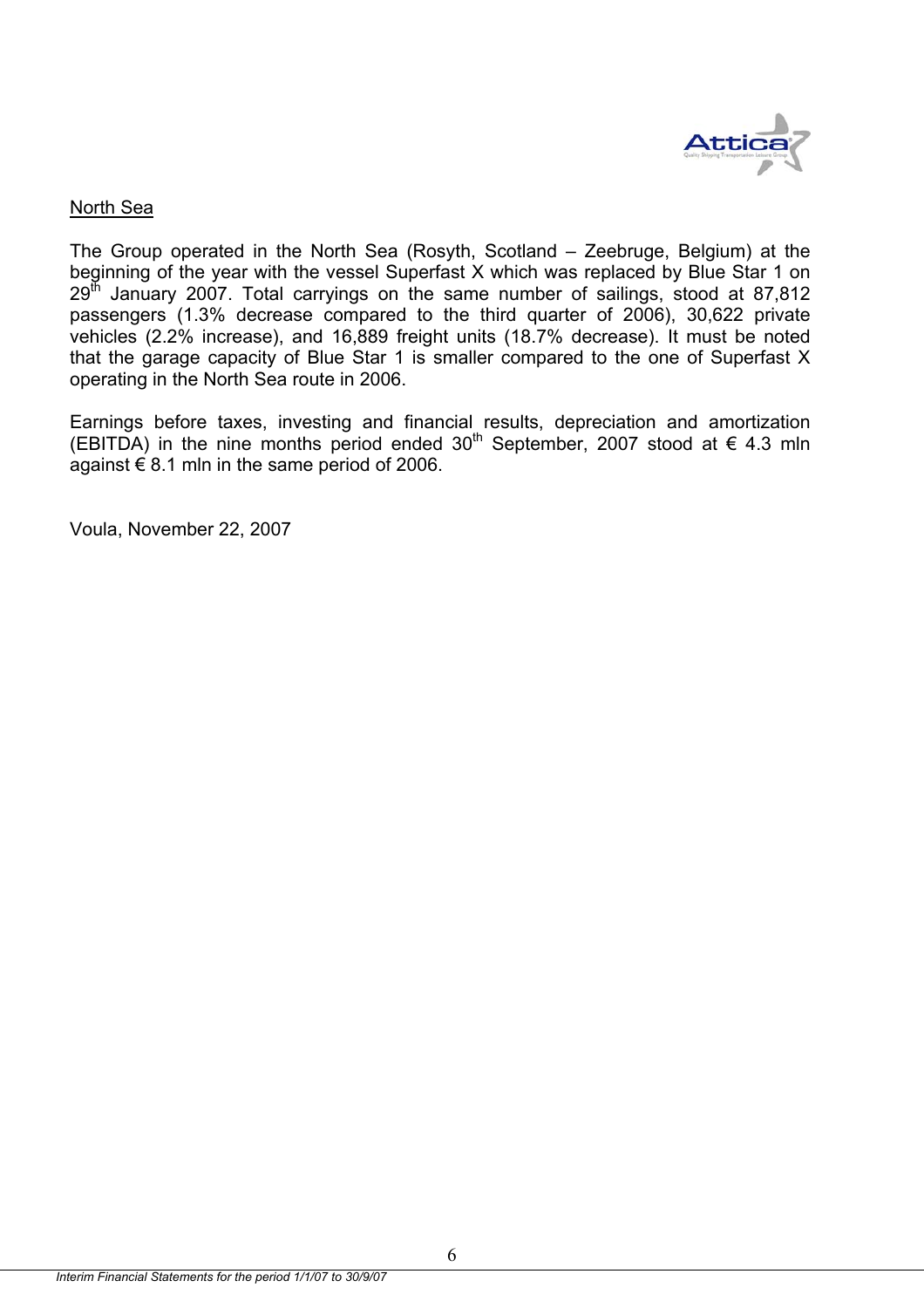

**II. INTERIM FINANCIAL STATEMENTS for the period 1/1 – 30/9/2007** 

1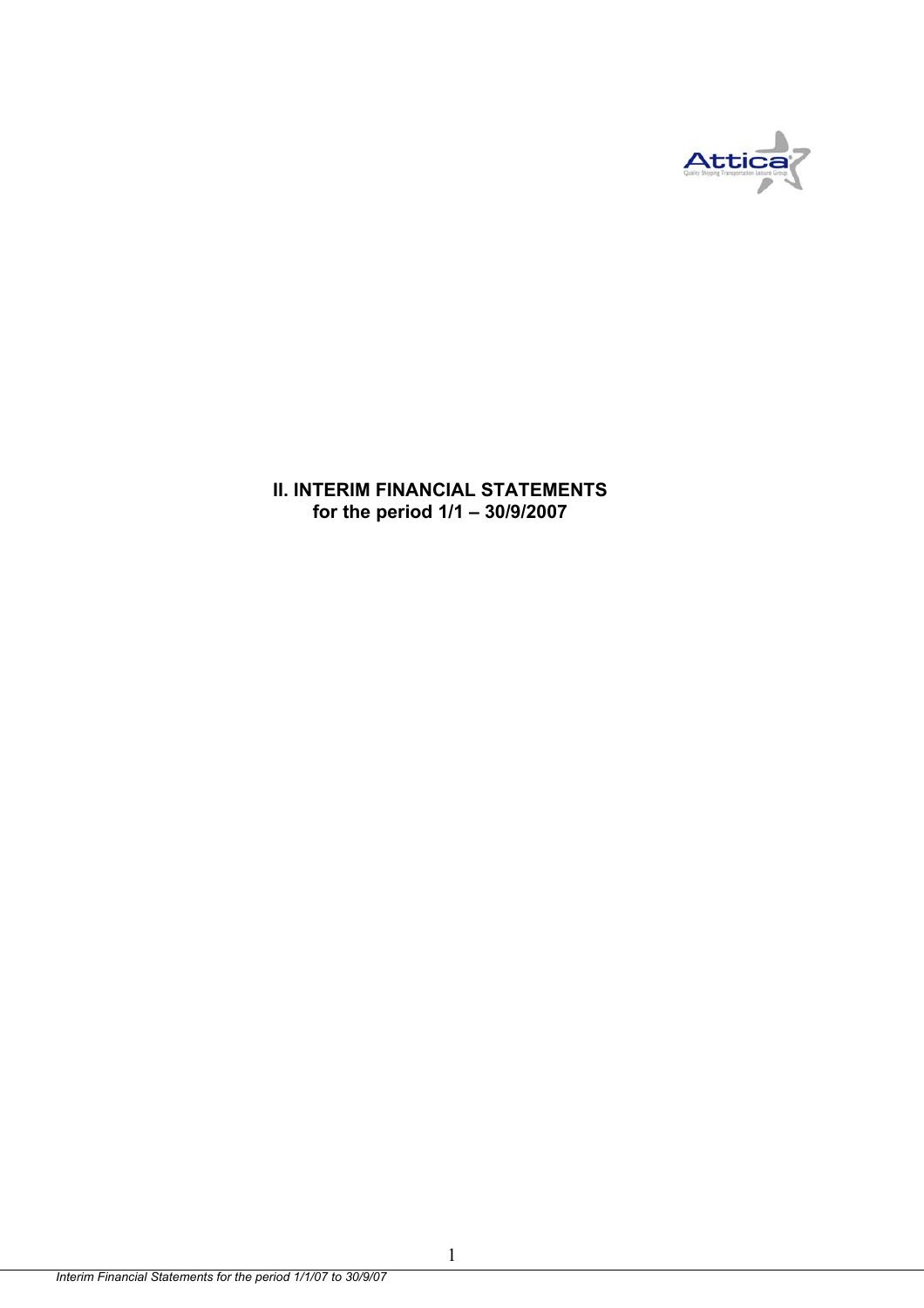

## **CONTENTS Page**

|        | <b>Income Statement of the Group</b>                                            | 4                |
|--------|---------------------------------------------------------------------------------|------------------|
|        | <b>Income Statement of the Company</b>                                          |                  |
|        | Balance Sheet as at 30 <sup>th</sup> of September 2007 and at December 31, 2006 | 5<br>6<br>7      |
|        | Statement of Changes in Equity (period 1-1 to 30-9-2007)                        |                  |
|        | Statement of Changes in Equity (period 1-1 to 30-9-2006)                        | ${\bf 8}$        |
|        | Cash Flow Statement (period 1-1 to 30-9 2007 and 2006)                          | $\boldsymbol{9}$ |
|        | <b>Notes to the Financial Statements</b>                                        | 10               |
| 1.     | <b>General Information</b>                                                      | 10               |
| 2.     | <b>Significant Group accounting policies</b>                                    | $10 - 11$        |
| 2.1.   | Adoption of new IFRS and Interpretations from 1/1/2007                          | $11 - 12$        |
| 2.1.1. | <b>IFRS 7 Financial Instruments</b>                                             | 12               |
| 2.1.2. | Interpretation 7, Applying the Restatement Approach<br>under IAS 29             | 12               |
| 2.1.3. | Interpretation 8, Application scope of IFRS 2. Share-based                      |                  |
|        | payment                                                                         | 12               |
| 2.1.4. | Interpretation 9, Reassessment of Embedded Derivatives                          | 13               |
| 2.1.5. | Interpretation 10, Interim Financial Reporting and Impairment                   | 13               |
| 2.1.6. | Interpretation 11, Application scope of IFRS 2. Group and                       |                  |
|        | <b>Treasury Share Transactions</b>                                              | 13               |
| 2.2.   | Adoption of new or revised IFRS on and after 1/1/2008                           | 13               |
| 2.2.1. | <b>IFRS 8 Operating Segments</b>                                                | 13               |
| 2.2.2. | IAS 23 Borrowing Costs (revised)                                                | $13 - 14$        |
| 2.2.3. | Interpretation 12, Service Concession Arrangements                              | 14               |
| 3.     | <b>Consolidation</b>                                                            | $14 - 15$        |
| 4.     | <b>Related party disclosures</b>                                                | 16               |
| 4.1.   | Intercompany transactions                                                       | $16 - 22$        |
| 4.2.   | Participation of the members of the Board of Directors                          |                  |
|        | to the Board of Directors of other companies                                    | 22-23            |
| 4.3.   | Guarantees                                                                      | 23               |
| 4.4.   | Board of Directors and Executive Directors' Fees                                | 23               |
| 5.     | <b>Financial Statements Analysis</b>                                            | 23               |
| 5.1.   | Revenue analysis and geographical segment report                                | 23-25            |
| 5.2.   | Cost of sales                                                                   | 26               |
| 5.3.   | <b>Other Operating Income</b>                                                   | 26               |
| 5.4.   | <b>Administrative Expenses</b>                                                  | 26               |
| 5.5.   | <b>Distribution Expenses</b>                                                    | 27               |
| 5.6.   | <b>Financial Results</b>                                                        | $27 - 28$        |
| 5.7.   | Profit/ (Loss) from sale of tangible assets                                     | 28               |
| 5.8.   | Income taxes                                                                    | 29               |
| 5.9.   | Tangible assets                                                                 | 29-31            |
| 5.10.  | Intangible assets                                                               | 32-34            |
| 5.11.  | <b>Financial assets</b>                                                         | 34               |
| 5.12.  | Investments in subsidiaries                                                     | 35               |
| 5.13.  | Investments in associated companies                                             | 36               |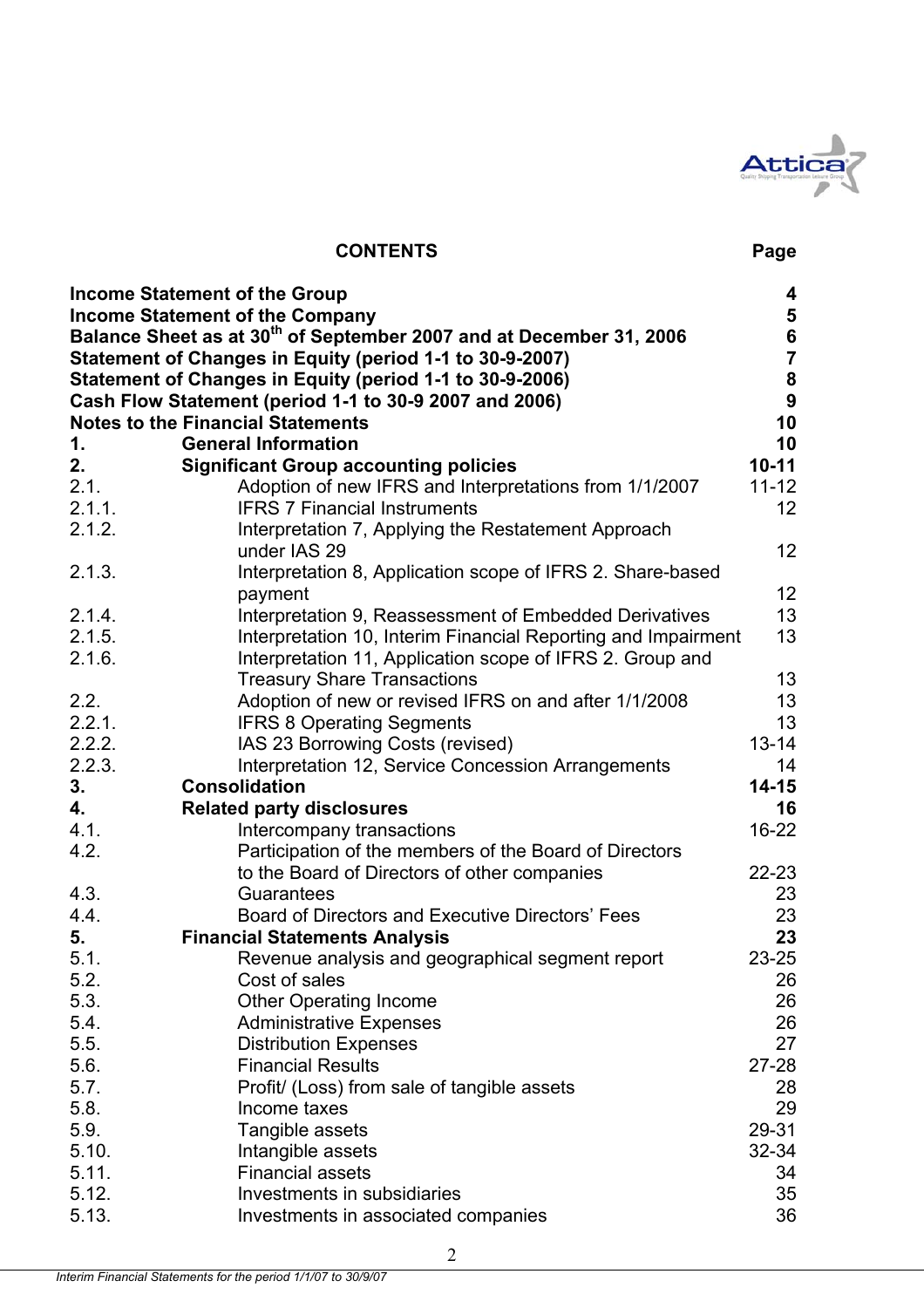

| 5.14. | Non-current receivables                                        | 36    |
|-------|----------------------------------------------------------------|-------|
| 5.15. | <b>Deferred Tax Assets</b>                                     | 36    |
| 5.16. | Inventories                                                    | 36    |
| 5.17. | Trade receivables and prepayments                              | 37    |
| 5.18. | Tax receivables                                                | 37    |
| 5.19. | Other receivables                                              | 38    |
| 5.20. | Financial assets held for trading                              | 38    |
| 5.21. | Cash and cash equivalents                                      | 38-39 |
| 5.22. | Deferred expenses - Accrued income                             | 39    |
| 5.23. | Share capital – Reserves                                       | 39    |
| 5.24. | Secured Ioans                                                  | 39-40 |
| 5.25. | Finance - Operating Leases                                     | 40    |
| 5.26. | Deferred tax liabilities                                       | 41    |
| 5.27. | Retirement benefit provisions                                  | 41    |
| 5.28. | <b>Provisions</b>                                              | 41    |
| 5.29. | Bank loans and overdrafts – Current portion                    |       |
|       | of long term liabilities                                       | 41    |
| 5.30. | Trade and other payables                                       | 42    |
| 5.31. | <b>Tax liabilities</b>                                         | 42    |
| 5.32. | Deferred income - Accrued expenses                             | 43    |
| 5.33. | Analysis of the effect of the change of the accounting policy, |       |
|       | regarding investments in subsidiaries, in the financial        |       |
|       | statements                                                     | 43-57 |
| 6.    | Events after the balance sheet date                            | 58    |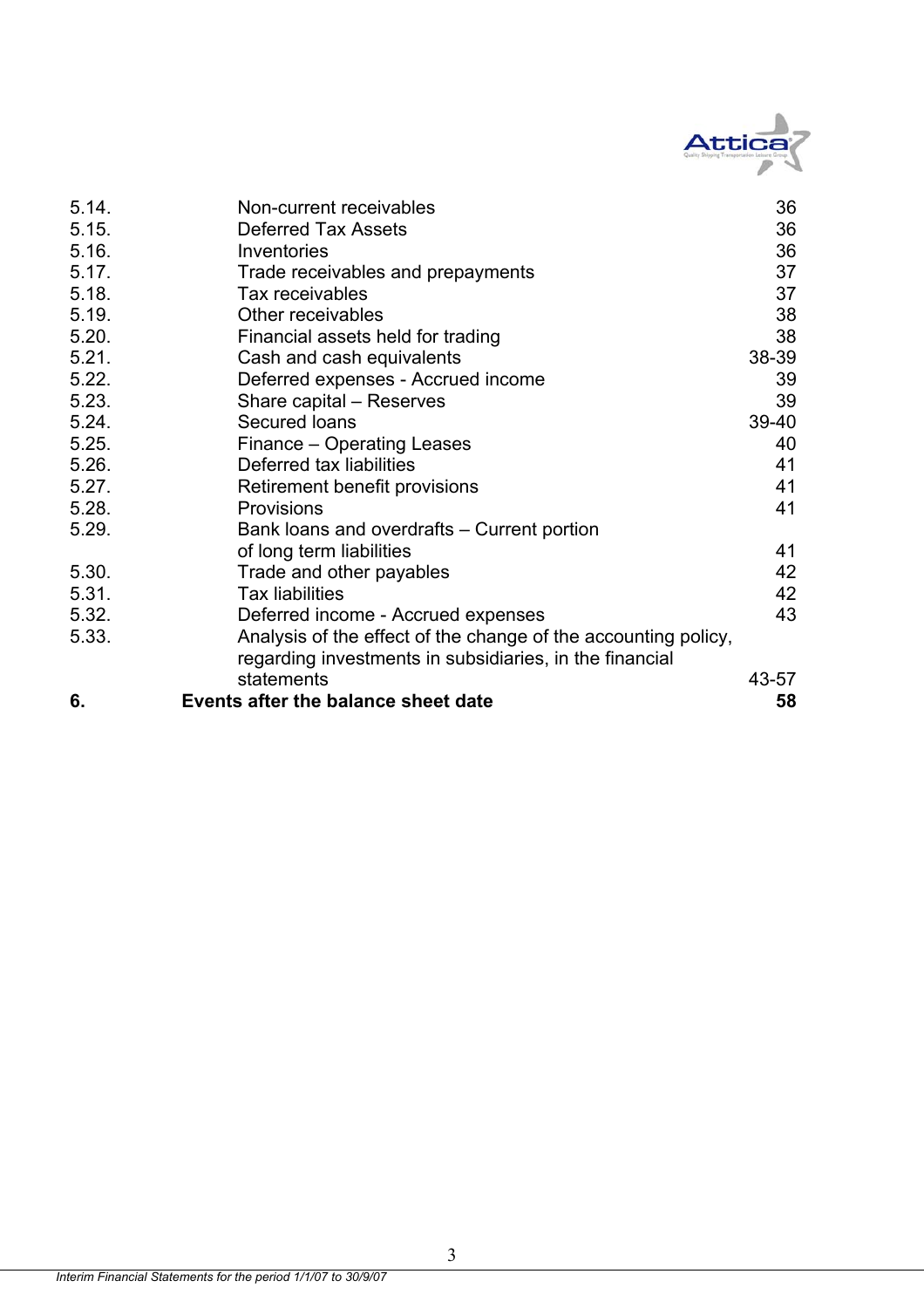

## **INCOME STATEMENT**

For the period ended September 30, 2007 & 2006 and for the quarterly period 1/7 - 30/9 2007 & 2006

|                                                 |              |             |            |              |           | <b>GROUP</b>    |            |              |          |  |  |  |  |  |
|-------------------------------------------------|--------------|-------------|------------|--------------|-----------|-----------------|------------|--------------|----------|--|--|--|--|--|
|                                                 | <b>Notes</b> | 1/1-30/9/07 |            | 1/1-30/9/06  |           | 1/7-30/9/07     |            | 1/7-30/9/06  |          |  |  |  |  |  |
|                                                 |              |             | Continuing | Discontinued |           |                 | Continuing | Discontinued |          |  |  |  |  |  |
|                                                 |              | Total       | operations | operations   | Total     | Total           | operations | operations   | Total    |  |  |  |  |  |
| Revenue                                         | (5.1)        | 254.013     | 244.762    | 18.060       | 262.822   | 109.198         | 111.690    |              | 111.690  |  |  |  |  |  |
| Cost of sales                                   | (5.2)        | (165.298)   | (161.343)  | (19.396)     | (180.739) | (61.800)        | (57.839)   | 5            | (57.834) |  |  |  |  |  |
| <b>Gross Profit/(loss)</b>                      |              | 88.715      | 83.419     | (1.336)      | 82.083    | 47.398          | 53.851     | 5            | 53.856   |  |  |  |  |  |
| Other operating income                          | (5.3)        | 842         | 628        | 258          | 886       | 270             | 93         | 5            | 98       |  |  |  |  |  |
| Administrative expenses                         | (5.4)        | (16.287)    | (17.675)   | (2.133)      | (19.808)  | (4.259)         | (4.679)    | (531)        | (5.210)  |  |  |  |  |  |
| Distribution expenses                           | (5.5)        | (23.755)    | (22.781)   | (2.803)      | (25.584)  | (10.635)        | (13.666)   | (9)          | (13.675) |  |  |  |  |  |
| Earnings before taxes,                          |              |             |            |              |           |                 |            |              |          |  |  |  |  |  |
| investing and financial results                 |              | 49.515      | 43.591     | (6.014)      | 37.577    | 32.774          | 35.599     | (530)        | 35.069   |  |  |  |  |  |
| Dividend income/Profit from sale of investments | (5.6)        | 27.693      | 7.094      |              | 7.094     | $\overline{23}$ | 28         |              | 28       |  |  |  |  |  |
| Interest & other similar income                 | (5.6)        | 4.029       | 1.716      | 464          | 2.180     | 1.816           | 362        | 122          | 484      |  |  |  |  |  |
| Interest and other financial expenses           | (5.6)        | (17.691)    | (18.187)   | (1.908)      | (20.095)  | (5.824)         | (6.466)    | 7            | (6.459)  |  |  |  |  |  |
| Profit/(loss) from revaluation of investments   |              |             |            |              |           |                 |            |              |          |  |  |  |  |  |
| in subsidiaries - associated companies          | (5.6)        | (124)       |            |              |           | (97)            |            |              |          |  |  |  |  |  |
| Foreign exchange differences                    | (5.6)        | (777)       | 265        | 12           | 277       | (607)           | 68         | 33           | 101      |  |  |  |  |  |
| <b>Financial results</b>                        |              | 13.130      | (9.112)    | (1.432)      | (10.544)  | (4.689)         | (6.008)    | 162          | (5.846)  |  |  |  |  |  |
| Profit/(loss) from sale of tangible assets      | (5.7)        | 12.368      | 1.329      | 11.961       | 13.290    | (136)           | 307        |              | 307      |  |  |  |  |  |
| Profit/(loss) before taxes                      |              | 75.013      | 35.808     | 4.515        | 40.323    | 27.949          | 29.898     | (368)        | 29.530   |  |  |  |  |  |
| Taxes                                           | (5.8)        | (279)       | (859)      | (28)         | (887)     | (162)           | (11)       |              | (11)     |  |  |  |  |  |
| Profit/(loss) after taxes                       |              | 74.734      | 34.949     | 4.487        | 39.436    | 27.787          | 29.887     | (368)        | 29.519   |  |  |  |  |  |
| Attributable as follows:                        |              |             |            |              |           |                 |            |              |          |  |  |  |  |  |
| <b>Company Shareholders</b>                     |              | 61.712      | 23.473     | 4.487        | 27.960    | 19.658          | 21.604     | (368)        | 21.236   |  |  |  |  |  |
| Minority Interests in subsidiaries              |              | 13.022      | 11.476     |              | 11.476    | 8.129           | 8.283      |              | 8.283    |  |  |  |  |  |
| Earnings after taxes Per Share - basic (in €)   |              | 0,59        | 0,23       | 0,04         | 0,27      | 0, 19           | 0,21       | (0,00)       | 0,20     |  |  |  |  |  |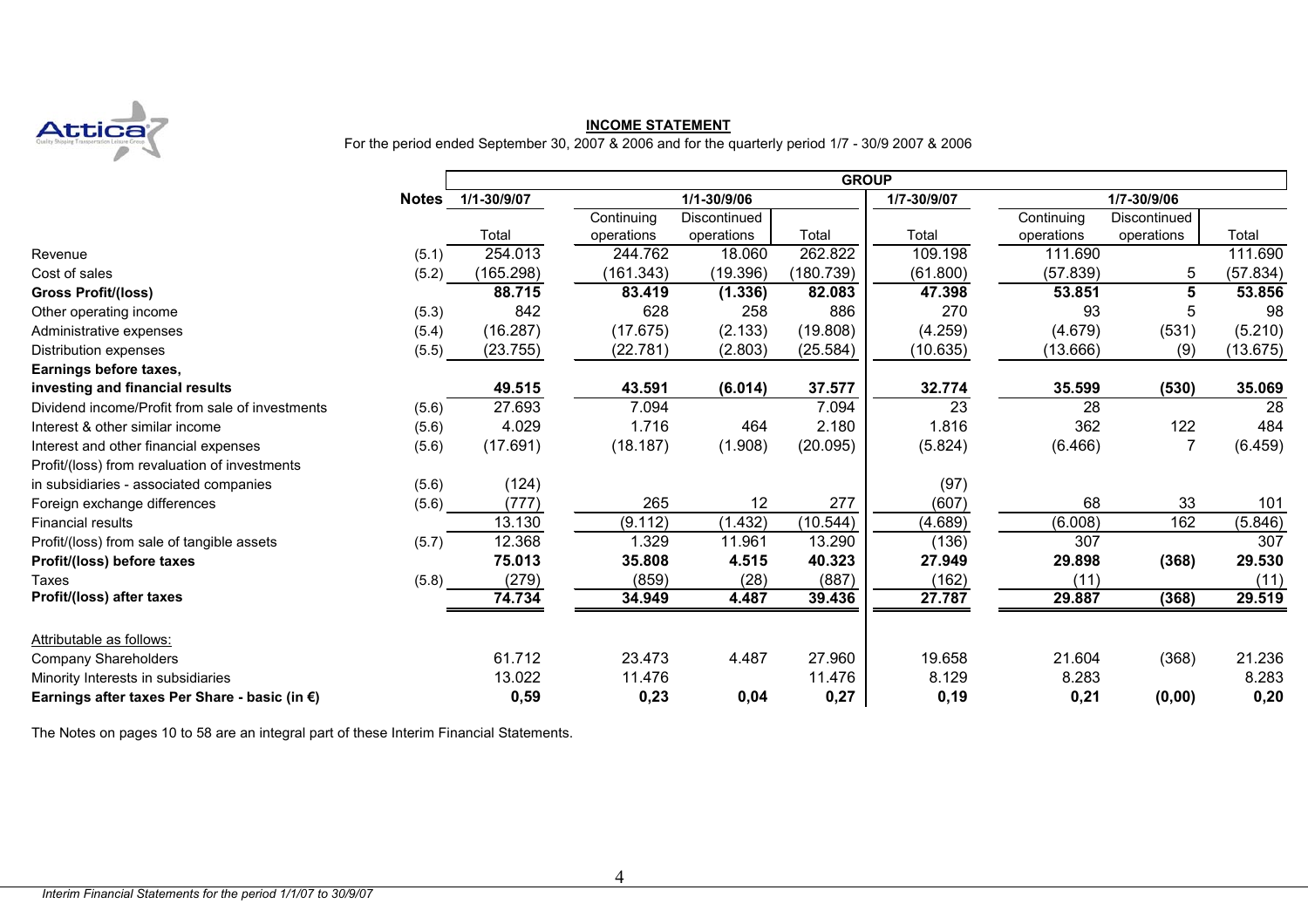

## **INCOME STATEMENT**

For the period ended September 30, 2007 & 2006 and for the quarterly period 1/7 - 30/9 2007 & 2006

|                                                 |               |             | <b>COMPANY</b> |             |             |
|-------------------------------------------------|---------------|-------------|----------------|-------------|-------------|
|                                                 | <b>Notes</b>  | 1/1-30/9/07 | 1/1-30/9/06    | 1/7-30/9/07 | 1/7-30/9/06 |
| Revenue                                         |               |             |                |             |             |
| Cost of sales                                   |               |             |                |             |             |
| <b>Gross Profit/(loss)</b>                      |               |             |                |             |             |
| Other operating income                          |               |             |                |             |             |
| Administrative expenses                         | (5.4)         | (986)       | (998)          | (315)       | (259)       |
| Distribution expenses                           |               |             |                |             |             |
| Earnings before taxes,                          |               |             |                |             |             |
| investing and financial results                 |               | (986)       | (998)          | (315)       | (259)       |
| Dividend income/Profit from sale of investments | $(4.1)+(5.6)$ | 62.192      | 24.218         | 4.635       | 28          |
| Interest & other similar income                 | (5.6)         | 1.425       | 647            | 991         | 122         |
| Interest and other financial expenses           | (5.6)         | (1.345)     | (1.439)        | (70)        | (509)       |
| Profit/(loss) from revaluation of investments   |               |             |                |             |             |
| in subsidiaries - associated companies          | (5.6)         | (483)       |                | (97)        |             |
| Foreign exchange differences                    |               |             |                |             |             |
| <b>Financial results</b>                        |               | 61.789      | 23.426         | 5.459       | (359)       |
| Profit/(loss) from sale of tangible assets      |               |             |                |             |             |
| Profit/(loss) before taxes                      |               | 60.803      | 22.428         | 5.144       | (618)       |
| Taxes                                           | (5.8)         | (20)        | (344)          |             |             |
| Profit/(loss) after taxes                       |               | 60.783      | 22.084         | 5.144       | (618)       |
| Attributable as follows:                        |               |             |                |             |             |
| Company shareholders                            |               | 60.783      | 22.084         | 5.144       | (618)       |
| Minority interests in subsidiaries              |               |             |                |             |             |
| Earnings after taxes Per Share - basic (in €)   |               | 0,58        | 0,21           | 0,05        | (0, 01)     |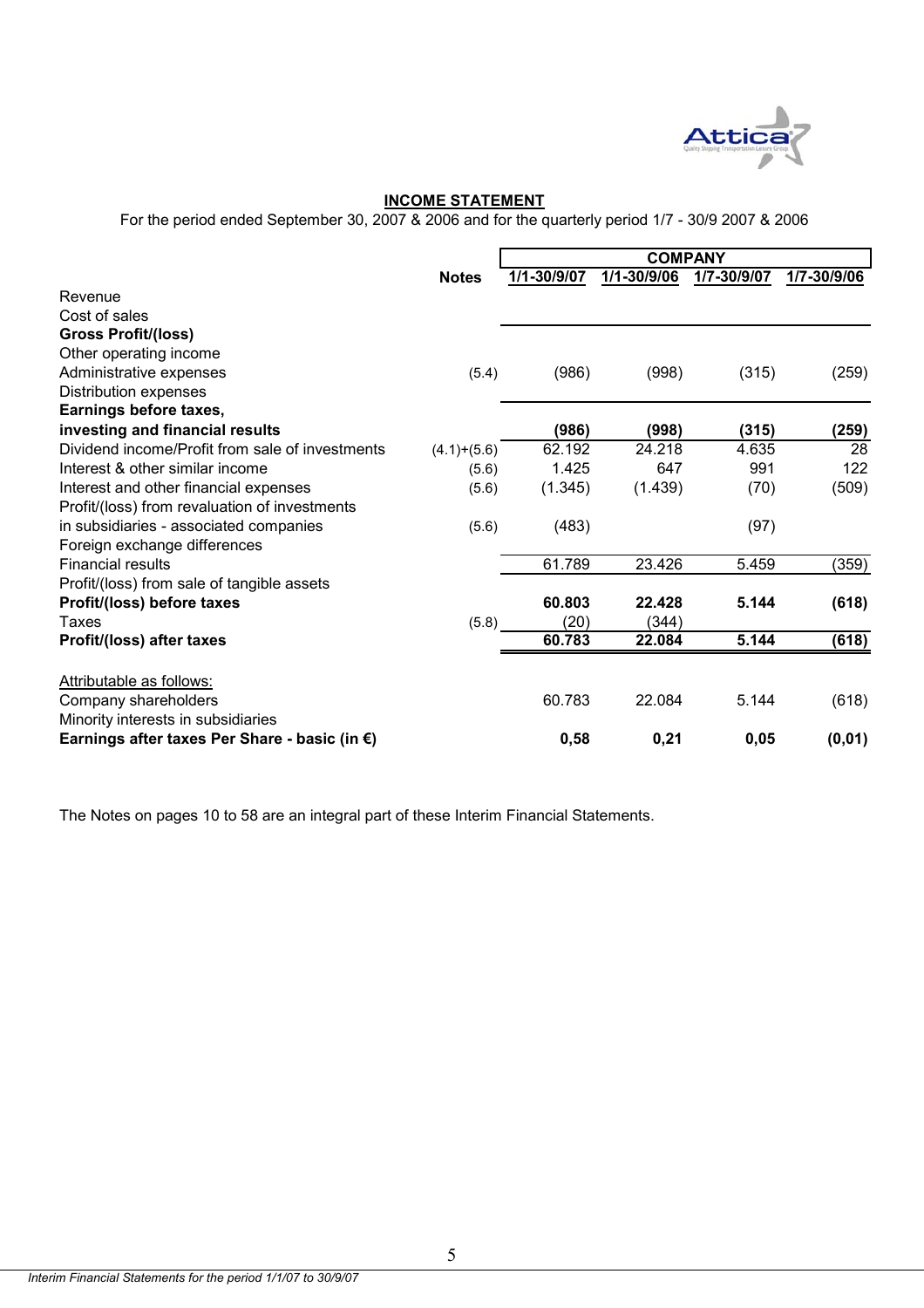

#### **BALANCE SHEET**

As at 30th of September 2007 and at December 31, 2006

|                                                         |              | <b>GROUP</b> |            | <b>COMPANY</b> |                |
|---------------------------------------------------------|--------------|--------------|------------|----------------|----------------|
|                                                         | <b>Notes</b> | 30/9/2007    | 31/12/2006 | 30/9/2007      | 31/12/2006     |
| <b>ASSETS</b>                                           |              |              |            |                |                |
| <b>Non-current assets</b>                               |              |              |            |                |                |
| Tangible assets                                         | (5.9)        | 705.918      | 719.549    | 5              | $\overline{2}$ |
| Intangible assets                                       | (5.10)       | 2.320        | 2.660      | 72             | 80             |
| <b>Financial assets</b>                                 | (5.11)       | 3.332        |            |                |                |
| Investments in subsidiaries                             | $(3)+(5.12)$ |              |            | 398.140        | 386.910        |
| Investments in associated companies                     | (5.13)       |              | 34.732     |                | 34.732         |
| Non-current receivables                                 | (5.14)       | 199          | 215        |                |                |
| Deferred tax assets                                     | (5.15)       | 178          | 127        |                |                |
|                                                         |              | 711.947      | 757.283    | 398.217        | 421.724        |
| <b>Current assets</b>                                   |              |              |            |                |                |
| Inventories                                             | (5.16)       | 4.205        | 3.790      |                |                |
| Trade receivables and prepayments                       | (5.17)       | 72.685       | 55.983     |                |                |
| Tax receivables                                         | (5.18)       | 1.464        | 1.495      | 688            | 349            |
| Receivables from subsidiaries-associated companies      |              |              |            |                |                |
| Other receivables                                       | (5.19)       | 4.304        | 2.903      |                | 31             |
| Financial assets held for trading                       | (5.20)       | 611          | 734        | 611            | 734            |
| Cash and cash equivalents                               | (5.21)       | 185.420      | 105.449    | 75.892         | 13.888         |
| Deferred expenses                                       | (5.22)       | 6.048        | 8.108      |                |                |
| Accrued income                                          | (5.22)       | 92           | 138        | 15             | 30             |
|                                                         |              | 274.829      | 178.600    | 77.206         | 15.032         |
| Non-current assets classified as held for sale          |              |              | 99.679     |                |                |
| <b>Total assets</b>                                     |              | 986.776      | 1.035.562  | 475.423        | 436.756        |
|                                                         |              |              |            |                |                |
| <b>EQUITY AND LIABILITIES</b><br>Equity                 |              |              |            |                |                |
| Share capital                                           | (5.23)       | 62.504       | 62.504     | 62.504         | 62.504         |
| Reserves                                                | (5.23)       | 229.991      | 259.077    | 349.124        | 316.620        |
| Retained earnings                                       | (5.23)       | 107.558      | 22.713     | 63.354         | 21.738         |
| <b>Total Shareholders equity</b>                        |              | 400.053      | 344.294    | 474.982        | 400.862        |
| Minority interests in subsidiaries                      |              | 119.126      | 110.107    |                |                |
| <b>Total equity</b>                                     |              | 519.179      | 454.401    | 474.982        | 400.862        |
|                                                         |              |              |            |                |                |
| <b>Non-current liabilities</b>                          |              |              |            |                |                |
| Secured loans                                           | (5.24)       | 373.523      | 399.465    |                |                |
| Finance leases                                          | (5.25)       | 72           | 304        |                |                |
| Deferred tax liabilities                                | (5.26)       | 330          | 329        | 267            | 267            |
| Retirement benefit provisions                           | (5.27)       | 1.199        | 1.131      | 54             | 54             |
| Provisions                                              | (5.28)       | 1.082        | 321        |                |                |
|                                                         |              | 376.206      | 401.550    | 321            | 321            |
| <b>Current liabilities</b>                              |              |              |            |                |                |
| Bank loans and overdrafts                               | (5.29)       |              | 9.931      |                | 9.931          |
| Current portion of long term liabilities                | (5.29)       | 38.661       | 63.661     |                | 25.000         |
| Trade and other payables                                | (5.30)       | 34.560       | 28.217     | 79             | 109            |
| Payables to subsidiaries-associated companies           |              |              |            |                |                |
| <b>Tax liabilities</b>                                  | (5.31)       | 2.179        | 2.688      | 9              | 20             |
| Deferred income                                         | (5.32)       | 2.356        | 1.933      |                |                |
| Accrued expenses                                        | (5.32)       | 13.635       | 8.018      | 32             | 513            |
|                                                         |              | 91.391       | 114.448    | 120            | 35.573         |
| Liabilities directly associated with non current assets |              |              |            |                |                |
| classified as held for sale                             |              |              | 65.163     |                |                |
| <b>Total equity and liabilities</b>                     |              | 986.776      | 1.035.562  | 475.423        | 436.756        |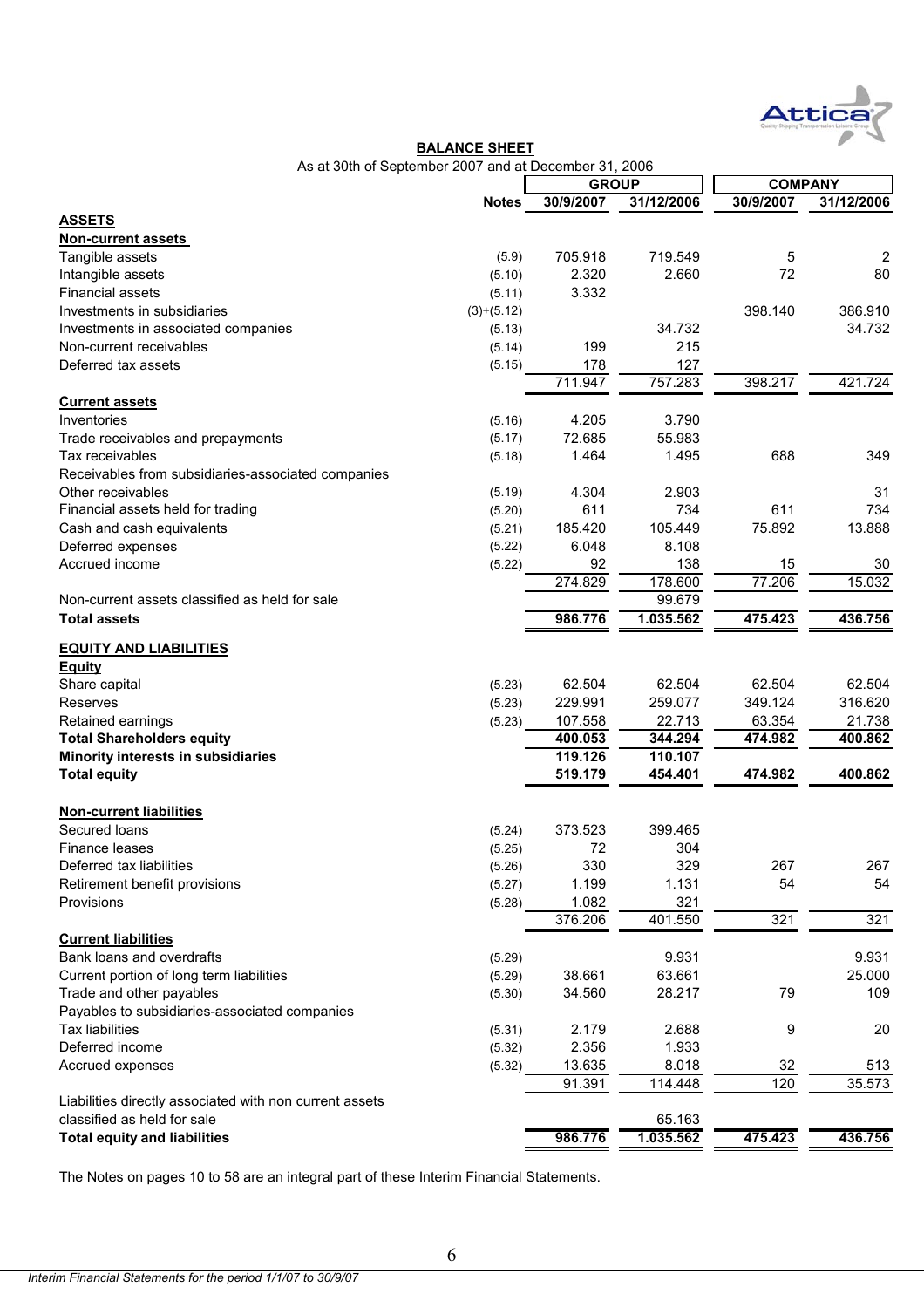

#### **Statement of Changes in Equity**

For the Period 1/1-30/9/2007

|                                                |         |         |           | Fair value    |          | Total                 | Minority     |          |
|------------------------------------------------|---------|---------|-----------|---------------|----------|-----------------------|--------------|----------|
|                                                | Share   | Share   | Other     | reserves from |          | Retained shareholders | interests in | Total    |
|                                                | Capital | Premium | Reserves  | hedging       | Earnings | Equity                | subsidiaries | Equity   |
| <b>Balance at 1 January 2007</b>               | 62.504  | 207.648 | 51.429    |               | 22.713   | 344.294               | 110.107      | 454.401  |
| Changes in Equity for the Period 1/1-30/9/2007 |         |         |           | 2.496         | (95)     | 2.400                 | 836          | 3.237    |
| Reclassified items                             |         |         | (31.582)  |               | 31.582   | 0                     |              | 0        |
| Exchange differences on translating foreign    |         |         |           |               |          |                       |              |          |
| operations                                     |         |         |           |               | (20)     | (20)                  |              | (20)     |
| Net Profit for the Period 1/1-30/9/2007        |         |         |           |               | 61.712   | 61.712                | 13.022       | 74.734   |
| <b>Dividends</b>                               |         |         |           |               | (8.334)  | (8.334)               | (4.839)      | (13.173) |
| Balance at 30 September 2007                   | 62.504  | 207.648 | 19.847    | 2.496         | 107.558  | 400.053               | 119.126      | 519.179  |
| <b>COMPANY</b>                                 |         |         |           |               |          |                       |              |          |
|                                                |         |         |           | Fair value    |          | Total                 | Minority     |          |
|                                                | Share   | Share   | Other     | reserves from |          | Retained shareholders | interests in | Total    |
|                                                | Capital | Premium | Reserves  | hedging       | Earnings | Equity                | subsidiaries | Equity   |
| <b>Balance at 1 January 2007</b>               | 62.504  | 194.340 | (149.944) |               | 21.738   | 128.638               |              | 128.638  |
| Reserves from revaluation of investments       |         |         |           |               |          |                       |              |          |
| in subsidiaries at fair value                  |         |         | 272.224   |               |          | 272.224               |              | 272.224  |
| New balance at 1 January 2007                  | 62.504  | 194.340 | 122.280   |               | 21.738   | 400.862               |              | 400.862  |
| Changes in Equity for the Period 1/1-30/9/2007 |         |         | 9.588     |               | (28)     | 9.560                 |              | 9.560    |
| Reclassified items                             |         |         | 10.804    |               | (10.804) | 0                     |              | O        |
| Reserves from revaluation of investments       |         |         |           |               |          |                       |              |          |
| in subsidiaries at fair value                  |         |         | 12.110    |               |          | 12.110                |              | 12.110   |
| Exchange differences on translating foreign    |         |         |           |               |          |                       |              |          |
| operations                                     |         |         |           |               |          |                       |              |          |
| Net Profit for the Period 1/1-30/9/2007        |         |         |           |               | 60.783   | 60.783                |              | 60.783   |
| <b>Dividends</b>                               |         |         |           |               | (8.334)  | (8.334)               |              | (8.334)  |
| <b>Balance at 30 September 2007</b>            | 62.504  | 194.340 | 154.784   |               | 63.354   | 474.982               |              | 474.982  |

#### **Statement of changes in reserves from revaluation of investments in subsidiaries at fair value**

For the Period 1/1-30/9/2007

|                                         | Before the | After the |         |
|-----------------------------------------|------------|-----------|---------|
|                                         | changes    | changes   |         |
| <b>I</b> BLUE STAR MARITIME S.A.        | (143.508)  | 10.709    |         |
| <b>ISUPERFAST FERRIES MARITIME S.A.</b> |            | 121.435   |         |
| <b>INORDIA MC.</b>                      |            | 8.795     |         |
| <b>IMARIN MC.</b>                       |            | 255       |         |
| <b>IATTICA PREMIUM S.A.</b>             | (651)      | (1.019)   |         |
| ΙΤΟΤΑL                                  | (144.159)  | 140.176   | 284.335 |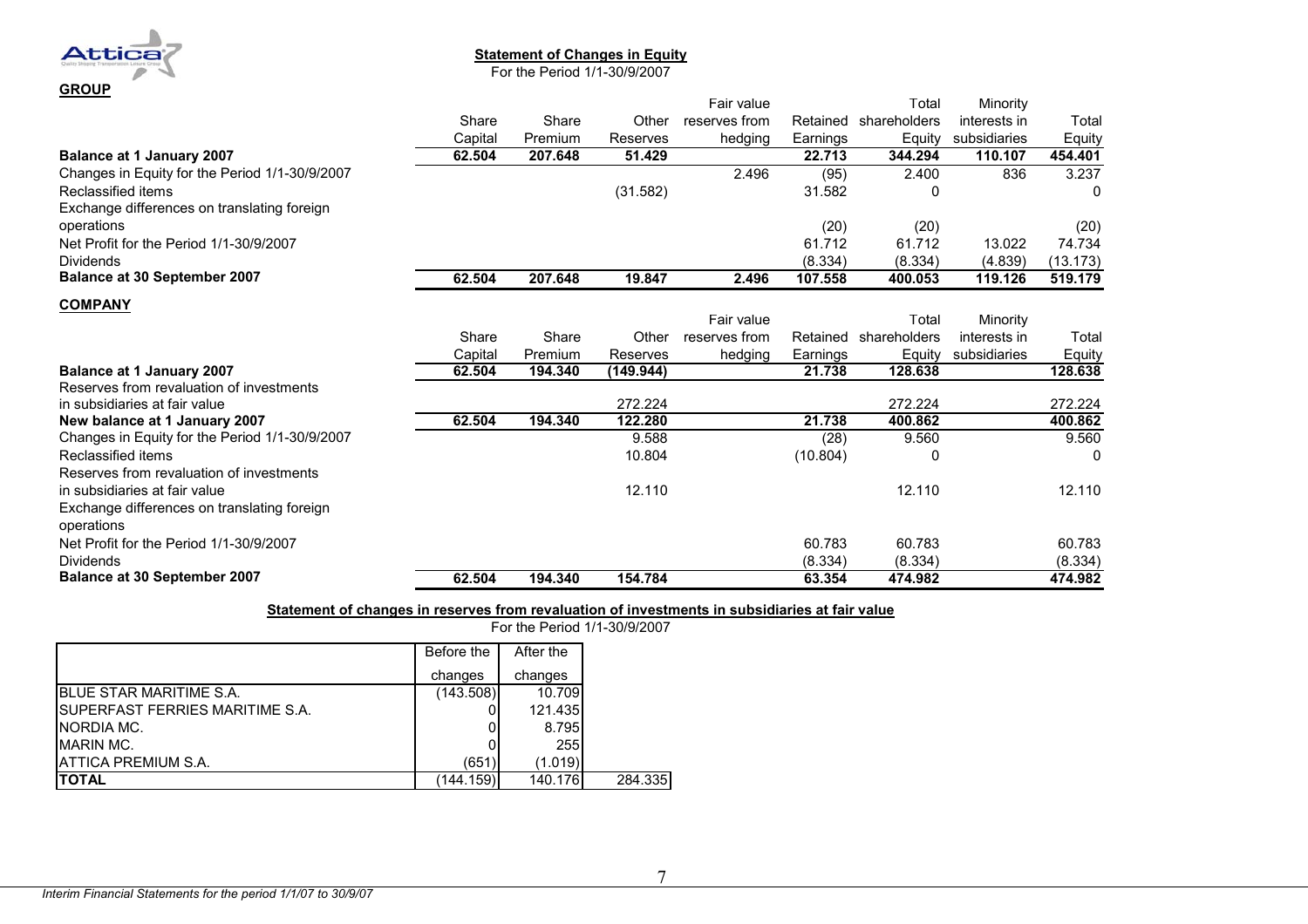#### **Statement of Changes in Equity**

For the Period 1/1-30/9/2006



|                                                        |          |          |           |          | Total        | Minority     |          |
|--------------------------------------------------------|----------|----------|-----------|----------|--------------|--------------|----------|
|                                                        | Share    | Share    | Other     | Retained | shareholders | interests in | Total    |
|                                                        | Capital  | Premium  | Reserves  | Earnings | Equity       | subsidiaries | Equity   |
| <b>Balance at 1 January 2006</b>                       | 93.756   | 239.244  | 50.400    | 5.680    | 389.080      | 102.726      | 491.806  |
| Increase of Share Capital                              | 31.252   |          |           |          | 31.252       |              | 31.252   |
| Decrease of Share Capital                              | (62.504) | (31.252) |           |          | (93.756)     |              | (93.756) |
| Expenses related to share capital increase             |          | (344)    |           |          | (344)        |              | (344)    |
| Exchange differences on translating foreign operations |          |          | (32)      |          | (32)         |              | (32)     |
| Net Profit for the Period 1/1-30/9/2006                |          |          |           | 27.960   | 27.960       | 11.476       | 39.436   |
| <b>Dividends</b>                                       |          |          |           | (8.334)  | (8.334)      | (3.763)      | (12.097) |
| <b>Balance at 30 September 2006</b>                    | 62.504   | 207.648  | 50.368    | 25.306   | 345.826      | 110.439      | 456.265  |
| <b>COMPANY</b>                                         |          |          |           |          |              |              |          |
|                                                        |          |          |           |          | Total        | Minority     |          |
|                                                        | Share    | Share    | Other     | Retained | shareholders | interests in | Total    |
|                                                        | Capital  | Premium  | Reserves  | Earnings | Equity       | subsidiaries | Equity   |
| <b>Balance at 1 January 2006</b>                       | 93.756   | 225.936  | (150.623) | 10.919   | 179.988      |              | 179.988  |
| Increase of Share Capital                              | 31.252   |          |           |          | 31.252       |              | 31.252   |
| Decrease of Share Capital                              | (62.504) | (31.252) |           |          | (93.756)     |              | (93.756) |
| Expenses related to share capital increase             |          | (344)    |           |          | (344)        |              | (344)    |
| Reserves from revaluation of investments               |          |          |           |          |              |              |          |
| in subsidiaries at fair value                          |          |          | 243.646   |          | 243.646      |              | 243.646  |
| Net Profit for the Period 1/1-30/9/2006                |          |          |           | 22.084   | 22.084       |              | 22.084   |
| <b>Dividends</b>                                       |          |          |           | (8.334)  | (8.334)      |              | (8.334)  |
| <b>Balance at 30 September 2006</b>                    | 62.504   | 194.340  | 93.023    | 24.669   | 374.536      |              | 374.536  |

#### **Statement of changes in reserves from revaluation of investments in subsidiaries at fair value**

For the Period 1/1-30/9/2006

|                                         | Before the | After the |         |
|-----------------------------------------|------------|-----------|---------|
|                                         | changes    | changes   |         |
| IBLUE STAR MARITIME S.A.                | (143.508)  | (21.057)  |         |
| <b>ISUPERFAST FERRIES MARITIME S.A.</b> |            | 115.826   |         |
| INORDIA MC.                             |            | 6.435     |         |
| <b>MARIN MC.</b>                        |            | (567)     |         |
| IATTICA PREMIUM S.A.                    | (738)      | (1.238)   |         |
| <b>TOTAL</b>                            | (144.246)  | 99.400    | 243.646 |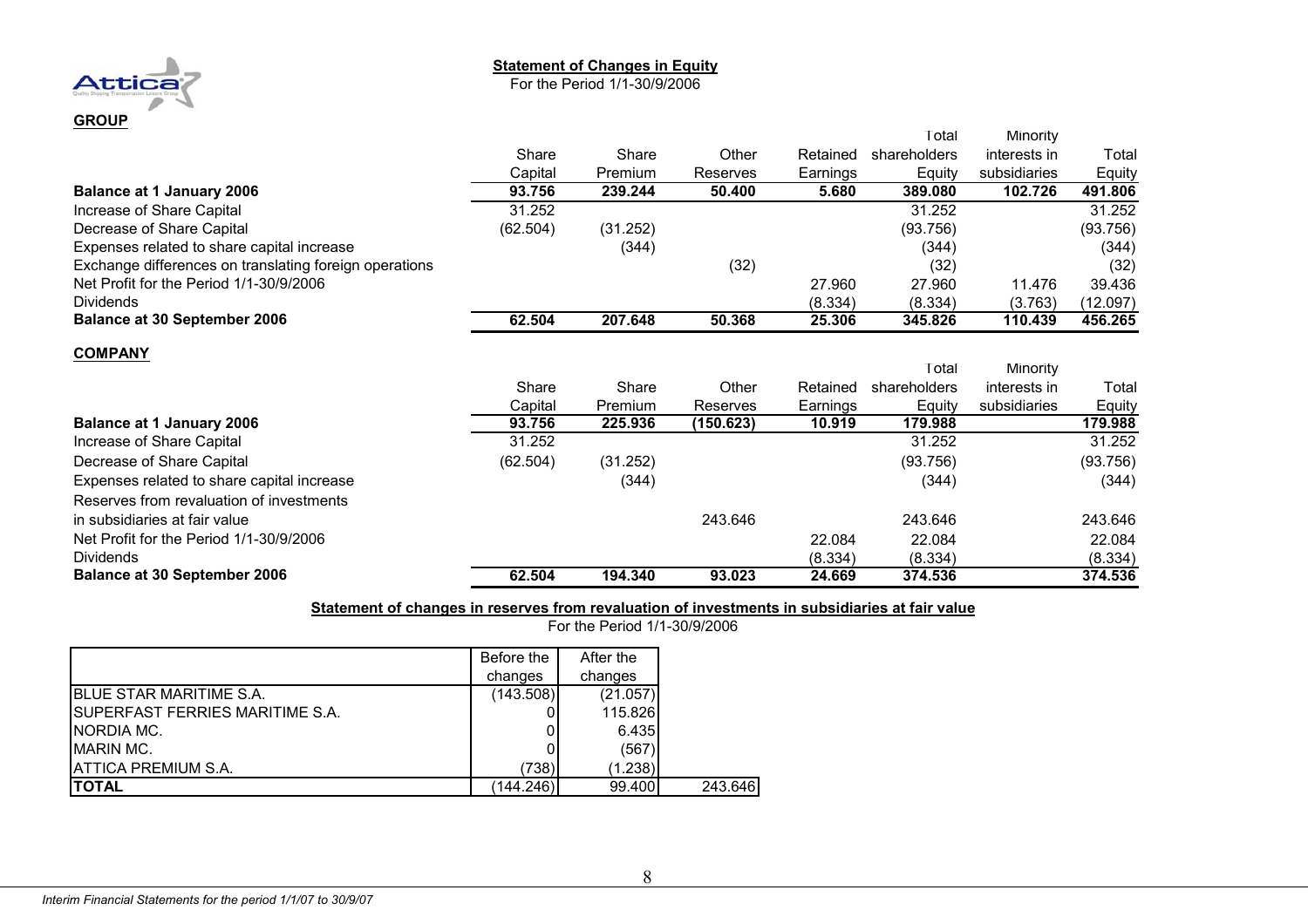

#### **CASH FLOW STATEMENT**

For the period 1/1-30/9 2007 & 2006

|                                                           |                | <b>GROUP</b>  |               | <b>COMPANY</b> |               |
|-----------------------------------------------------------|----------------|---------------|---------------|----------------|---------------|
|                                                           | <b>Notes</b>   | 1/1-30/9/2007 | 1/1-30/9/2006 | 1/1-30/9/2007  | 1/1-30/9/2006 |
| <b>Cash flow from Operating Activities</b>                |                |               |               |                |               |
| Profit/(Loss) Before Taxes                                |                | 75.013        | 35.808        | 60.803         | 22.428        |
| <b>Adjustments for:</b>                                   |                |               |               |                |               |
| Depreciation & amortization                               | (5.9)          | 20.129        | 21.180        | 9              | 6             |
| Provisions                                                |                | 2.507         | 910           | 483            |               |
| Foreign exchange differences                              | (5.6)          | 776           | (265)         |                |               |
| Net (profit)/Loss from investing activities               |                | (45.241)      | (10.152)      | (63.526)       | (24.864)      |
| Interest and other financial expenses                     | (5.6)          | 17.691        | 18.186        | 1.345          | 1.439         |
| Plus or minus for Working Capital changes:                |                |               |               |                |               |
| Decrease/(increase) in Inventories                        |                | (414)         | (346)         |                |               |
| Decrease/(increase) in Receivables                        |                | (15.733)      | 10.798        | (45)           | 159           |
| (Decrease)/increase in Payables (excluding banks)         |                | 7.373         | (13.758)      | (566)          | 57            |
| Less:                                                     |                |               |               |                |               |
| Interest and other financial expenses paid                |                | (15.957)      | (15.567)      | (1.846)        | (1.372)       |
| Taxes paid                                                |                | (342)         | (1.373)       |                | (845)         |
| Operating cash flows of discontinued operations           |                |               | (12.629)      |                |               |
|                                                           |                |               |               |                |               |
| Total cash inflow/(outflow) from operating activities (a) |                | 45.802        | 32.792        | (3.343)        | (2.992)       |
| <b>Cash flow from Investing Activities</b>                |                |               |               |                |               |
| Acquisition of subsidiaries, associated companies, joint  |                |               |               |                |               |
| ventures and other investments                            | (5.13)         | (30.338)      |               | (39.338)       |               |
| Purchase of tangible and intangible assets                | $(5.9)+(5.10)$ | (6.984)       | (24.000)      | (4)            | (5)           |
| Proceeds from sale of tangible and intangible assets      | $(5.7)+(5.13)$ | 207.073       | 28.298        | 112.022        | 75.925        |
| Interest received                                         |                | 4.013         | 1.716         | 1.410          | 647           |
| Dividends received                                        | (4.1)          | 23            | 28            | 34.522         | 17.151        |
| Investing cash flows of discontinued operations           |                |               | 301.085       |                |               |
| Total cash inflow/(outflow) from investing activities (b) |                | 173.787       | 307.127       | 108.612        | 93.718        |
| <b>Cash flow from Financing Activities</b>                |                |               |               |                |               |
| Proceeds from issue of Share Capital                      |                |               |               |                |               |
| Proceeds from Borrowings                                  |                |               | 9.895         |                |               |
| Payments of Borrowings                                    | (5.21)         | (126.036)     | (40.871)      | (34.931)       |               |
| Payments of finance lease liabilities                     | (5.21)         | (409)         | (398)         |                |               |
| Dividends paid                                            |                | (13.173)      | (12.097)      | (8.334)        | (8.334)       |
| Equity return to shareholders                             |                |               | (62.504)      |                | (62.504)      |
| Financing cash flows of discontinued operations           |                |               | (203.123)     |                |               |
| Total cash inflow/(outflow) from financing activities (c) |                | (139.618)     | (309.098)     | (43.265)       | (70.838)      |
| Net increase/(decrease) in cash and cash equivalents      |                |               |               |                |               |
| $(a)+(b)+(c)$                                             |                | 79.971        | 30.821        | 62.004         | 19.888        |
| Cash and cash equivalents at beginning of period          |                | 105.449       | 92.558        | 13.888         | 3.251         |
| Cash and cash equivalents at end of period                |                | 185.420       | 123.379       | 75.892         | 23.139        |

The method used for the preparation of the above Cash Flow Statement is the Indirect Method.

Cash and cash equivalents analysis is presented in paragraph 5.21.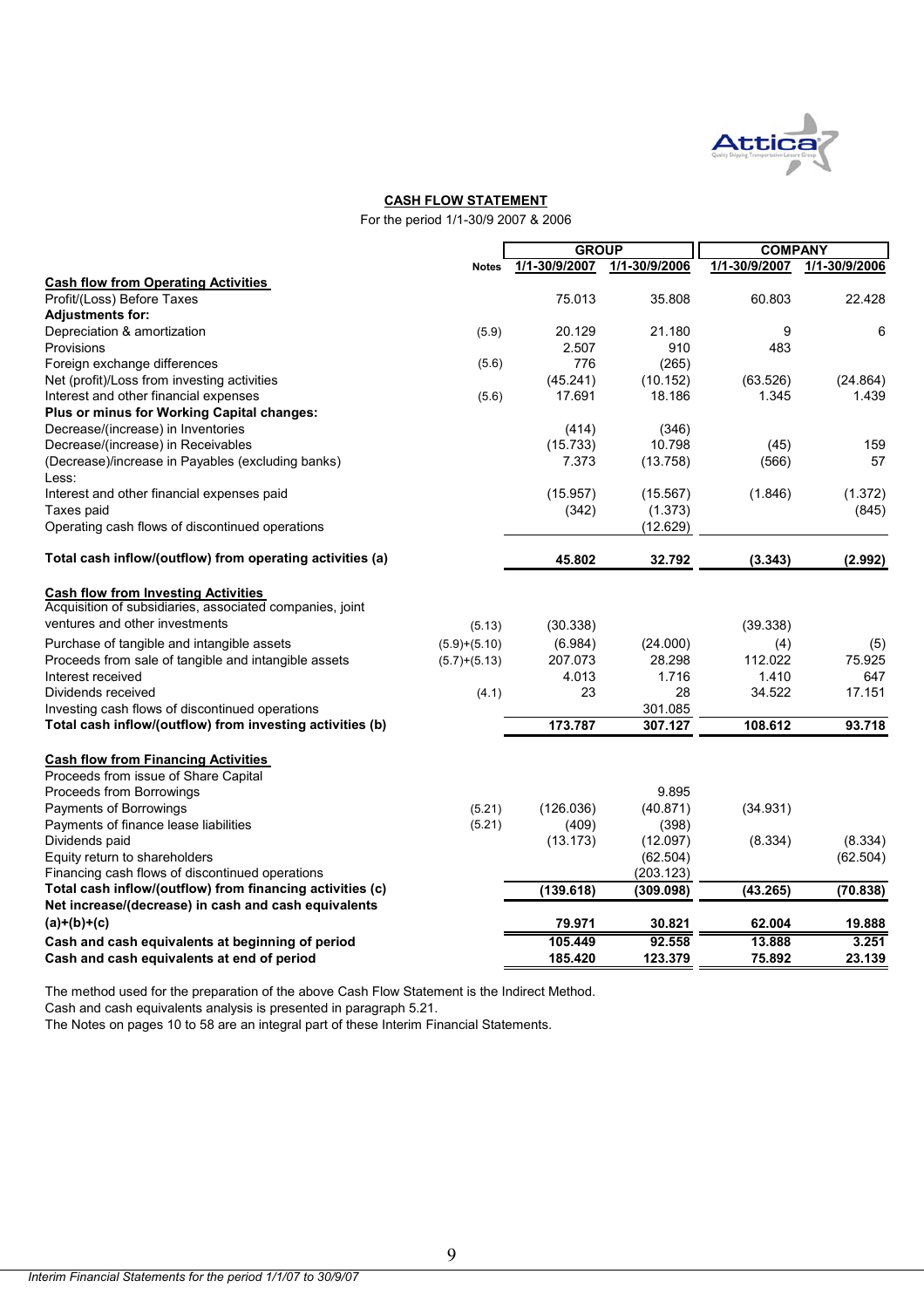

## **NOTES TO THE FINANCIAL STATEMENTS**

#### **1. General information**

ATTICA HOLDINGS S.A. ("ATTICA GROUP") is a Holding Company and as such does not have trading activities of its own. The Company, through its subsidiaries, mainly operates in passenger shipping and in travel agency services.

The headquarters of the Company are in Athens, Greece, C. Karamanli Avenue 157, 16673, Voula.

The number of employees, at period end, was 8 for the parent company and 1.315 for the Group, while at 30/9/2006 was 9 and 1.425 respectively.

Attica Holdings S.A. shares are listed in the Athens Stock Exchange under the ticker symbol ATTICA.

The corresponding ticker symbol for Bloomberg is ATTEN GA and for Reuters is EPA.AT.

The total number of common bearer shares outstanding as at 30 September 2007 was 104.173.680. Each share carries one voting right. The total market capitalization was € 541.703 thousand approximately.

The interim financial statements of the Company and the Group for the period ended September 30, 2007 were approved by the Board of Directors on November 23, 2007.

*Due to rounding there may be minor differences in some amounts.* 

#### **2. Significant Group accounting policies**

The accounting policies used by the Group for the preparation of the financial statements for the period 1/1-30/9/2007 are the same with those used for the preparation of the financial statements for the fiscal year 2006, except for the method of recognition of the value of investments in subsidiaries.

More specifically, the Group's management decided to recognise the investments in subsidiaries at fair value instead of acquisition cost.

The Group's management believes that the new accounting policy is a more rational approach to reflect the value of the Company's investments in subsidiaries.

This change has affected the "Investments in subsidiaries" account and the net equity of the parent company only. There is no effect in any other account of the parent company, nor to any account in consolidated level.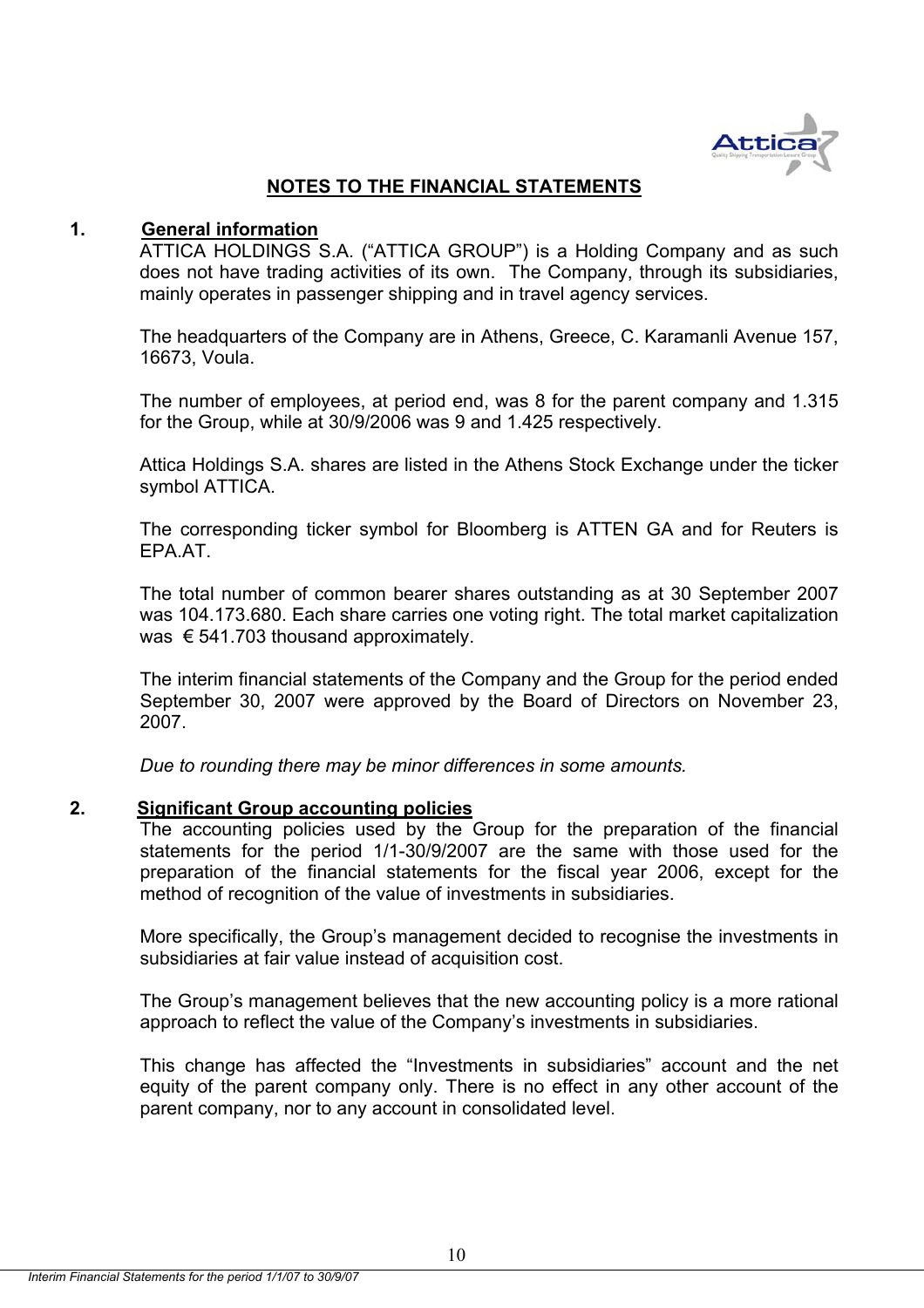

In order to determine the fair value of investments, the Company has appointed on independent valuator, who used the following assumptions in order to perform his study:

- a) The Group will operate in the same geographical segments that operated on September 30, 2007.
- b) The vessels will execute the same number of sailings.
- c) The useful life and residual value of the vessels are calculated according to the existing accounting policy for tangible assets.
- d) Annual increases in revenue and expenses have been calculated based on Group's historical data.
- e) The Weighted Average Cost of Capital is equal to 9,8%.

The effect of the change in the accounting policy is presented in the Statement of Changes in Equity and in the following paragraphs:

3. Consolidation

5.33. Analysis of the effect of the change of the accounting policy, regarding investments in subsidiaries, in the financial statements.

The financial statements have been prepared in accordance with the International Financial Reporting Standards (IFRS) which have been issued by the International Accounting Standards Board (IASB) and the interpretations which have been issued by the International Financial Reporting Interpretations Committee as adopted by the European Union. More specifically, for the preparation of the current period's Financial Statements the Group has applied IAS 34 "Interim Financial Reporting".

In addition, the Group has prepared the financial statements in compliance with the historical cost principle, the going concern principle, the accrual basis principle, the consistency principle, the materiality principle and the accrual basis of accounting.

For the fiscal year 2007, the going concern principle does not apply for the 100% subsidiary SUPERFAST DEKA M.C., the shipowning company of SUPERFAST X, who sold the above vessel and therefore it does not have any trading activity.

The preparation of the financial statements calls for the use of estimates and assumptions which must be in line with the provisions of generally accepted accounting principles.

The above estimates are based οn the knowledge and the information available to the Management of the Group until the date of approval of the financial statements for the period ended September 30, 2007.

#### 2.1. Adoption of new IFRS and Interpretations from 1/1/2007

 International Accounting Standards Board (IASB) and International Financial Reporting Interpretations Committee (IFRIC) have issued new Standards and Interpretations, the implementation of which is mandatory for accounting periods starting from January 1, 2007 or subsequently.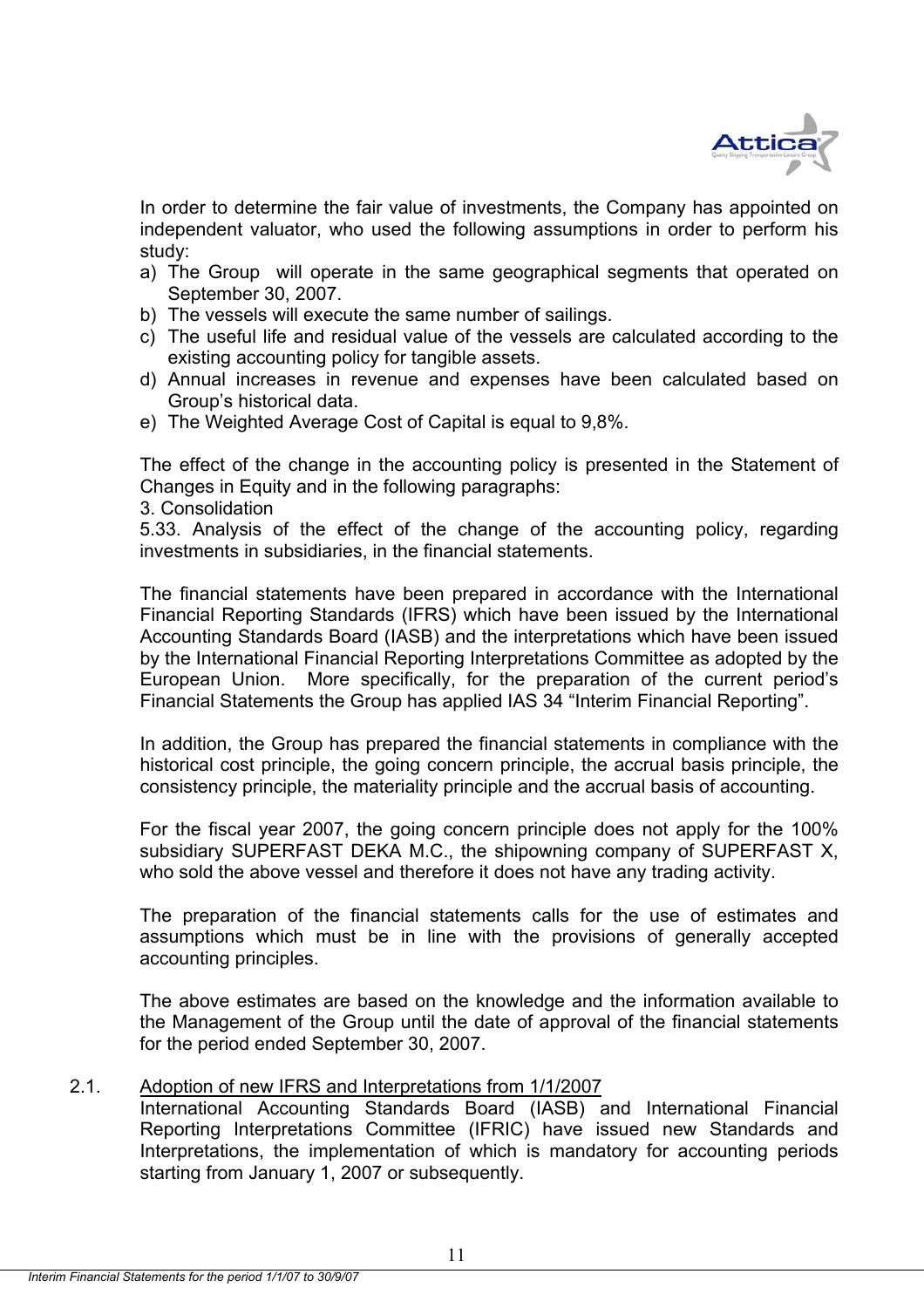

 The view of the Management of the Group about the effect of the application of these new Standards and Interpretations, on the financial statements of the Company and the Group, is set out below:

2.1.1. IFRS 7 Financial Instruments: Disclosures and supplementary adjustment of IAS 1, Presentation of Financial Statements, Capital Disclosures.

IFRS 7 requires further disclosures about:

 a) the significance of financial instruments for the entity's financial position and performance

 b) qualitative and quantitative information about the exposure to risks arising from financial instruments, including minimum determined disclosures about credit risk, liquidity risk and market risk.

IFRS 7 replaces IAS 30 and the disclosures required by IAS 32.

The presentation requirements of IAS 32 remain unaltered.

The Group will implement IFRS 7 and the amendment of IAS 1 on the annual financial statements of the fiscal year which begins on 1/1/2007.

2.1.2. Interpretation 7, Applying the Restatement Approach under IAS 29 Financial Reporting in Hyperinflationary Economies.

> Interpretation 7 requires entities to apply IAS 29 in the reporting period in which an entity first identifies the existence of hyperinflation in the economy of its functional currency, as if the economy had always been hyperinflationary.

> The above interpretation is not applicable to the operations of the Company and the Group.

2.1.3. Interpretation 8, Application scope of IFRS 2 Share-based payment.

> Interpretation 8 clarifies that IFRS 2 will apply to any arrangement when equity instruments are granted or liabilities (based on the value of an entity's equity instrument) are incurred by an entity, when the identifiable consideration appears to be less that the fair value of the instruments given.

> The above interpretation is not applicable to the operations of the Company and the Group.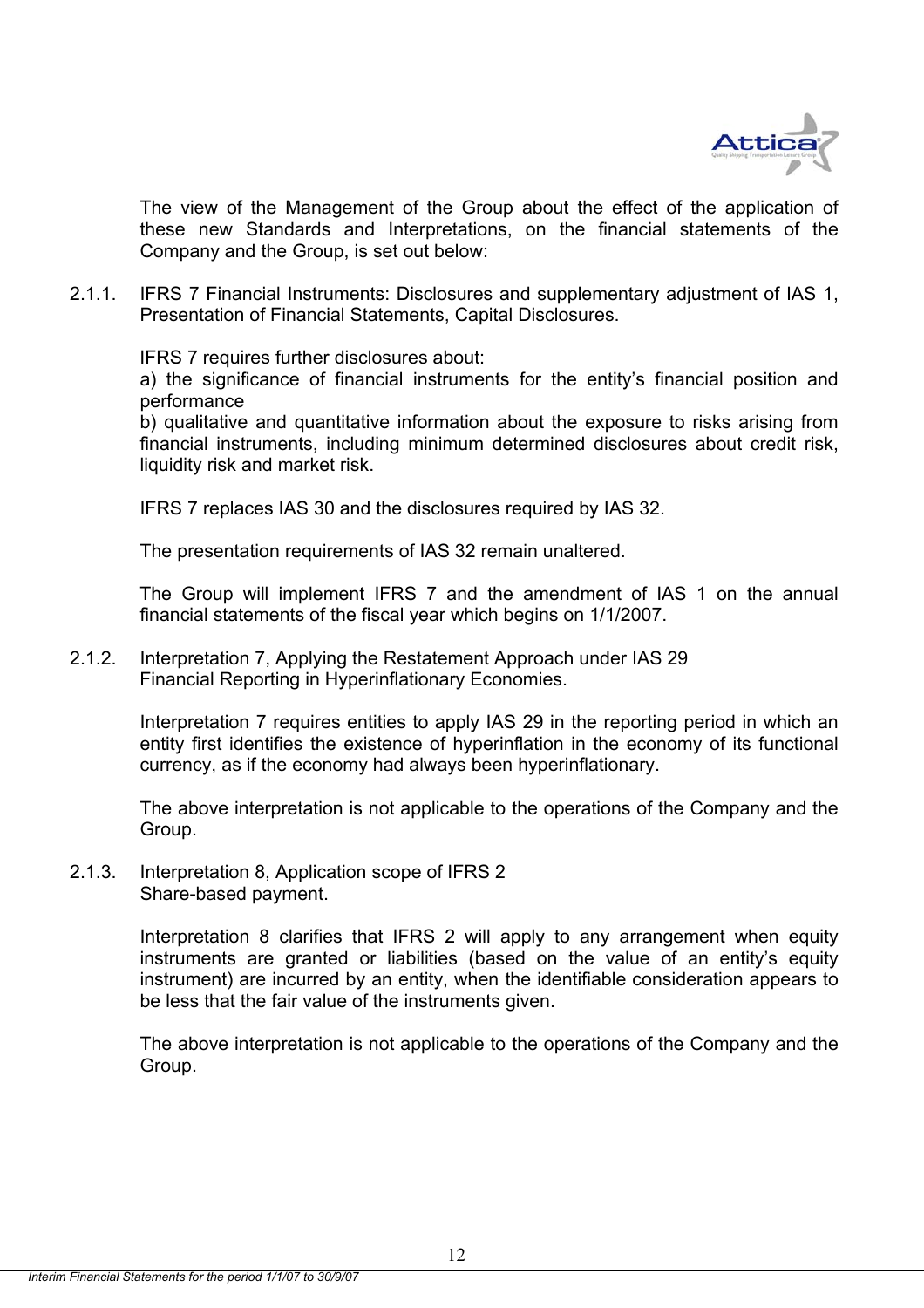

2.1.4. Interpretation 9, Reassessment of Embedded Derivatives

Interpretation 9 requires an entity to assess whether a contract contains an embedded derivative at the date an entity first becomes a party to the contract and prohibits reassessment unless there is a change to the contract that significantly modifies the cash flows.

The above interpretation is not applicable to the operations of the Company and the Group.

2.1.5. Interpretation 10, Interim Financial reporting and Impairment

Interpretation 10 requires that, an entity shall not reverse an impairment loss recognised in a previous interim period in respect of goodwill or an investment in either an equity instrument or a financial asset carried at cost.

This Interpretation has not been adopted by the European Union.

2.1.6. Interpretation 11, Application scope of IFRS 2 Group and Treasury Share Transactions.

> For the scope of accounting treatment, the transactions in which employees are granted rights to equity instruments, are regarded as equity settled –share based payments even in the case in which the company chooses or has the obligation to buy such equity instruments from third parties.

> The same is followed in the financial statements of the parent company, when employees of its subsidiaries are granted rights to equity instruments of the parent company.

> The above interpretation is not applicable to the operations of the Company and the Group.

- 2.2. Adoption of new or revised IFRS on and after 1/1/2008
- 2.2.1. IFRS 8 Operating Segments

The Group will implement on 1/01/2009 IFRS 8 "Operating Segments", which replaces IAS 14 "Segment Reporting" and requires the information disclosed to the users of the financial statements to be the same with those that the management uses internally in order to assess its segment performance.

2.2.2. IAS 23 Borrowing Costs (Revised)

The revised IAS 23 provides that an entity should capitalize the borrowing cost to the extent that is attributable to the acquisition, construction or production of an asset and shall be capitalized as part of the cost of that asset.

Any other cost should be recognized as an expense in the period in which it is incurred.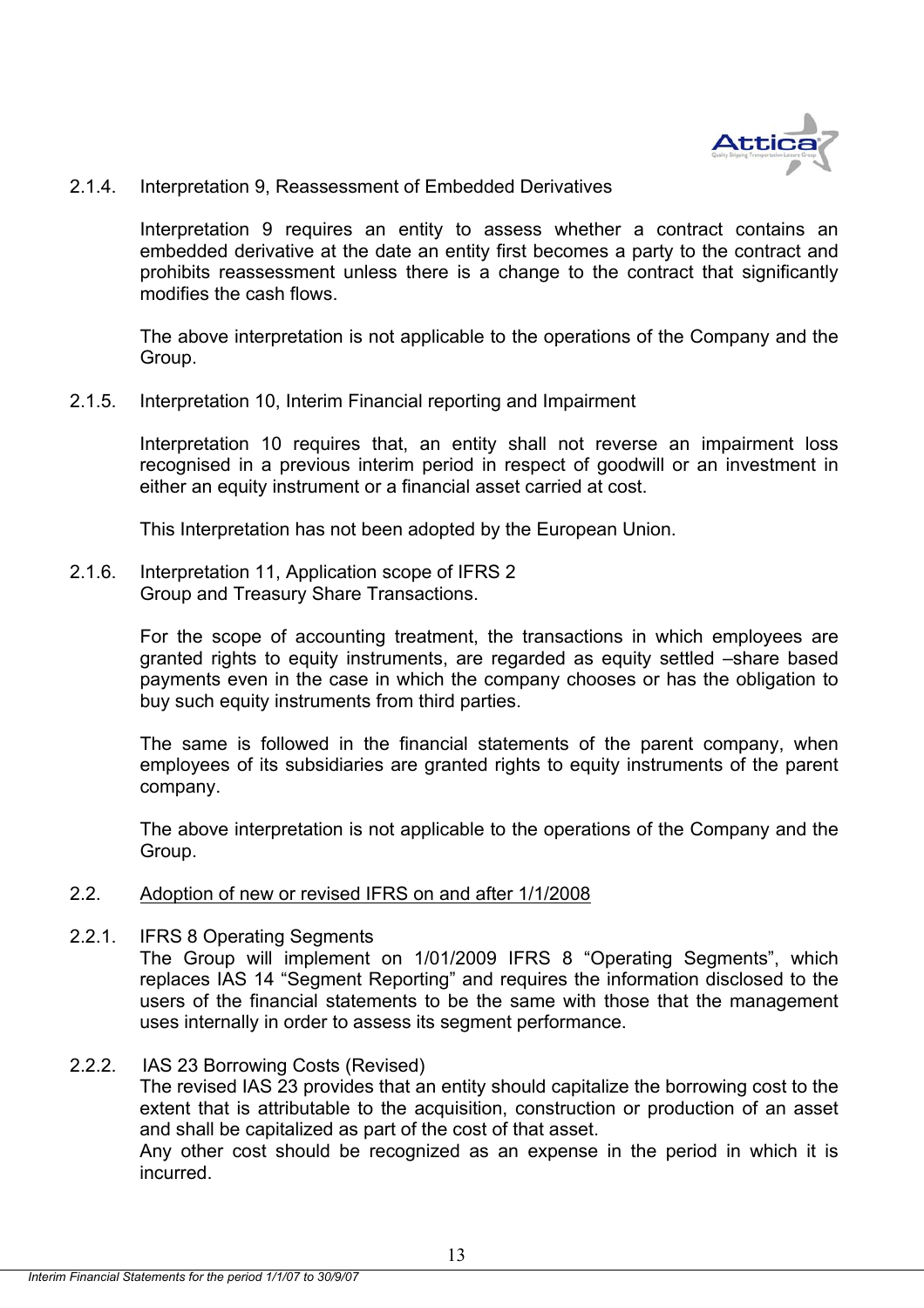

The Group will not be affected by the revision of IAS 23 because it already applies the alternative treatment for the recognition of the borrowing cost which was provided by the previous version of IAS 23. This treatment is the same treatment that is provided by the revised IAS 23.

2.2.3. Interpretation 12, Service Concession Arrangements (is applicable for annual periods beginning on or after 1 January 2008).

Interpretation 12 deals with the way service concession operators should apply existing IFRS to account for the rights and obligations they undertake in service concession arrangements. In accordance with this Interpretation the operators should not recognise the relevant infrastructure as tangible assets, but should recognise a financial asset or an intangible asset. Interpretation 12 is not applicable to the operations of the Group.

#### **3. Consolidation**

a) The following fully owned subsidiaries are being consolidated using the full consolidation method.

|                                 |            |           |          | Impairment / | Revaluation of             |          |               |               |
|---------------------------------|------------|-----------|----------|--------------|----------------------------|----------|---------------|---------------|
|                                 | Value at   |           | Equity   | (Reversal of | investments in             | Net Book | Registered    |               |
| Company name                    | 31/12/2006 | Additions | Return   | Impairment)  | subsidiaries at fair value | Value    | <sub>in</sub> | Participation |
| SUPERFAST FERRIES MARITIME S.A. | 45.779     |           |          |              | 121.435                    | 167.214  | <b>GREECE</b> | 100%          |
| SUPERFAST EPTA MC.*             | 44         |           |          |              |                            | 44       | <b>GREECE</b> | 100%          |
| SUPERFAST OKTO MC.*             | 44         |           |          |              |                            | 44       | <b>GREECE</b> | 100%          |
| SUPERFAST ENNEA MC.*            | 4.823      |           |          |              |                            | 4.823    | <b>GREECE</b> | 100%          |
| SUPERFAST DEKA MC.*             | 10.625     |           | (19.110) | 9.589        |                            | 1.104    | <b>GREECE</b> | 100%          |
| ATTICA CHALLENGE LTD            |            | 4.500     |          |              |                            | 4.500    | MALTA         | 100%          |
| ATTICA SHIELD LTD               |            | 4.500     |          |              |                            | 4.500    | MALTA         | 100%          |
| NORDIA MC.                      | 4.005      |           |          |              | 8.795                      | 12.800   | <b>GREECE</b> | 100%          |
| <b>MARIN MC.</b>                | 3.620      |           |          | (360)        | 256                        | 3.516    | <b>GREECE</b> | 100%          |
| BLUE STAR MARITIME S.A.**       | 42.525     |           |          | 143.508      | 10.709                     | 196.742  | <b>GREECE</b> | 48.79%        |
| ATTICA PREMIUM S.A.             | 3.222      |           |          |              | (368)                      | 2.854    | <b>GREECE</b> | 100%          |
| Total                           | 114.686    | 9.000     | (19.110) | 152.737      | 140.827                    | 398.140  |               |               |

\* Non operating companies. These companies were not revalued at fair value.

\*\* Blue Star Maritime S.A. is consolidated in Attica Holdings S.A. because the company controls the Board

of Directors of Blue Star Maritime S.A. although it owns less than 50% of its share capital.

As stated in paragraph 2 "Significant Group accounting policies", the company used an independent valuator in order to determine the fair value of investments in subsidiaries.

More specifically, for the determination of the fair value of the listed company Blue Star Maritime S.A., the company used its closing price in the Athens Stock Exchange on September 30, 2007 (i.e.  $\epsilon$  3,84 per share). This price is within the range of prices as provided by the independent valuator.

With regard to the non listed companies Superfast Ferries Maritime S.A., Nordia MC., Marin MC. and Attica Premium S.A. the company used as fair value the value proposed by the independent valuator.

The independent valuator, in order to determine the fair value of the above subsidiaries used the income approach and the market approach methods.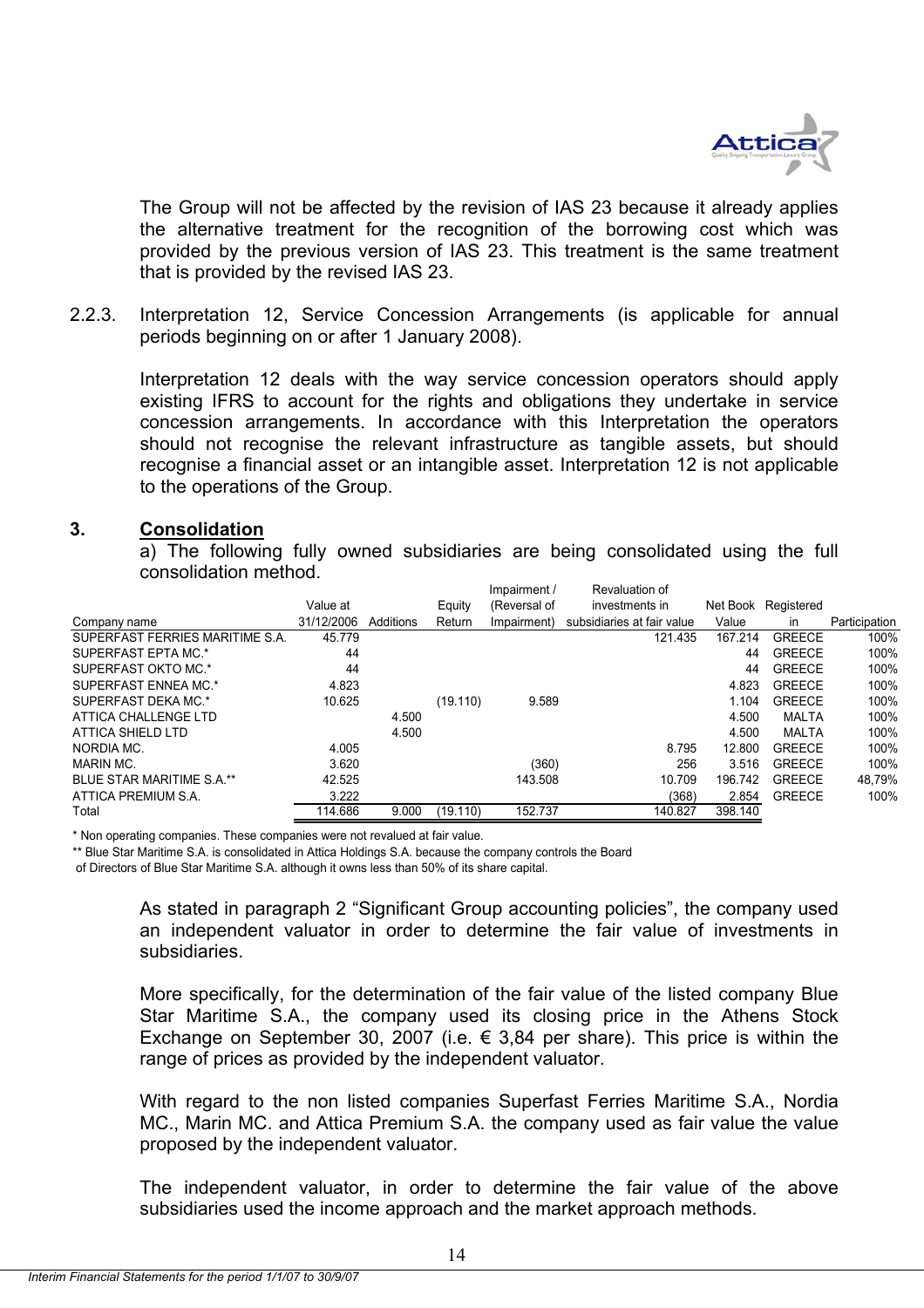

Due to the completion of liquidation procedures of the subsidiary companies SUPERFAST EPTA INC., SUPERFAST OKTO INC., SUPERFAST ENNEA INC., SUPERFAST DEKA INC. these are not anymore consolidated in the Group. From this change there is no effect to the Group's results.

The newly founded 100% subsidiary companies ATTICA CHALLENGE LTD and ATTICA SHIELD LTD, did not operate in the current period. These companies are consolidated since September 2007, with the full consolidation method. In October 2007 they took delivery of the newly acquired M/V Challenge and M/V Shield respectively.

b) The following companies are also fully consolidated using the full consolidation method indirectly into the ATTICA GROUP:

1. The following 100% subsidiaries of SUPERFAST FERRIES MARITIME S.A.:

a) Registered in Liberia:

SUPERFAST ENA INC.\*, SUPERFAST DIO INC.\*, SUPERFAST TRIA INC.\*, SUPERFAST TESSERA INC.\*, SUPERFAST PENTE INC., SUPERFAST EXI INC., SUPERFAST ENDEKA INC., SUPERFAST DODEKA INC. and SUPERFAST FERRIES S.A.

b) SUPERFAST DODEKA (Hellas) INC. & Co. JOINT VENTURE, registered in Greece which operates under common management.

2. The following 100% subsidiaries of BLUE STAR MARITIME S.A.:

a) Registered in Greece:

BLUE STAR FERRIES MARITIME S.A., BLUE STAR FERRIES JOINT VENTURE which operates under common management.

b) Registered in Cyprus:

STRINTZIS LINES SHIPPING LTD.\*

c) Registered in Liberia:

BLUE STAR FERRIES S.A., WATERFRONT NAVIGATION COMPANY\*, THELMO MARINE S.A.\*

d) Registered in Panama:

BLUE ISLAND SHIPPING INC.\*

\*inactive companies

c) In the second quarter of 2007, MINOAN LINES SHIPPING S.A., which has been consolidated for the first time in the first quarter of 2007, using the equity method, is not anymore consolidated in the Group due to the sale of the participation. The profit from the sale stood at  $\epsilon$  27.670 thousand approximately. From this change in consolidation, there is no significant effect to the Group's results, given the above company's results for the first quarter of 2007.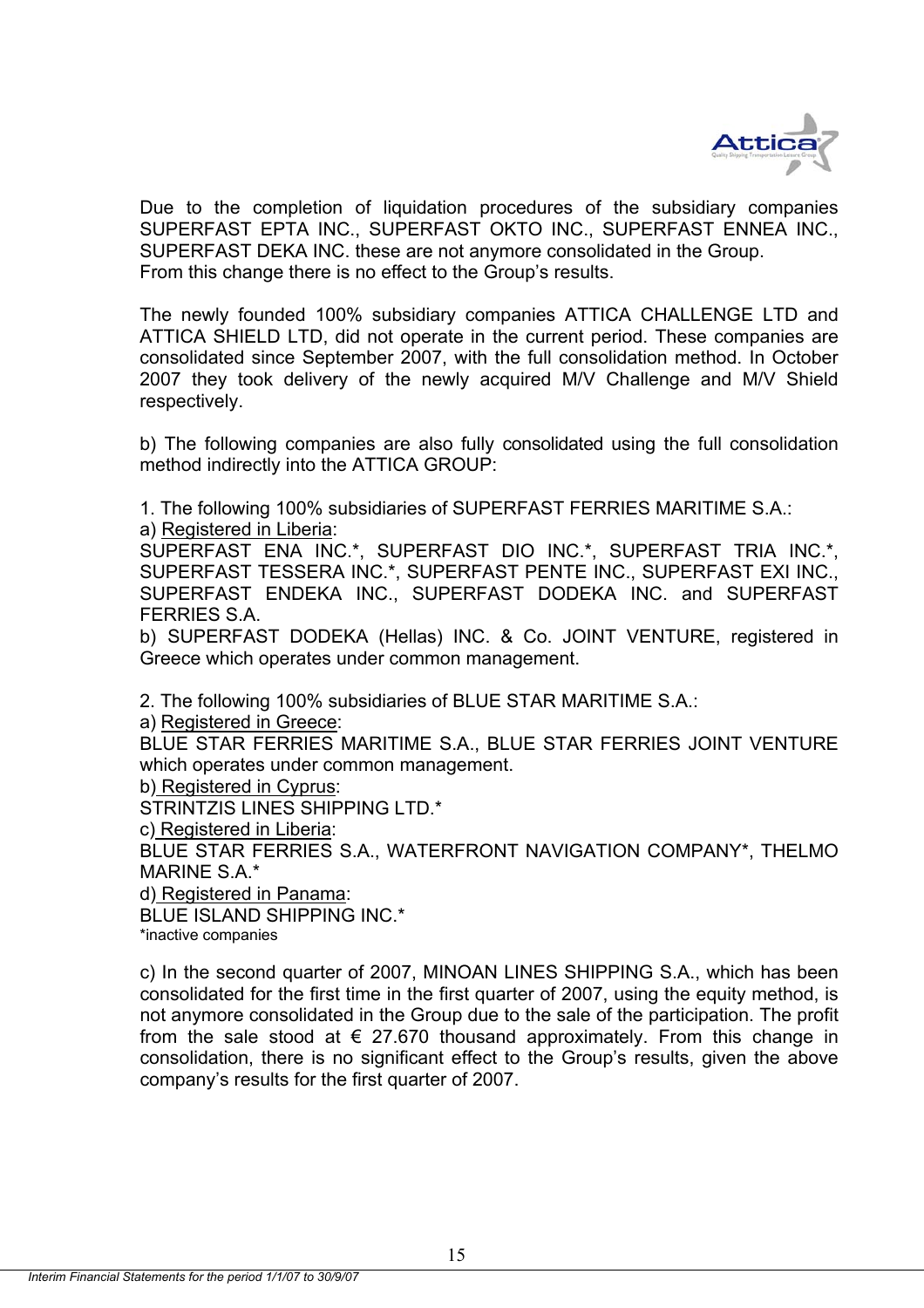

## **4 Related Party disclosures**

## 4.1. Intercompany transactions

For the period 1/1-30/9/2007, ATTICA HOLDINGS S.A. didn't post any intercompany transactions with its subsidiaries that create commercial revenue, except for the purchase of airline tickets of total value  $\epsilon$  4 thousand from its 100% subsidiary ATTICA PREMIUM S.A. This amount is written-off in the consolidated accounts of ATTICA GROUP.

The Company in the period 1/1-30/9/2007 received the amount of  $\epsilon$  29.887 thousand as dividend from its 100% subsidiary SUPERFAST GROUP and  $\epsilon$  4.611 thousand as dividend from its 48,795% subsidiary BLUE STAR MARITIME S.A. These amounts are written-off in the consolidated accounts of ATTICA GROUP.

There are no any receivables or payables of the parent Company arising from its transactions with directly or indirectly related entities, except for an amount payable to its 100% subsidiary ATTICA PREMIUM S.A. amounting € 1 thousand approximately.

The 100% subsidiary SUPERFAST DEKA MC. has decided to return part of its share capital to its parent company ATTICA HOLDINGS S.A. due to sale of its assets. The capital return amounts € 19.110 thousand.

In September 2007, ATTICA HOLDINGS S.A. participated in the share capital increase of its 100% subsidiaries ATTICA CHALLENGE LTD and ATTICA SHIELD LTD with the amount of  $\epsilon$  4.500 thousand per company.

The intercompany balances as at 30/9/2007 are presented in the following tables.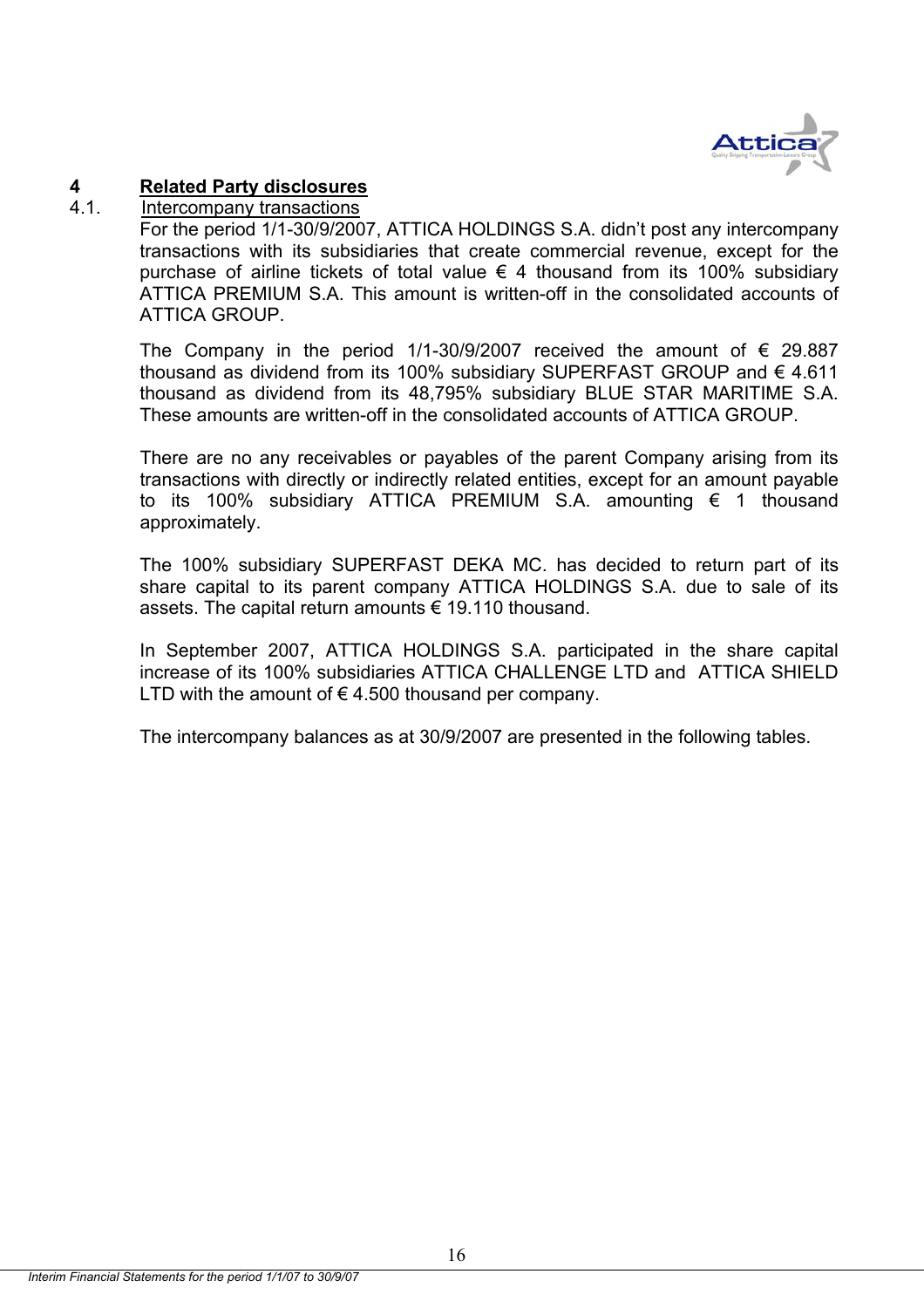

## Intercompany balances of SUPERFAST Group

| <b>COMPANY</b>                   | <b>SUPERFAST</b><br>PENTE INC. |               | INC.         | <b>SUPERFAST</b><br>PENTE (HELLAS) SUPERFAST EXI | INC.         |               | <b>SUPERFAST EXI</b><br>(HELLAS) INC. |        |
|----------------------------------|--------------------------------|---------------|--------------|--------------------------------------------------|--------------|---------------|---------------------------------------|--------|
|                                  | <b>DEBIT</b>                   | <b>CREDIT</b> | <b>DEBIT</b> | <b>CREDIT</b>                                    | <b>DEBIT</b> | <b>CREDIT</b> | <b>DEBIT</b>                          | CREDIT |
| SUPERFAST PENTE INC.             |                                |               |              | 29.922                                           |              |               |                                       |        |
| SUPERFAST PENTE (HELLAS) INC.    | 29.922                         |               |              |                                                  |              |               |                                       |        |
| SUPERFAST EXI INC.               |                                |               |              |                                                  |              |               |                                       | 38.593 |
| SUPERFAST EXI (HELLAS) INC.      |                                |               |              |                                                  | 38.593       |               |                                       |        |
| SUPERFAST EPTA MC.               |                                |               |              |                                                  |              |               |                                       |        |
| SUPERFAST OKTO MC.               |                                |               |              |                                                  |              |               |                                       |        |
| SUPERFAST ENNEA MC.              |                                |               |              |                                                  |              |               |                                       |        |
| SUPERFAST DEKA MC.               |                                |               |              |                                                  |              |               |                                       |        |
| SUPERFAST ENDEKA INC.            |                                |               |              |                                                  |              |               |                                       |        |
| SUPERFAST ENDEKA (HELLAS) INC.   |                                |               |              |                                                  |              |               |                                       |        |
| SUPERFAST DODEKA INC.            |                                |               |              |                                                  |              |               |                                       |        |
| SUPERFAST DODEKA (HELLAS) INC.   |                                |               |              |                                                  |              |               |                                       |        |
| NORDIA MC.                       |                                |               |              |                                                  |              |               |                                       |        |
| MARIN MC.                        |                                |               |              |                                                  |              |               |                                       |        |
| ATTICA CHALLENGE LTD.            |                                |               |              |                                                  |              |               |                                       |        |
| <b>ATTICA SHIELD LTD.</b>        |                                |               |              |                                                  |              |               |                                       |        |
| SUPERFAST FERRIES S.A.           |                                | 41.172        |              |                                                  |              | 46.808        |                                       |        |
| SUPERFAST DODEKA (HELLAS) INC. & |                                |               |              |                                                  |              |               |                                       |        |
| CO JOINT VENTURE                 |                                |               | 39.112       |                                                  |              |               | 47.260                                |        |
| SUPERFAST FERRIES MARITIME S.A.  |                                |               |              |                                                  |              |               |                                       |        |
| <b>TOTAL</b>                     | 29.922                         | 41.172        | 39.112       | 29.922                                           | 38.593       | 46.808        | 47.260                                | 38.593 |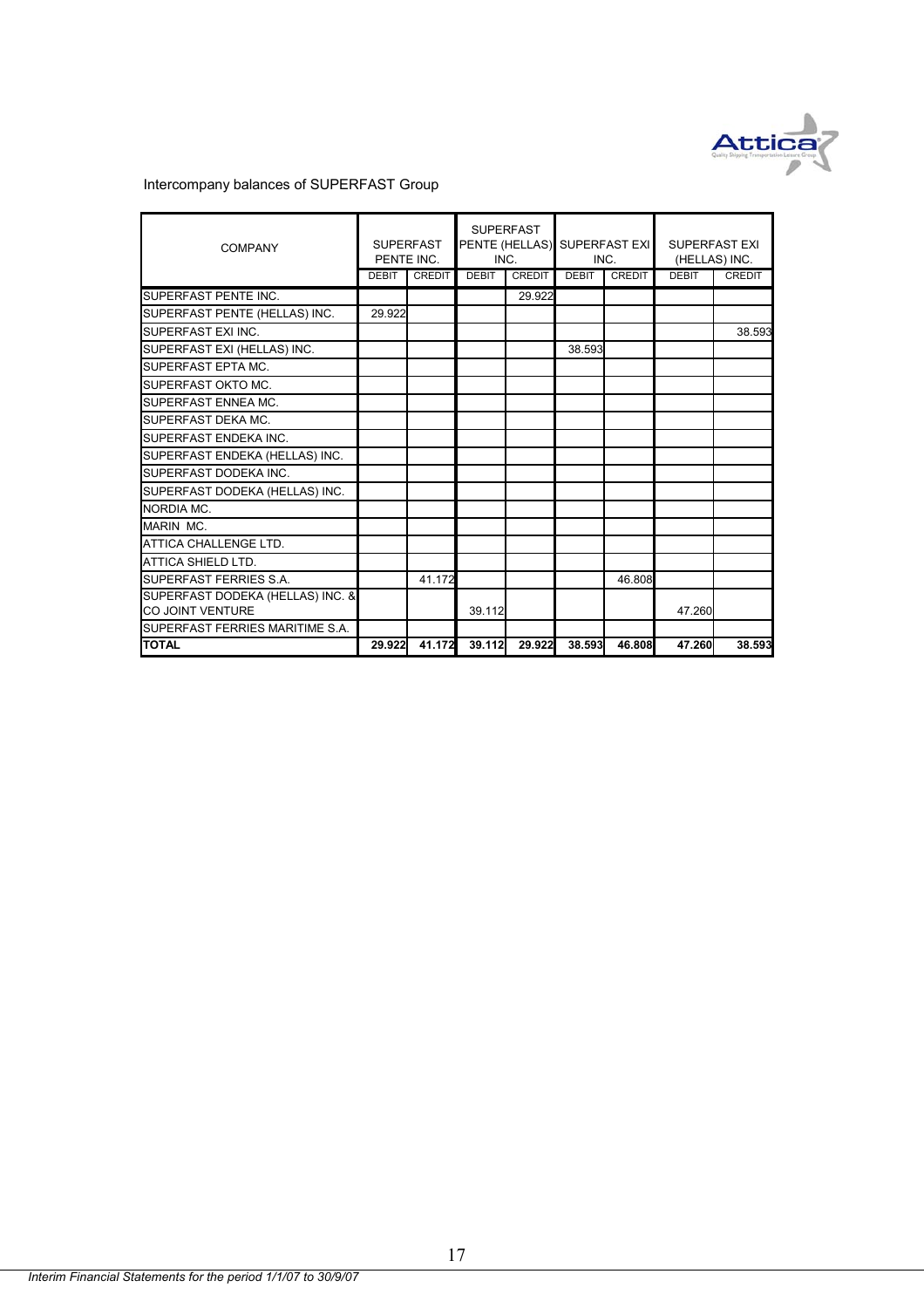

## Intercompany balances of SUPERFAST Group-Continued

| <b>COMPANY</b>                                      | MC.          | SUPERFAST EPTA | <b>SUPERFAST</b><br>OKTO MC. |               | <b>SUPERFAST</b><br><b>ENNEA MC.</b> |               | <b>SUPERFAST</b><br>DEKA MC. |               |
|-----------------------------------------------------|--------------|----------------|------------------------------|---------------|--------------------------------------|---------------|------------------------------|---------------|
|                                                     | <b>DEBIT</b> | <b>CREDIT</b>  | <b>DEBIT</b>                 | <b>CREDIT</b> | <b>DEBIT</b>                         | <b>CREDIT</b> | <b>DEBIT</b>                 | <b>CREDIT</b> |
| <b>SUPERFAST PENTE INC.</b>                         |              |                |                              |               |                                      |               |                              |               |
| SUPERFAST PENTE (HELLAS) INC.                       |              |                |                              |               |                                      |               |                              |               |
| SUPERFAST EXI INC.                                  |              |                |                              |               |                                      |               |                              |               |
| SUPERFAST EXI (HELLAS) INC.                         |              |                |                              |               |                                      |               |                              |               |
| SUPERFAST EPTA MC.                                  |              |                |                              |               |                                      |               |                              |               |
| SUPERFAST OKTO MC.                                  |              |                |                              |               |                                      |               |                              |               |
| SUPERFAST ENNEA MC.                                 |              |                |                              |               |                                      |               |                              |               |
| SUPERFAST DEKA MC.                                  |              |                |                              |               |                                      |               |                              |               |
| SUPERFAST ENDEKA INC.                               |              |                |                              |               |                                      |               |                              |               |
| SUPERFAST ENDEKA (HELLAS) INC.                      |              |                |                              |               |                                      |               |                              |               |
| SUPERFAST DODEKA INC.                               |              |                |                              |               |                                      |               |                              |               |
| SUPERFAST DODEKA (HELLAS) INC.                      |              |                |                              |               |                                      |               |                              |               |
| NORDIA MC.                                          |              |                |                              |               |                                      |               |                              |               |
| <b>MARIN MC.</b>                                    |              |                |                              |               |                                      |               |                              |               |
| ATTICA CHALLENGE LTD.                               |              |                |                              |               |                                      |               |                              |               |
| ATTICA SHIELD LTD.                                  |              |                |                              |               |                                      |               |                              |               |
| <b>SUPERFAST FERRIES S.A.</b>                       |              |                |                              | 36            |                                      |               |                              | 2.630         |
| SUPERFAST DODEKA (HELLAS) INC.&<br>CO JOINT VENTURE |              |                |                              |               | 3.760                                |               |                              |               |
| SUPERFAST FERRIES MARITIME S.A.                     |              |                |                              |               |                                      |               |                              |               |
| <b>TOTAL</b>                                        |              | 5              |                              | 36            | 3.760                                |               |                              | 2.630         |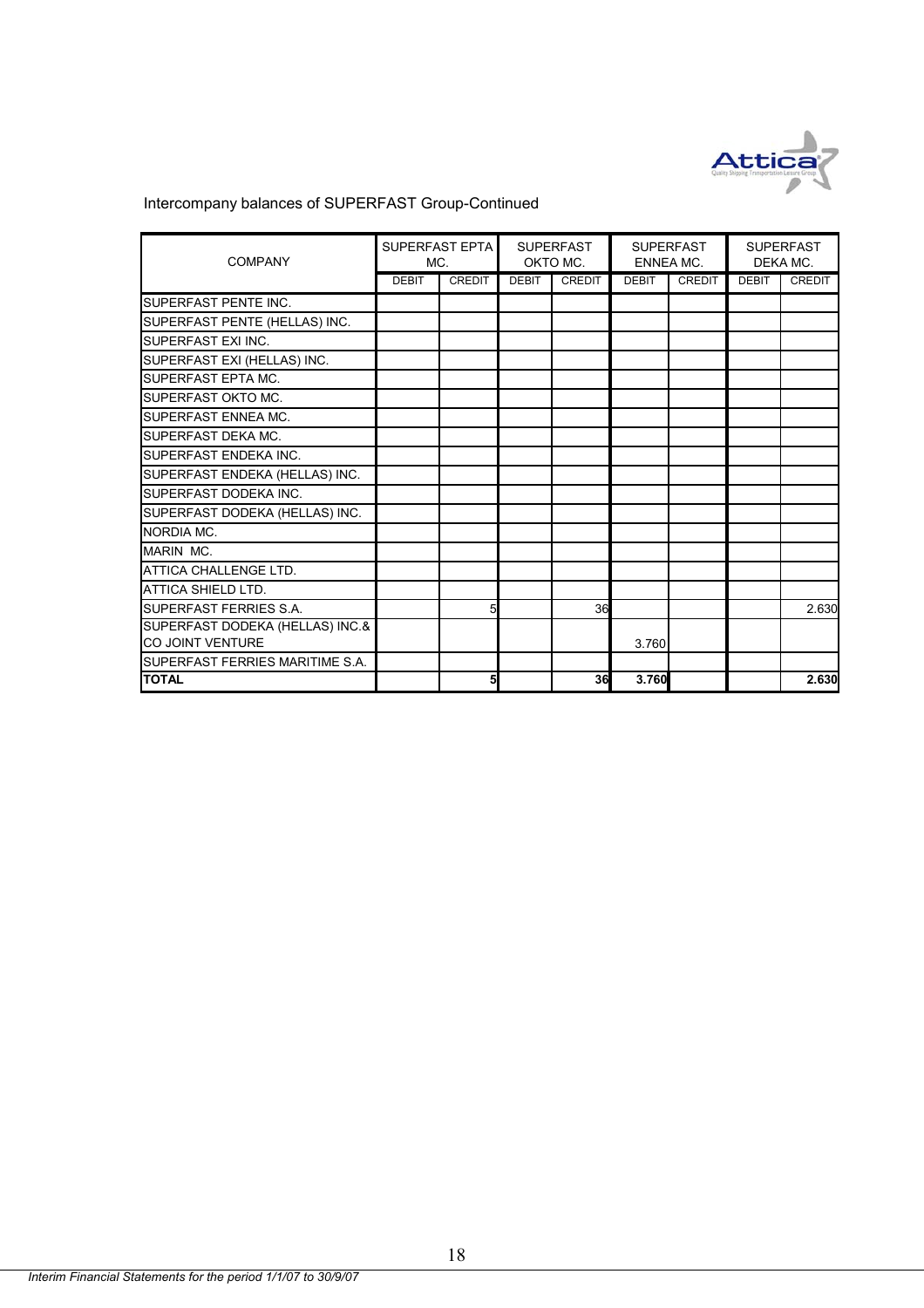

## Intercompany balances of SUPERFAST Group-Continued

| <b>COMPANY</b>                     | <b>SUPERFAST</b><br><b>ENDEKA INC.</b> |               | <b>SUPERFAST</b><br><b>ENDEKA</b><br>(HELLAS) INC. |               | <b>SUPERFAST</b><br>DODEKA INC. |               | SUPERFAST DODEKA<br>(HELLAS) INC. |               |
|------------------------------------|----------------------------------------|---------------|----------------------------------------------------|---------------|---------------------------------|---------------|-----------------------------------|---------------|
|                                    | <b>DEBIT</b>                           | <b>CREDIT</b> | <b>DEBIT</b>                                       | <b>CREDIT</b> | <b>DEBIT</b>                    | <b>CREDIT</b> | <b>DEBIT</b>                      | <b>CREDIT</b> |
| SUPERFAST PENTE INC.               |                                        |               |                                                    |               |                                 |               |                                   |               |
| SUPERFAST PENTE (HELLAS) INC.      |                                        |               |                                                    |               |                                 |               |                                   |               |
| SUPERFAST EXI INC.                 |                                        |               |                                                    |               |                                 |               |                                   |               |
| SUPERFAST EXI (HELLAS) INC.        |                                        |               |                                                    |               |                                 |               |                                   |               |
| <b>SUPERFAST EPTA MC.</b>          |                                        |               |                                                    |               |                                 |               |                                   |               |
| SUPERFAST OKTO MC.                 |                                        |               |                                                    |               |                                 |               |                                   |               |
| <b>SUPERFAST ENNEA MC.</b>         |                                        |               |                                                    |               |                                 |               |                                   |               |
| SUPERFAST DEKA MC.                 |                                        |               |                                                    |               |                                 |               |                                   |               |
| SUPERFAST ENDEKA INC.              |                                        |               |                                                    | 39.115        |                                 |               |                                   |               |
| SUPERFAST ENDEKA (HELLAS) INC.     | 39.115                                 |               |                                                    |               |                                 |               |                                   |               |
| SUPERFAST DODEKA INC.              |                                        |               |                                                    |               |                                 |               |                                   | 25.240        |
| SUPERFAST DODEKA (HELLAS) INC.     |                                        |               |                                                    |               | 25.240                          |               |                                   |               |
| NORDIA MC.                         |                                        |               |                                                    |               |                                 |               |                                   |               |
| MARIN MC.                          |                                        |               |                                                    |               |                                 |               |                                   |               |
| ATTICA CHALLENGE LTD.              |                                        |               |                                                    |               |                                 |               |                                   |               |
| ATTICA SHIELD LTD.                 |                                        |               |                                                    |               |                                 |               |                                   |               |
| SUPERFAST FERRIES S.A.             |                                        | 23.437        |                                                    |               |                                 | 19.515        |                                   |               |
| SUPERFAST DODEKA (HELLAS) INC.& CO |                                        |               |                                                    |               |                                 |               |                                   |               |
| <b>JOINT VENTURE</b>               |                                        |               | 47.791                                             |               |                                 |               | 34.399                            |               |
| SUPERFAST FERRIES MARITIME S.A.    |                                        |               |                                                    |               |                                 |               |                                   |               |
| <b>TOTAL</b>                       | 39.115                                 | 23.437        | 47.791                                             | 39.115        | 25.240                          | 19.515        | 34.399                            | 25.240        |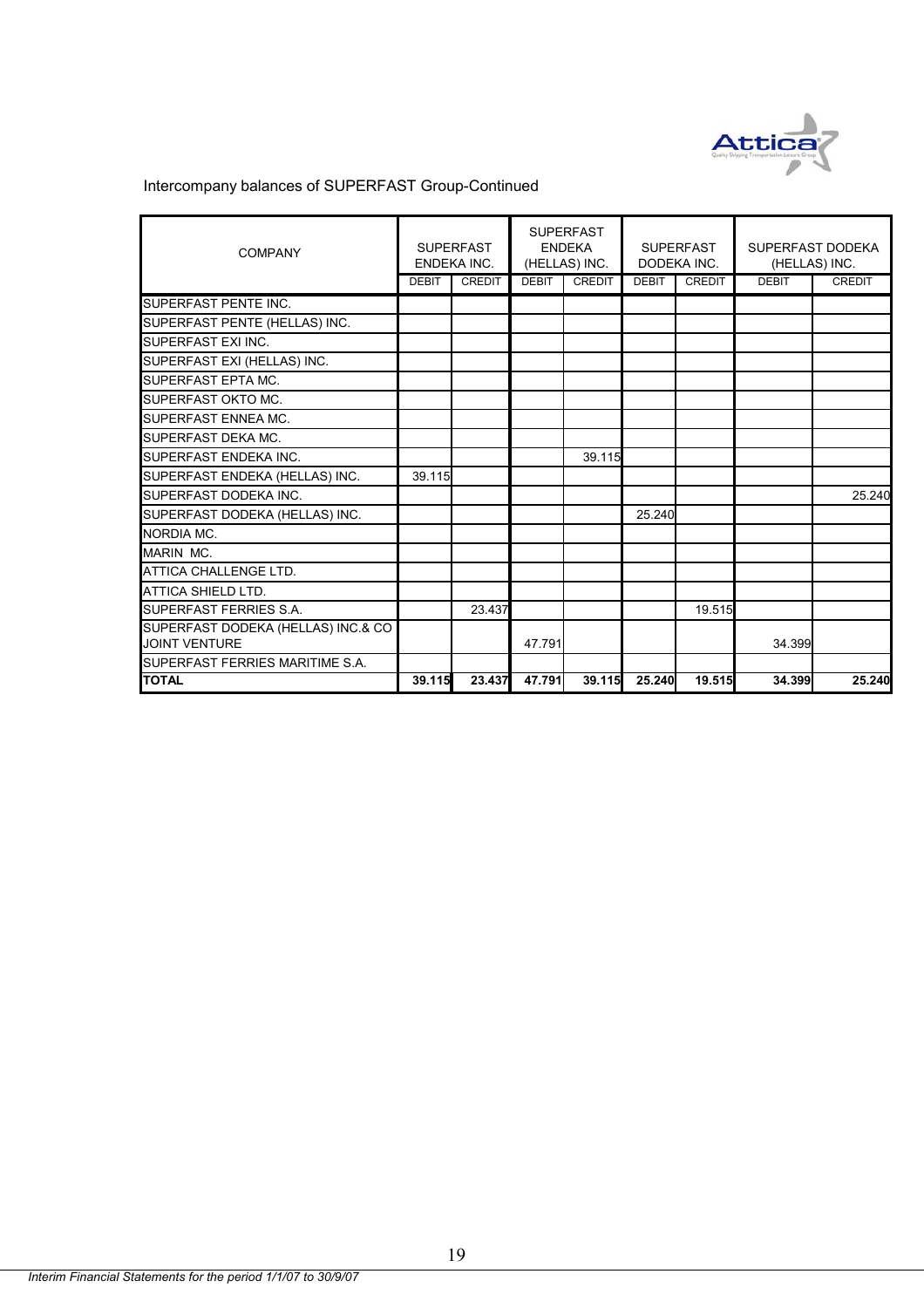

#### Intercompany balances of SUPERFAST Group-Continued

| <b>COMPANY</b>                                       |              | NORDIA MC.    | <b>MARIN MC.</b> |               |              | <b>ATTICA</b><br>CHALLENGE LTD |              | <b>ATTICA SHIELD</b><br><b>LTD</b> | <b>SUPERFAST</b><br><b>FERRIES S.A.</b> |         | <b>SUPERFAST</b><br>DODEKA (HELLAS)<br>INC. & CO<br>JOINT VENTURE |               |
|------------------------------------------------------|--------------|---------------|------------------|---------------|--------------|--------------------------------|--------------|------------------------------------|-----------------------------------------|---------|-------------------------------------------------------------------|---------------|
|                                                      | <b>DEBIT</b> | <b>CREDIT</b> | <b>DEBIT</b>     | <b>CREDIT</b> | <b>DEBIT</b> | <b>CREDIT</b>                  | <b>DEBIT</b> | CREDIT                             | <b>DEBIT</b>                            | CREDIT  | <b>DEBIT</b>                                                      | <b>CREDIT</b> |
| SUPERFAST PENTE INC.                                 |              |               |                  |               |              |                                |              |                                    | 41.172                                  |         |                                                                   |               |
| SUPERFAST PENTE (HELLAS)<br>INC.                     |              |               |                  |               |              |                                |              |                                    |                                         |         |                                                                   | 39.112        |
| SUPERFAST EXI INC.                                   |              |               |                  |               |              |                                |              |                                    | 46.808                                  |         |                                                                   |               |
| SUPERFAST EXI (HELLAS) INC.                          |              |               |                  |               |              |                                |              |                                    |                                         |         |                                                                   | 47.260        |
| SUPERFAST EPTA MC.                                   |              |               |                  |               |              |                                |              |                                    | 5                                       |         |                                                                   |               |
| SUPERFAST OKTO MC.                                   |              |               |                  |               |              |                                |              |                                    | 36                                      |         |                                                                   |               |
| SUPERFAST ENNEA MC.                                  |              |               |                  |               |              |                                |              |                                    |                                         |         |                                                                   | 3.760         |
| SUPERFAST DEKA MC.                                   |              |               |                  |               |              |                                |              |                                    | 2.630                                   |         |                                                                   |               |
| SUPERFAST ENDEKA INC.                                |              |               |                  |               |              |                                |              |                                    | 23.437                                  |         |                                                                   |               |
| SUPERFAST ENDEKA (HELLAS)<br>INC.                    |              |               |                  |               |              |                                |              |                                    |                                         |         |                                                                   | 47.791        |
| SUPERFAST DODEKA INC.                                |              |               |                  |               |              |                                |              |                                    | 19.515                                  |         |                                                                   |               |
| SUPERFAST DODEKA (HELLAS)<br>INC.                    |              |               |                  |               |              |                                |              |                                    |                                         |         |                                                                   | 34.399        |
| <b>NORDIA MC.</b>                                    |              |               |                  |               |              |                                |              |                                    |                                         |         |                                                                   | 12            |
| MARIN MC.                                            |              |               |                  |               |              |                                |              |                                    |                                         |         |                                                                   | 226           |
| ATTICA CHALLENGE LTD.                                |              |               |                  |               |              |                                |              |                                    | 68                                      |         |                                                                   |               |
| <b>ATTICA SHIELD LTD.</b>                            |              |               |                  |               |              |                                |              |                                    | 72                                      |         |                                                                   |               |
| SUPERFAST FERRIES S.A.                               |              |               |                  |               |              | 68                             |              | 72                                 |                                         |         | 151.256                                                           |               |
| SUPERFAST DODEKA (HELLAS)<br>INC. & CO JOINT VENTURE | 12           |               | 226              |               |              |                                |              |                                    |                                         | 151.256 |                                                                   |               |
| <b>SUPERFAST FERRIES MARITIME</b><br><b>S.A.</b>     |              |               |                  |               |              |                                |              |                                    |                                         |         |                                                                   |               |
| <b>TOTAL</b>                                         | 12           |               | 226              |               |              | 68                             |              | 72                                 | 133.742                                 | 151.256 | 151.256                                                           | 172.561       |

#### Reconciliation of intercompany balances:

| Total debit:   | 590.429 |
|----------------|---------|
| Total credit:  | 590.429 |
| <b>Balance</b> | ŋ       |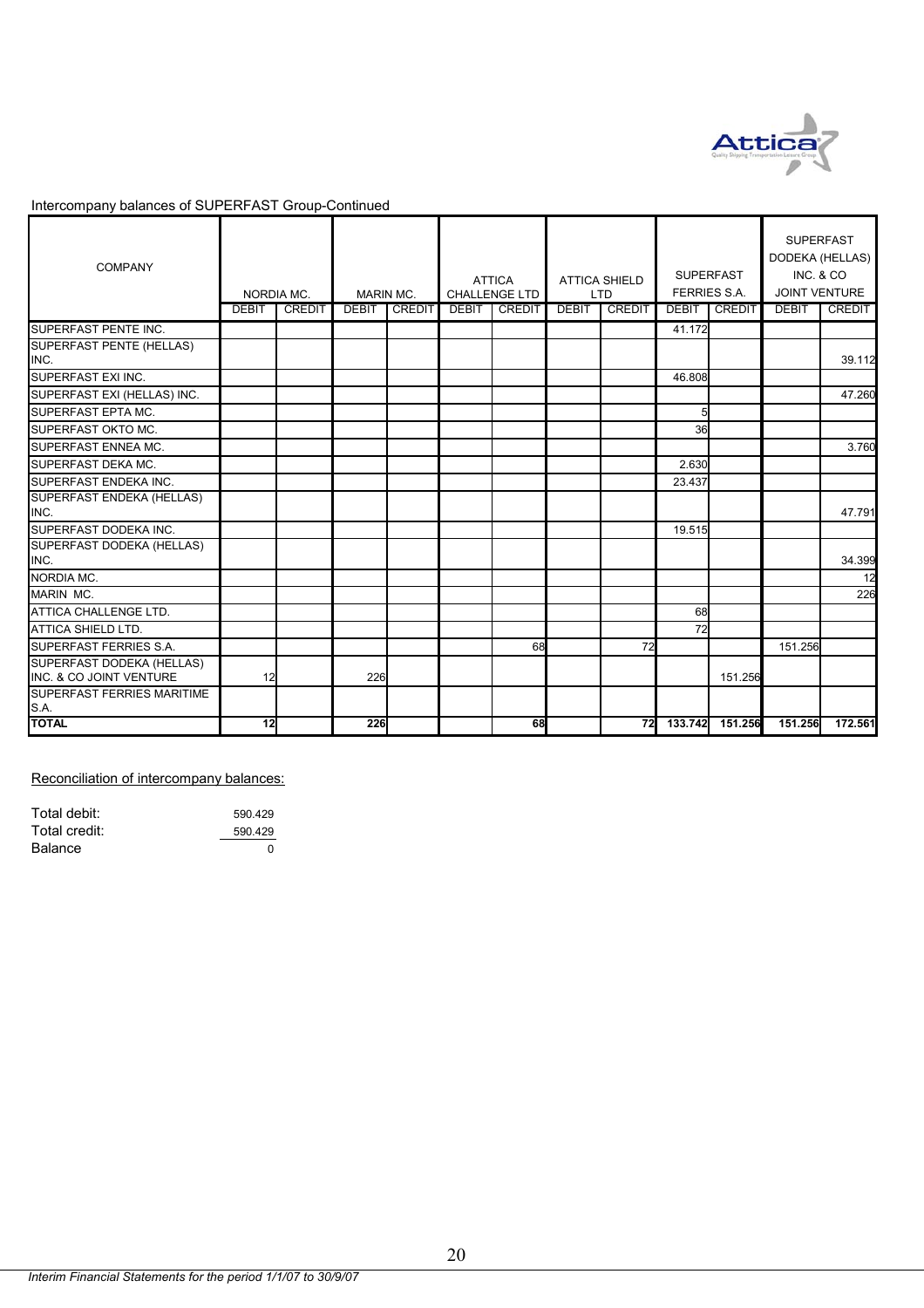#### **Intercompany Balances of Blue Star Group**

|                                        | <b>THELMO</b> |                      | <b>WATERFRONT</b>                     |                          | <b>BLUE STAR</b> |                          | <b>STRINTZIS LINES</b> |               |
|----------------------------------------|---------------|----------------------|---------------------------------------|--------------------------|------------------|--------------------------|------------------------|---------------|
| <b>COMPANY</b>                         |               | <b>MARINE S.A.</b>   |                                       | NAVIGATION CO.           |                  | <b>FERRIES S.A.</b>      |                        | SHIPPING LTD. |
|                                        | <b>DEBIT</b>  | <b>CREDIT</b>        | <b>DEBIT</b>                          | <b>CREDIT</b>            | <b>DEBIT</b>     | <b>CREDIT</b>            | <b>DEBIT</b>           | <b>CREDIT</b> |
| <b>BLUE STAR MARITIME S.A.</b>         |               | 681                  |                                       |                          | 82.227           | 101.270                  | 10.935                 | 798           |
| THELMO MARINE S.A.                     |               |                      |                                       |                          | 8                |                          |                        |               |
| <b>WATERFRONT NAVIGATION CO.</b>       |               |                      |                                       |                          |                  |                          |                        |               |
| <b>STRINTZIS LINES SHIPPING LTD.</b>   |               |                      |                                       |                          | 9.650            |                          |                        |               |
| BLUE STAR FERRIES MARITIME S.A.        |               |                      |                                       |                          | 131.095          | 73.391                   |                        | 10            |
| <b>BLUE STAR FERRIES S.A.</b>          |               | 8                    |                                       |                          |                  |                          |                        | 9.650         |
| BLUE STAR FERRIES JOINT VENTURE        |               |                      |                                       |                          |                  |                          |                        |               |
| <b>BLUE ISLAND SHIPPING INC.</b>       |               |                      |                                       |                          | 1.054            | 98                       |                        | 488           |
| <b>TOTAL</b>                           |               | 76                   |                                       | 11                       | 224.035          | 174.760                  | 10.936                 | 10.946        |
|                                        |               |                      |                                       |                          |                  |                          |                        |               |
|                                        |               | <b>BLUE STAR</b>     |                                       | <b>BLUE STAR FERRIES</b> |                  | <b>BLUE STAR FERRIES</b> | <b>BLUE ISLAND</b>     |               |
| <b>COMPANY</b>                         |               | <b>MARITIME S.A.</b> | <b>JOINT VENTURE</b><br>MARITIME S.A. |                          |                  |                          | SHIPPING INC.          |               |
|                                        | <b>DEBIT</b>  | <b>CREDIT</b>        | <b>DEBIT</b>                          | <b>CREDIT</b>            | <b>DEBIT</b>     | <b>CREDIT</b>            | <b>DEBIT</b>           | <b>CREDIT</b> |
| <b>BLUE STAR MARITIME S.A.</b>         |               |                      | 66.177                                | 125.271                  |                  |                          | 440                    |               |
| THELMO MARINE S.A.                     | 68            |                      |                                       |                          |                  |                          |                        |               |
| <b>WATERFRONT NAVIGATION CO.</b>       |               |                      |                                       |                          |                  |                          |                        |               |
| STRINTZIS LINES SHIPPING LTD.          | 798           | 10.935               |                                       |                          | 10 <sup>1</sup>  |                          | 488                    |               |
| BLUE STAR FERRIES MARITIME S.A.        |               |                      | 247.533                               | 165.409                  |                  |                          |                        |               |
| <b>BLUE STAR FERRIES S.A.</b>          | 101.270       | 82.227               |                                       |                          | 73.391           | 131.095                  | 98                     | 1.054         |
| <b>BLUE STAR FERRIES JOINT VENTURE</b> | 125.271       | 66.177               |                                       |                          | 165.409          | 247.533                  |                        |               |
| <b>BLUE ISLAND SHIPPING INC.</b>       |               |                      |                                       |                          |                  |                          |                        |               |
|                                        |               | 440                  |                                       |                          |                  |                          |                        |               |

Reconciliation of Intercompany Balances

| Total debit :  | 1.015.925 |
|----------------|-----------|
| Total credit : | 1.015.925 |
| Balance        |           |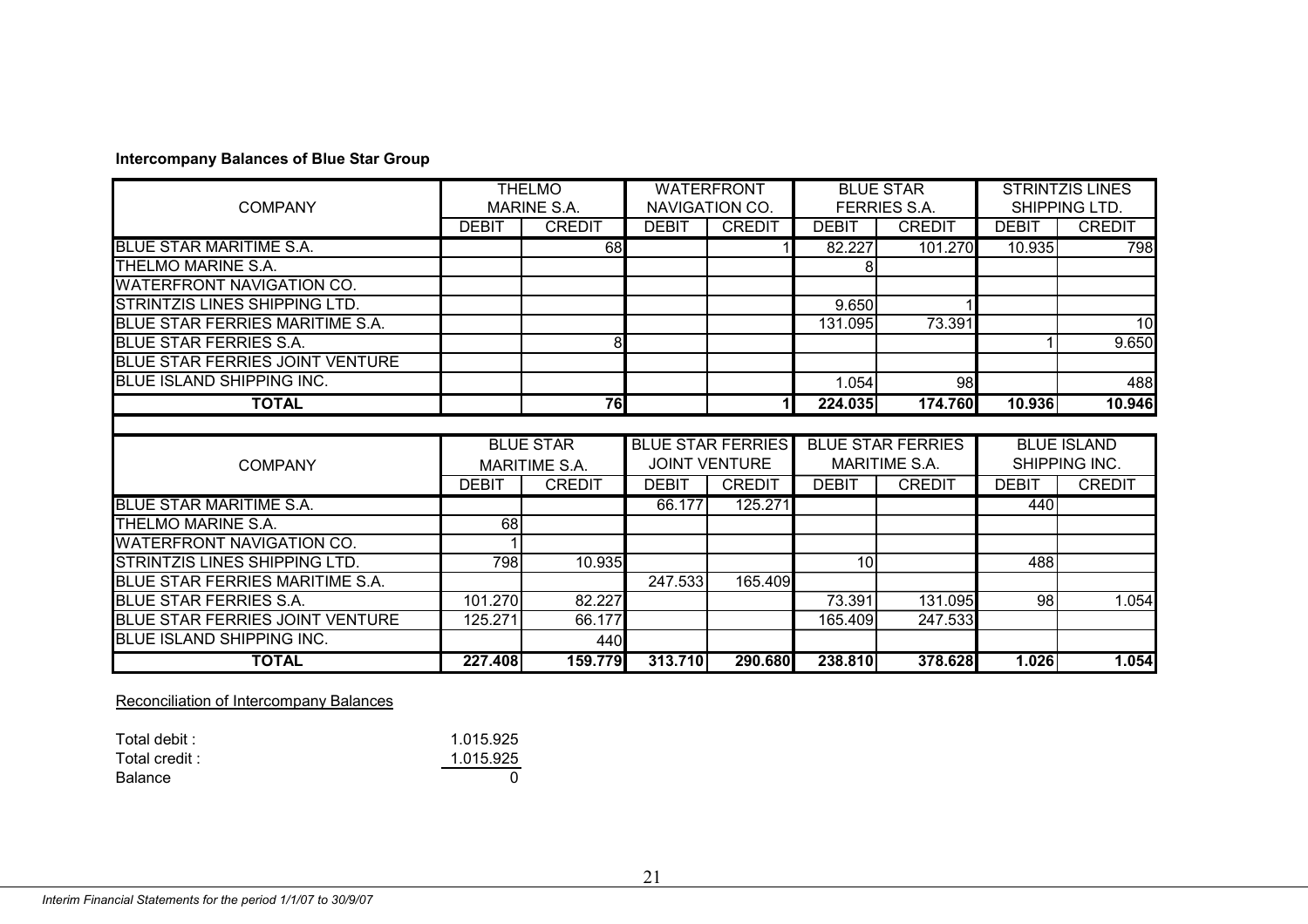

#### **Attica Premium S.A.**

Reconciliation of intercompany balances:

|                        | 30/9/2007 |        | 31/12/2006 |        |
|------------------------|-----------|--------|------------|--------|
|                        | Debit     | Credit | Debit      | Credit |
| Superfast Group        |           | 6.308  |            | 7.818  |
| <b>Blue Star Group</b> |           | 1.576  |            | 833    |
| Attica Holdings S.A.   |           |        |            |        |
|                        |           | 7 884  |            | 8.651  |

Sales to associated companies:

| 1/1-30/9/2007 | 1/1-30/9/2006 |
|---------------|---------------|
| 2.812         | 3.682         |
| 891           | 742           |
| 4             | 4             |
| 3.707         | 4.428         |
|               |               |

The transactions between Attica Premium S.A. and the other companies of Attica Group have been priced with market terms.

Furthermore, there are intercompany transactions between Superfast Dodeka (Hellas) Inc. and Co Joint Venture and Blue Star Group amounting  $\epsilon$  13.868 thousand approximately.

- 4.2. Participation of the members of the Board of Directors to the Board of Directors of other companies
	- a) Mr. Pericles S. Panagopulos, president of the Board of Directors, participates in the Boards of Directors of all the companies of Attica Group. Additionally, Mr. Pericles S. Panagopulos participates in the management of a number of foreign companies, mainly shipping companies, that are represented by Magna Marine Inc., which is established in Greece under Law 378/68.

No other business exists between these companies and Attica Group, except with Odyssey Maritime Inc and Pellucid Trade Inc owners of the buildings on 157 C. Karamanli Avenue and 139 Vasileos Pavlou in Voula, where the headquarters of the Group are located. The rent paid by the Group to the above companies for the period  $1/1 - 30/9/2007$  totaled an amount of  $\epsilon$  319 thousand approximately.

- b) Mr. Yannis Criticos, vice president of the Group, participates in the Board of Directors of Superfast Ferries Maritime S.A.
- c) Mr. Petros Vettas, managing director, is also member of the Board of Directors of Bariba Corporation which is established in Greece under Law 378/68. The above company represents in Greece a number of foreign companies and is not related to the Group.
- d) Mr. Charalambos Zavitsanos, authorized director, is also member of the Board of Directors of the 100% subsidiary Superfast Ferries Maritime S.A.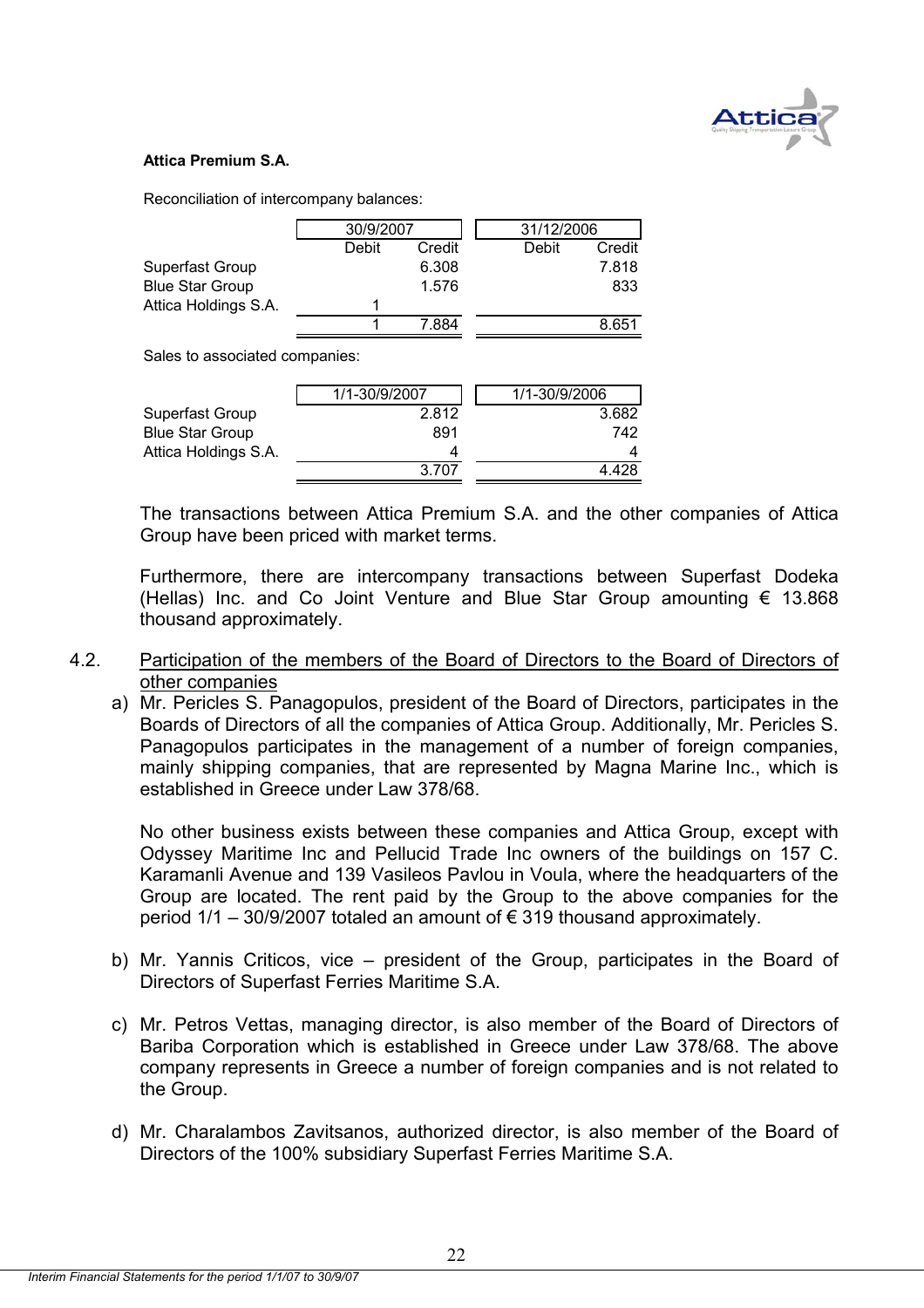

- e) Mr. Alexander P. Panagopulos, non-executive member of the Board of Directors, participates in the Board of Directors of Superfast Ferries S.A. and is also member of the Board of Directors of all the companies of Blue Star Group.
- f) Mr. Charalambos Paschalis, non-executive member of the Board of Directors, is also President – non executive member of the Board of Directors of Blue Star Maritime S.A. and Blue Star Ferries Maritime S.A.
- g) Mr. George Karystinos and Mr. Emmanouil Kalpadakis, non-executive members of the Board of Directors, are also members of the Board of Directors of Blue Star Maritime S.A.
- h) Mr. Nikolaos Tapiris, financial director of the Group is member of the Board of Directors of subsidiaries of BLUE STAR MARITIME S.A.

#### 4.3. Guarantees

 The parent company has guaranteed to lending banks the repayment of loans of the Superfast vessels.

## 4.4. Board of Directors and Executive Directors' Fees

Executive Directors' Fees (Managing Director, Authorized Director, Financial Director, Sales Director, Technical Director, Hotel Director) totaled an amount of € 1.440 thousand.

Board of Directors' Fees for the fiscal year 2006, are as follows: Executive members:  $\epsilon$  276 thousand Non Executive members: € 125 thousand

## **5. Financial statements analysis**

The figures of the period  $1/1$  – 30/9/2007 are not fully comparable with the corresponding figures of continuing operations of the previous year because: a) car passenger ferry Diagoras was acquired in July 2006 and therefore didn't operate in the entire period 1/1 – 30/9/2006 but as of 12/08/2006,

b) the vessel Blue Star 1 has been redeployed from the Adriatic Sea to the North Sea in January 2007 replacing of the vessel SUPERFAST X, which has been sold in February 2007,

c) the freight-only RoRos, Nordia and Marin have been redeployed from the Baltic Sea routes and especially the RoRo Nordia has been chartered from 29/11/2006 to the French company Fret Cetam and the RoRo Marin from 10/02/2007 has been deployed in the Adriatic Sea and particularly on the Patras – Venice route.

## 5.1. Revenue Analysis and Geographical Segment Report

The Group has decided to provide information based on the geographical segmentation of its operations.

The Group operates in the Greek Domestic Routes, in Adriatic Sea and in North Sea. The Group's vessels provide transportation services to passengers, private vehicles and freight.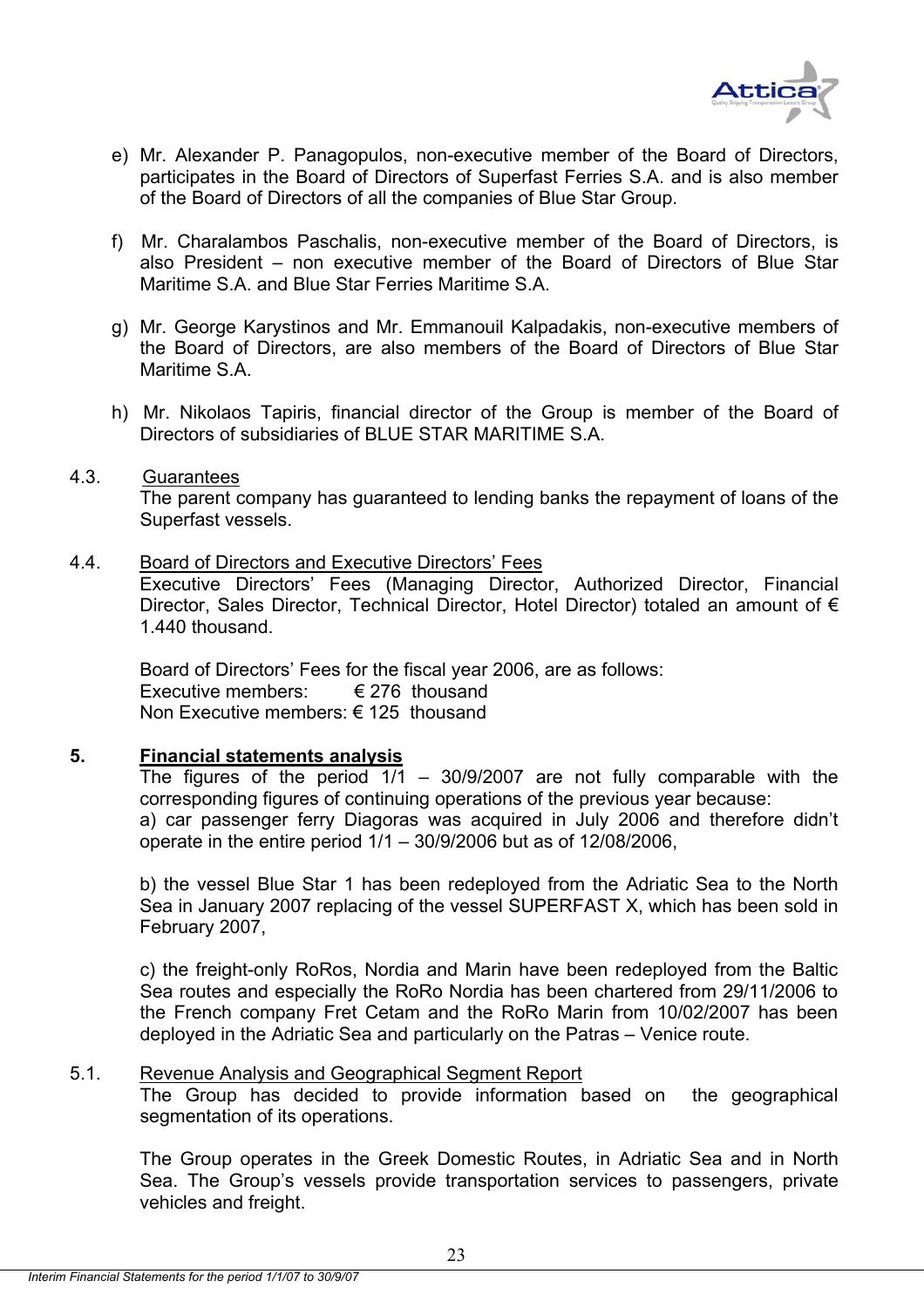

#### **Seasonality**

The Group's sales are highly seasonal. The highest traffic for passengers and vehicles is observed during the months July, August and September while the lowest traffic for passengers and vehicles is observed between November and February. On the other hand, freight sales are not affected significantly by seasonality.

Τhe Group has chartered out from 29/11/2006 the RoRo Nordia to the French company Fret Cetam. The time charter will last until October 2008, with daily hire  $\epsilon$ 11 thousand.

The Company, as a holding company, does not have any sales activity and for this reason there is no revenue analysis by geographical segment.

The consolidated results and other information per segment for the period 1/1 – 30/9/2007 are as follows:

|                                     | <b>GROUP</b>  |                 |              |                    |          |  |  |  |  |
|-------------------------------------|---------------|-----------------|--------------|--------------------|----------|--|--|--|--|
|                                     | 1/1-30/9/2007 |                 |              |                    |          |  |  |  |  |
| <b>Geographical Segment</b>         | Domestic      | Adriatic        | <b>North</b> | Other <sup>*</sup> | Total    |  |  |  |  |
|                                     | Routes        | Sea             | Sea          |                    |          |  |  |  |  |
| Revenue from Fares                  | 92.717        | 108.311         | 20.243       | 2.994              | 224.266  |  |  |  |  |
| <b>On-board Sales</b>               | 7.320         | 19.063          | 1.334        | 4                  | 27.721   |  |  |  |  |
| <b>Travel Agency Services</b>       |               |                 |              | 2.027              | 2.027    |  |  |  |  |
| <b>Total Revenue</b>                | 100.037       | 127.374         | 21.577       | 5.024              | 254.013  |  |  |  |  |
|                                     |               |                 |              |                    |          |  |  |  |  |
| Gross profit/(loss)                 | 44.735        | 35.708          | 5.338        | 2.934              | 88.715   |  |  |  |  |
| <b>Financial results</b>            | (4.292)       | (8.543)         | (1.766)      | 27.732             | 13.130   |  |  |  |  |
| Earnings before taxes, investing    |               |                 |              |                    |          |  |  |  |  |
| and financial results, depreciation |               |                 |              |                    |          |  |  |  |  |
| and amortization                    | 34.833        | 29.768          | 4.280        | 764                | 69.644   |  |  |  |  |
| Profit/(Loss) before Taxes          | 23.251        | 11.053          | 12.552       | 28.157             | 75.013   |  |  |  |  |
| Profit/(Loss) after Taxes           | 23.189        | 10.970          | 12.524       | 28.051             | 74.734   |  |  |  |  |
| Vessels' Book Value at 1/1**        | 228.139       | 476.349         | 98.002       | 13.340             | 815.830  |  |  |  |  |
| Improvements / Additions            | 2.174         | 71              | 1.346        |                    | 3.591    |  |  |  |  |
| Vessels' Redeployment               |               | (82.410)        | 88.620       | (6.210)            |          |  |  |  |  |
| Vessels' Disposals                  |               |                 | (98.002)     |                    | (98.002) |  |  |  |  |
| Depreciation for the Period         | (6.859)       | (9.790)         | (2.335)      | (233)              | (19.217) |  |  |  |  |
| Net Book Value of vessels at 30/9   | 223.454       | 384.219         | 87.631       | 6.898              | 702.202  |  |  |  |  |
|                                     |               |                 |              |                    |          |  |  |  |  |
| Secured Ioans                       |               | 111.234 216.179 | 43.680       | 2.430              | 373.523  |  |  |  |  |

\* The column "Other" includes the parent company, the shipowning company of the chartered RoRo NORDIA and the 100% subsidiary ATTICA PREMIUM S.A.

\*\* Includes the vessel SUPERFAST X which was sold in February 2007.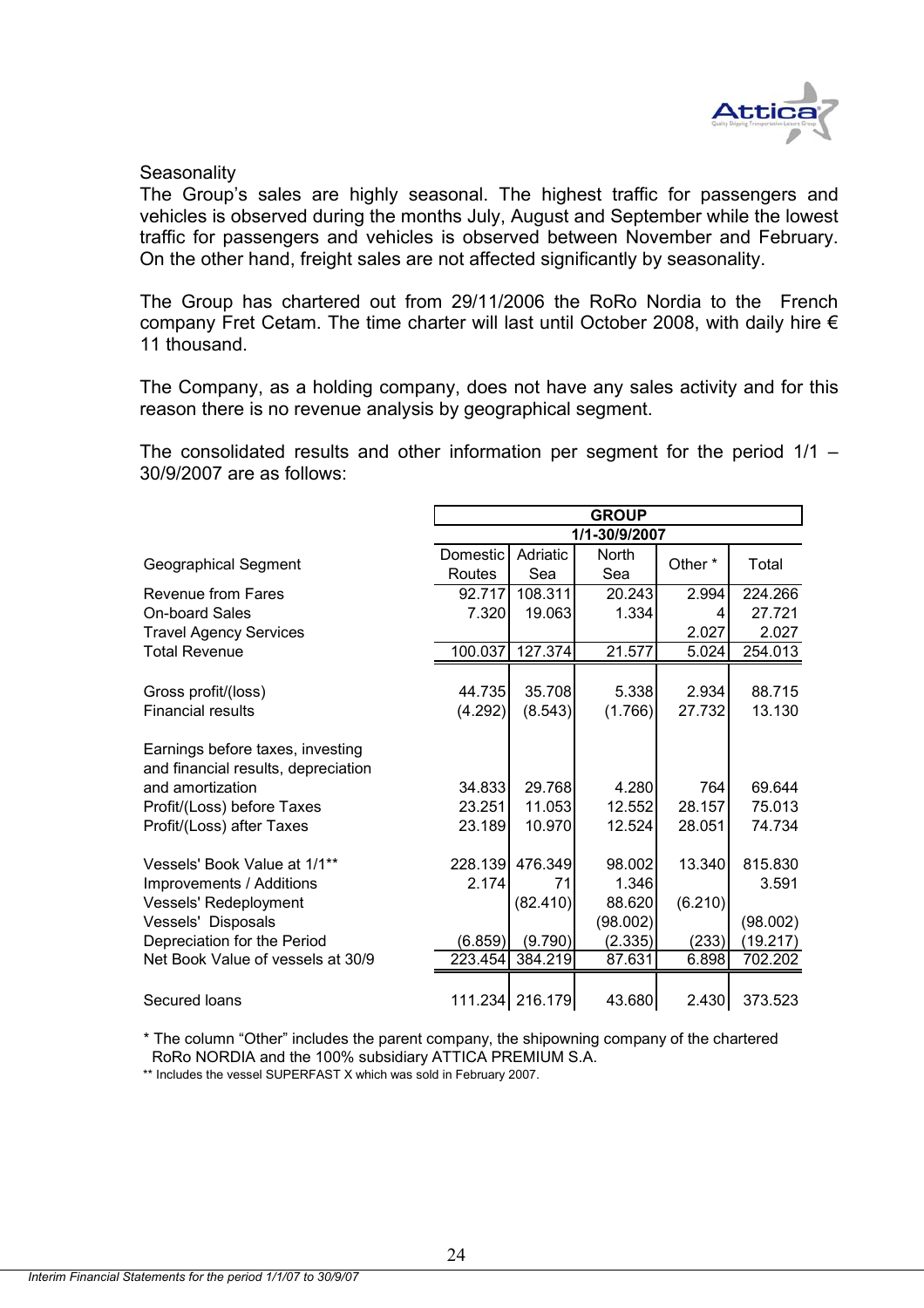

Revenue from Fares in Domestic routes includes the grants received for public services performed under contracts with the Ministry of Mercantile Marine and the Ministry of Aegean and Island Policy amounting  $\epsilon$  3.100 thousand for the period 1/1  $-$  30/9/2007 and € 1.474 thousand for the period 1/1 – 30/9/2006.

There are no transactions related to income and expenses between segments.

The vessels' values represent the tangible assets in the geographical segments where the vessels operate in.

Secured loans are the loans obtained by the Group for the acquisition and construction of vessels.

The Revenues that appear in the Group's Consolidated Financial Statements for the period 1/1 - 30/9/2007 belong to the following Business Activity Categories:

| Sea & Coastal Transportation | 224.266 |
|------------------------------|---------|
| Restaurants on board         | 8.151   |
| Bars on board                | 13.929  |
| Casino on board              | 3.806   |
| Shops on board               | 1.834   |
| Travel agency services       | 2.027   |
| Total                        | 254.013 |
|                              |         |

The consolidated results and other information per segment for the period 1/1 – 30/9/2006 are as follows:

|                                    | <b>GROUP</b> |                 |            |                   |                |         |            |              |                    |
|------------------------------------|--------------|-----------------|------------|-------------------|----------------|---------|------------|--------------|--------------------|
|                                    |              |                 |            |                   | 1/1-30/09/2006 |         |            |              |                    |
| <b>Geographical Segment</b>        | Domestic     | Adriatic        |            | <b>Baltic Sea</b> | North Sea      | Other   |            | Total        |                    |
|                                    | Routes       | Sea             |            |                   |                |         |            |              | <b>Grand Total</b> |
|                                    |              |                 | Continuing | Discontinued      |                |         | Continuing | Discontinued |                    |
|                                    |              |                 | operations | operations        |                |         | operations | operations   |                    |
| Revenue from Fares                 | 79.100       | 106.580         | 6.200      | 17.380            | 22.384         |         | 214.263    | 17.380       | 231.643            |
| On-board Sales                     | 6.008        | 19.220          |            | 680               | 1.376          |         | 26.605     | 680          | 27.285             |
| <b>Travel Agency Services</b>      |              |                 |            |                   |                | 3.894   | 3.894      |              | 3.894              |
| <b>Total Revenue</b>               | 85.108       | 125.800         | 6.200      | 18.060            | 23.760         | 3.894   | 244.762    | 18.060       | 262.822            |
|                                    |              |                 |            |                   |                |         |            |              |                    |
| Gross profit/(loss)                | 39.662       | 30.217          | 1.028      | (1.336)           | 8.618          | 3.894   | 83.419     | (1.336)      | 82.083             |
| <b>Financial results</b>           | (3.602)      | (9.744)         | (236)      | (1.432)           | (1.913)        | 6.383   | (9.112)    | (1.432)      | (10.544)           |
| Profit/(Loss) before Taxes         |              |                 |            |                   |                |         |            |              |                    |
| investing and financial results,   |              |                 |            |                   |                |         |            |              |                    |
| depreciation and                   |              |                 |            |                   |                |         |            |              |                    |
| amortization                       | 32.265       | 24.686          | 990        | (3.436)           | 8.118          | (1.288) | 64.769     | (3.436)      | 61.335             |
| Profit/(Loss) before Taxes         | 23.655       | 2.991           | 304        | 4.515             | 3.911          | 4.948   | 35.808     | 4.515        | 40.323             |
| Profit/(Loss) after Taxes          | 23.549       | 2.862           | 290        | 4.487             | 3.901          | 4.346   | 34.949     | 4.487        | 39.436             |
| Vessels' Book Value at 01/01*      | 217.972      | 492.019         | 13.920     | 291.107           | 99.785         |         | 823.696    | 291.107      | 1.114.803          |
| Improvements / Additions           | 3.383        |                 |            |                   |                |         | 3.383      |              | 3.383              |
| Vessel acquisitions in the present |              |                 |            |                   |                |         |            |              |                    |
| period                             | 18.369       |                 |            |                   |                |         | 18.369     |              | 18.369             |
| <b>Vessel Disposals</b>            | (3.815)      |                 |            | (288.661)         |                |         | (3.815)    | (288.661)    | (292.476)          |
| Depreciation for the Period        | (5.950)      | (11.607)        | (435)      | (2.446)           | (2.250)        |         | (20.243)   | (2.446)      | (22.689)           |
| Net Book Value of vessels at 30/09 | 229.959      | 480.412         | 13.485     | $\Omega$          | 97.535         |         | 821.390    | ΩI           | 821.390            |
| Secured loans                      |              | 120.269 286.142 | 5.786      |                   |                |         | 412.197    |              | 412.197            |

\* Includes vessel SUPERFAST X which was operating in the North Sea.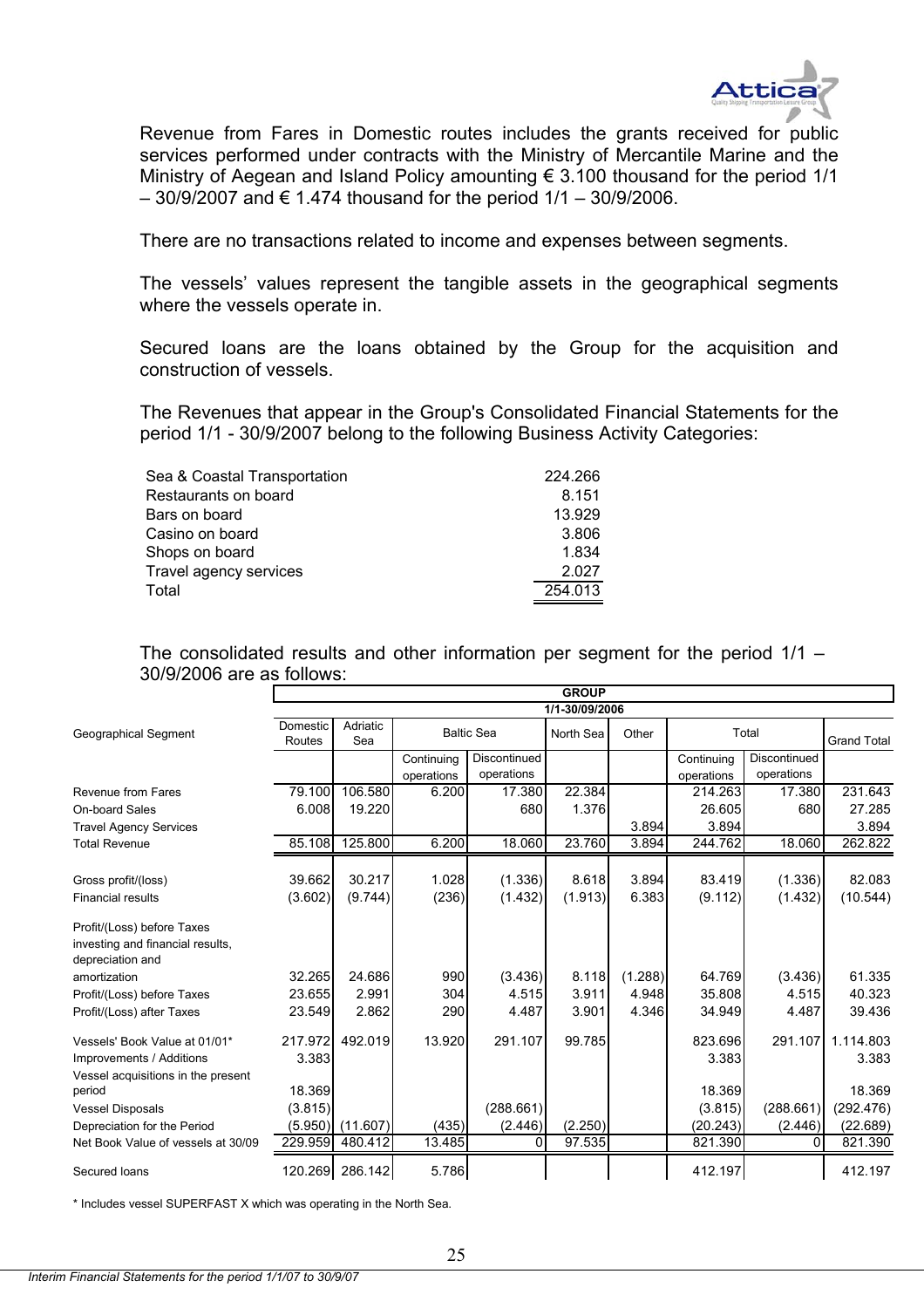

## 5.2. Cost of sales

Below can be obtained the Cost of Sales analysis as stated in the Income Statement for the period ended 30/9 2007 and 2006.

|                                | <b>GROUP</b>  |            |                 |         |  |  |  |  |  |
|--------------------------------|---------------|------------|-----------------|---------|--|--|--|--|--|
|                                | 1/1-30/9/2007 |            | 1/1-30/9/2006   |         |  |  |  |  |  |
|                                |               | Continuing | Discontinued    |         |  |  |  |  |  |
|                                |               | operations | operations      | Total   |  |  |  |  |  |
| <b>Crew Expenses</b>           | 35.092        | 32.627     | 3.729           | 36.356  |  |  |  |  |  |
| Fuel-Lubricants                | 67.460        | 71.582     | 9.030           | 80.612  |  |  |  |  |  |
| Insurance Premia               | 2.710         | 2.840      | 272             | 3.112   |  |  |  |  |  |
| Repairs-Maintenance-Spare      |               |            |                 |         |  |  |  |  |  |
| Parts                          | 21.594        | 15.982     | 1.586           | 17.568  |  |  |  |  |  |
| Port Expenses                  | 12.431        | 12.459     | 2.301           | 14.760  |  |  |  |  |  |
| On-board Cost of Goods Sold    | 5.896         | 5.611      | 32 <sub>1</sub> | 5.643   |  |  |  |  |  |
| <b>Vessels Depreciation</b>    | 19.217        | 20.242     | 2.446           | 22.688  |  |  |  |  |  |
| Cost of Travel Agency Services | 898           |            |                 |         |  |  |  |  |  |
| Total                          | 165.298       | 161.343    | 19.396          | 180.739 |  |  |  |  |  |

The parent company, as a holding company, does not have any sales activity and therefore there is no cost of sales.

## 5.3. Other Operating Income

The item "Other Operating Income", amounting  $\epsilon$  842 thousand, refer mainly to amounts received from insurance claims and various grants.

## 5.4. Administrative Expenses

|                                    | <b>GROUP</b>  |            |               |        |  |  |  |
|------------------------------------|---------------|------------|---------------|--------|--|--|--|
|                                    | 1/1-30/9/2007 |            | 1/1-30/9/2006 |        |  |  |  |
|                                    |               | Continuing | Discontinued  |        |  |  |  |
|                                    |               | operations | operations    | Total  |  |  |  |
| <b>Personnel Expenses</b>          | 9.812         | 9.226      | 1.328         | 10.554 |  |  |  |
| Rent and related Expenses          | 1.176         | 1.029      | 103           | 1.132  |  |  |  |
| <b>Telecommunication Expenses</b>  | 544           | 444        | <b>115</b>    | 559    |  |  |  |
| Stationery                         | 223           | 257        | 33            | 290    |  |  |  |
| Office Repair-Maintenance Expenses | 1.012         | 697        | 174           | 871    |  |  |  |
| Third Party Services & Expenses    | 1.099         | 1.230      | 35            | 1.265  |  |  |  |
| Other                              | 1.509         | 3.853      | 213           | 4.066  |  |  |  |
| Office Depreciation                | 912           | 939        | 132           | 1.071  |  |  |  |
| Total                              | 16.287        | 17.675     | 2.133         | 19.808 |  |  |  |

|                                    | <b>COMPANY</b> |               |
|------------------------------------|----------------|---------------|
|                                    | 1/1-30/9/2007  | 1/1-30/9/2006 |
| <b>Personnel Expenses</b>          | 300            | 274           |
| Rent and related Expenses          | 14             | 13            |
| <b>Telecommunication Expenses</b>  | 6              | 10            |
| Stationery                         | 39             | 38            |
| Office Repair-Maintenance Expenses |                | 8             |
| Third Party Services & Expenses    | 353            | 400           |
| Other                              | 257            | 249           |
| <b>Office Depreciation</b>         | 9              | 6             |
| Total                              | 986            | 998           |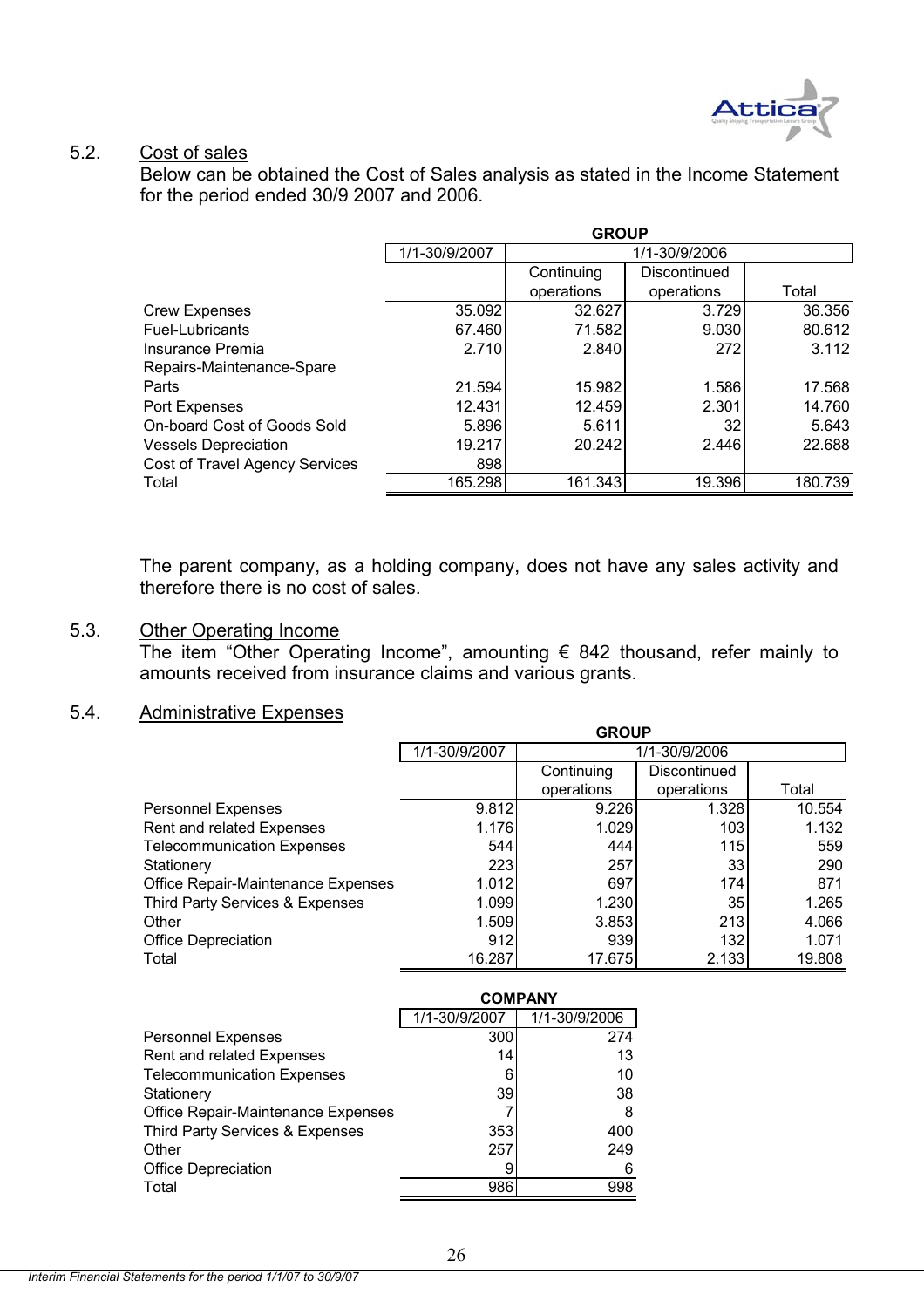

#### 5.5. Distribution Expenses

|                                   | <b>GROUP</b>  |                            |            |        |  |  |  |
|-----------------------------------|---------------|----------------------------|------------|--------|--|--|--|
|                                   | 1/1-30/9/2007 | 1/1-30/9/2006              |            |        |  |  |  |
|                                   |               | Discontinued<br>Continuing |            |        |  |  |  |
|                                   |               | operations                 | operations | Total  |  |  |  |
| <b>Advertising Expenses</b>       | 4.207         | 3.019                      | 1.233      | 4.252  |  |  |  |
| <b>Sales Promotional Expenses</b> | 242           | 351                        | 169        | 520    |  |  |  |
| <b>Sales Commissions</b>          | 18.653        | 18.958                     | 1.329      | 20.287 |  |  |  |
| Other                             | 653           | 453                        | 72         | 525    |  |  |  |
| Total                             | 23.755        | 22.781                     | 2.803      | 25.584 |  |  |  |

There are no any distribution expenses for the parent company because it is a holding company.

#### 5.6. Financial Results

 a) Dividend Income/Profit from sale of investments Includes the dividend of  $\epsilon$  29.887 thousand and  $\epsilon$  4.611 thousand that the parent company received from SUPERFAST GROUP and Blue Star Maritime S.A. respectively.

Furthermore, it includes the profit from the sale of shares of the previously associated company MINOAN LINES SHIPPING S.A. The profit from this sale stood at  $\epsilon$  27.670 thousand and it is derived as follows:

| Number of shares | Value (in €) | Total  |
|------------------|--------------|--------|
| 15.781.380       | 6.0000       | 94.688 |
| 15.781.380       | 4.1123       | 64.898 |
|                  |              | 2.120  |
|                  |              | 27.670 |
|                  |              |        |

It should be noted that the profit from the sale of shipping companies' shares is exempted from taxes, according to L.27/75.

- b) Interest and similar Income The Group has invested its cash in time deposits with an average interest rate of 4,1% net of taxes.
- c) Interest and Other Financial Expenses They refer to the interest paid on loans.
- d) Foreign Exchange Differences They were created from the revaluation at 30/9/2007 of the balances of the cash and cash equivalents, receivables and payables in foreign currencies.

The analysis of the financial results is the following: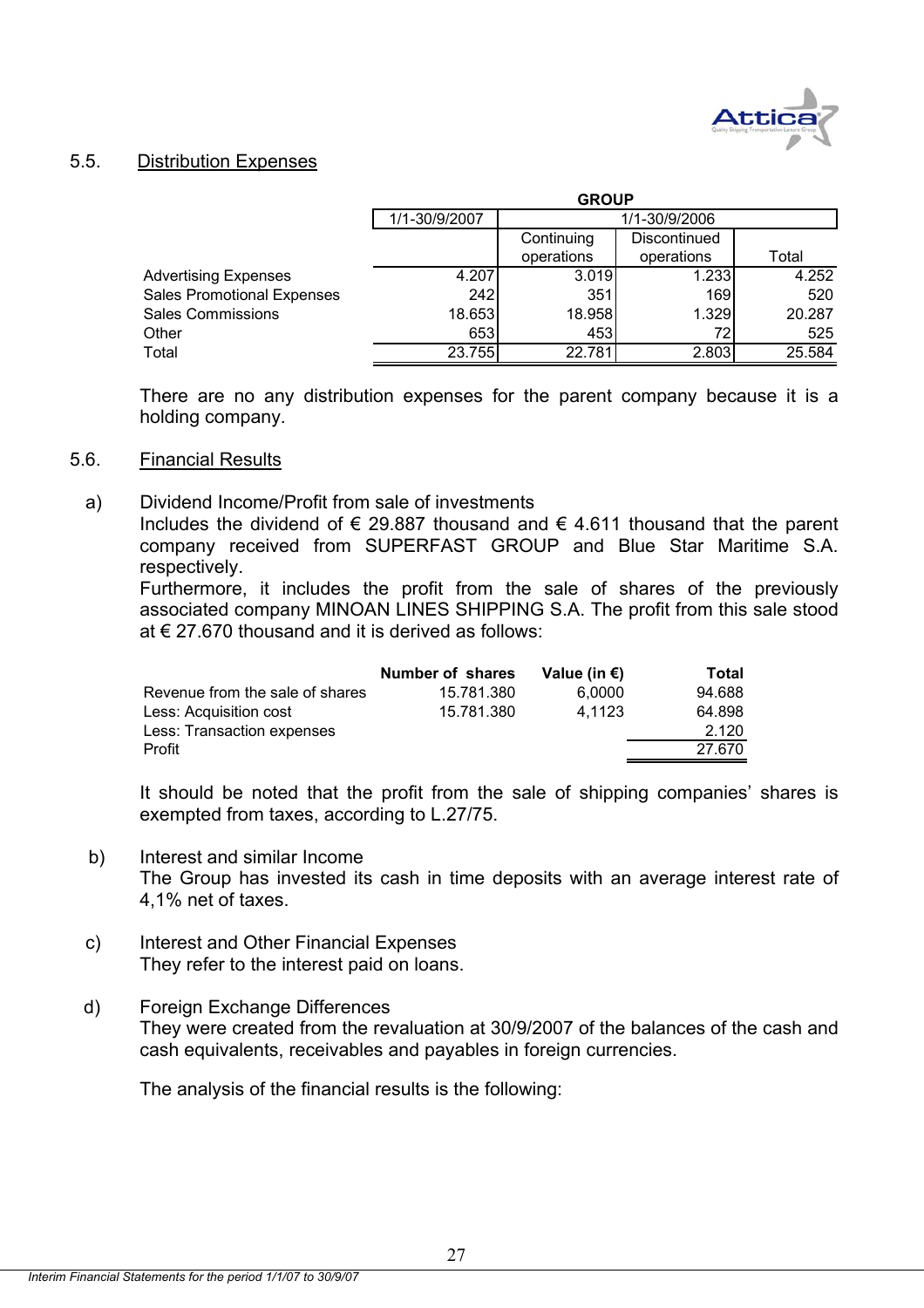

|                                                  | <b>GROUP</b>  |               |              |          |  |  |  |
|--------------------------------------------------|---------------|---------------|--------------|----------|--|--|--|
|                                                  | 1/1-30/9/2007 | 1/1-30/9/2006 |              |          |  |  |  |
|                                                  |               | Continuing    | Discontinued |          |  |  |  |
|                                                  |               | operations    | operations   | Total    |  |  |  |
| Interest on Long-Term Borrowings                 | (9.311)       | (9.601)       | (1.682)      | (11.283) |  |  |  |
| Interest on Bonds                                | (7.193)       | (6.101)       |              | (6.101)  |  |  |  |
| Interest on Short-Term Borrowings                | (426)         | (353)         |              | (353)    |  |  |  |
| <b>Other Financial Expenses</b>                  | (762)         | (2.132)       | (226)        | (2.358)  |  |  |  |
| Interest Income                                  | 4.029         | 1.716         | 464          | 2.180    |  |  |  |
| Dividend income/Profit from sale of investments  | 27.693        | 7.094         |              | 7.094    |  |  |  |
| Profit/(loss) from revaluation of investments in |               |               |              |          |  |  |  |
| subsidiaries - associated companies              | (124)         |               |              |          |  |  |  |
| Foreign Exchange Differences                     | 777           | 265           | 12           | 277      |  |  |  |
| Total                                            | 13.130        | (9.112)       | (1.432)      | (10.544) |  |  |  |

|                                                                                                     | <b>COMPANY</b> |               |
|-----------------------------------------------------------------------------------------------------|----------------|---------------|
|                                                                                                     | 1/1-30/9/2007  | 1/1-30/9/2006 |
| Interest on Long-Term Borrowings<br>Interest on Bonds                                               | (794)          | (923)         |
| Interest on Short-Term Borrowings                                                                   | (426)          | (353)         |
| <b>Other Financial Expenses</b>                                                                     | (125)          | (163)         |
| Interest Income                                                                                     | 1.425          | 647           |
| Dividend income/Profit from sale of investments<br>Profit/(loss) from revaluation of investments in | 62.192         | 24.218        |
| subsidiaries - associated companies<br>Foreign Exchange Differences                                 | (483)          |               |
| Total                                                                                               | 61.789         | 23 426        |

Interest on Borrowings include profit of  $\epsilon$  248 thousand approximately that arised from the interest rate hedging contract of the Group.

Other Financial Expenses include loss of € 115 thousand approximately that arised from the fuel hedging contract of the Group.

#### 5.7. Profit/(Loss) from sale of tangible assets

#### It refers to:

a) the profit from the sale of the vessel SUPERFAST X, which took place in February 2007. The selling price was € 112.000 thousand. More specifically:

| Vessel sale proceeds       | 112.000 |
|----------------------------|---------|
| Less: Net book value       | 97.981  |
| Less: Transaction expenses | 1.515   |
| Profit                     | 12.504  |

b) the sale, which took place in September 2007, from the 48,795% subsidiary Blue Star Maritime S.A., of its office building in the town of Rhodes and its building in the city of Piraeus with net book value  $\epsilon$  1.698 thousand and  $\epsilon$  825 thousand respectively. The above properties had been posted in the previous periods as "Non – current assets classified as held for sale". The sale price for both properties was  $\epsilon$ 2.400 thousand.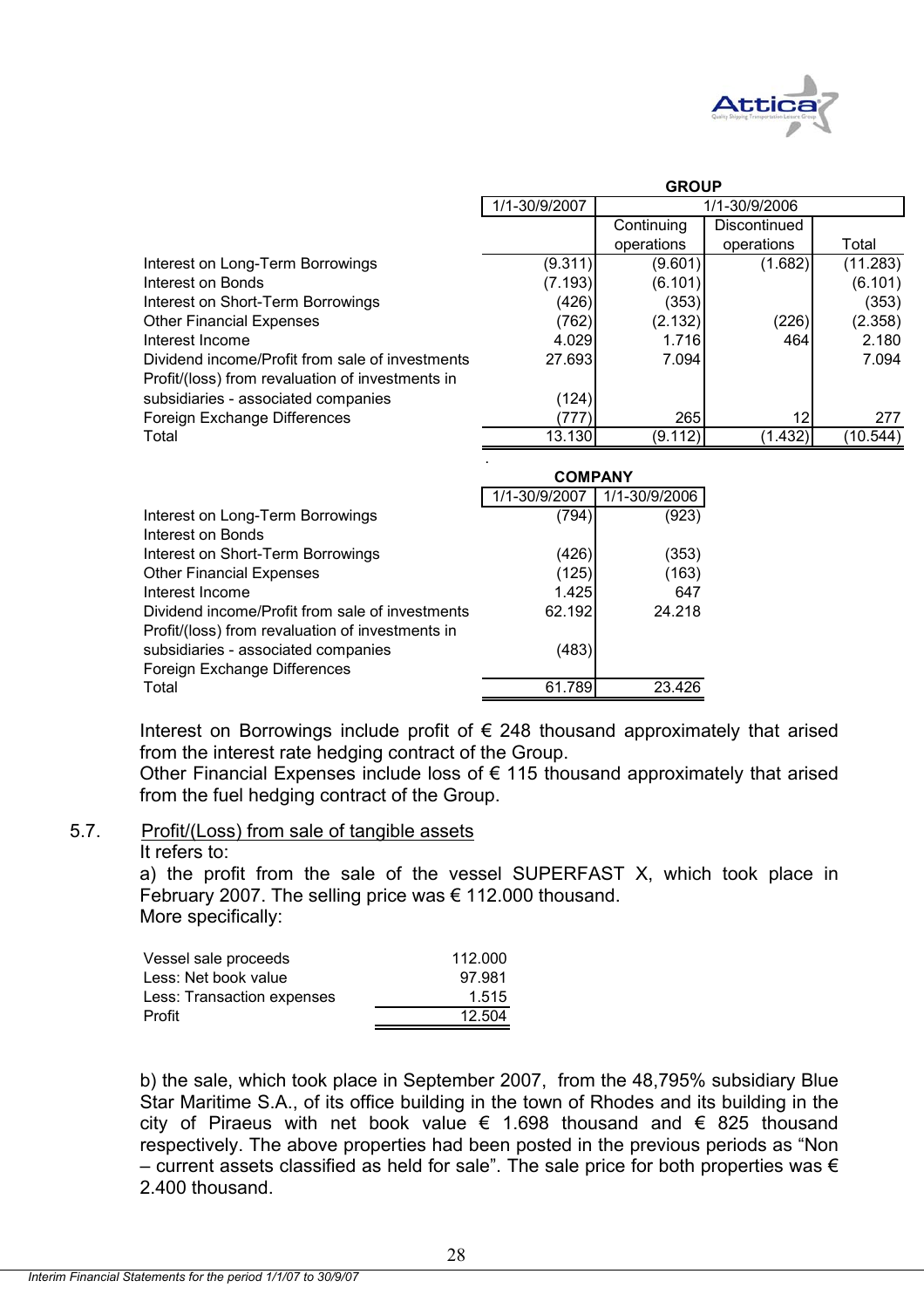

#### 5.8. Income taxes

Special taxation policies apply on the Group's profits. Consequently, it is believed that the following analysis provides a better understanding of the income taxes.

|                                                               | <b>GROUP</b>   |               |               |       |  |  |
|---------------------------------------------------------------|----------------|---------------|---------------|-------|--|--|
|                                                               | 1/1-30/9/2007  |               | 1/1-30/9/2006 |       |  |  |
|                                                               |                | Continuing    | Discontinued  |       |  |  |
|                                                               |                | operations    | operations    | Total |  |  |
| Dividend distribution Tax                                     | 182            | 188           |               | 188   |  |  |
| Property Tax                                                  | 23             |               |               |       |  |  |
| Tax according to Law 27/75                                    | 104            | 120           | 28            | 148   |  |  |
| Provision for unaudited fiscal years                          | 20             | 364           |               | 364   |  |  |
| Taxes charged from the taxation audit                         |                | 187           |               | 187   |  |  |
| Deferred tax expense                                          | (51)           |               |               |       |  |  |
| Total                                                         | 279            | 859           | 28            | 887   |  |  |
|                                                               |                |               |               |       |  |  |
|                                                               | <b>COMPANY</b> |               |               |       |  |  |
|                                                               | 1/1-30/9/2007  | 1/1-30/9/2006 |               |       |  |  |
| Dividend distribution Tax                                     |                |               |               |       |  |  |
| Property Tax                                                  |                |               |               |       |  |  |
| Tax according to Law 27/75                                    |                |               |               |       |  |  |
| Provision for unaudited fiscal years                          | 20             | 344           |               |       |  |  |
| Taxes charged from the taxation audit<br>Deferred tax expense |                |               |               |       |  |  |
| Total                                                         | 20             | 344           |               |       |  |  |

All the companies of the Group have been audited by tax authorities until fiscal year 2005.

For the unaudited fiscal year 2006 the Group had made a tax provision of  $\epsilon$  130 thousand.

#### 5.9. Tangible assets

The vessels of the Group have been mortgaged as security of the long-term borrowings for the amount of  $\epsilon$  682 mil.

There is no indication of impairment for the below-mentioned tangible assets.

The depreciation analysis can be found in following table.

|         |               | <b>GROUP</b>  |              |        |  |  |  |  |
|---------|---------------|---------------|--------------|--------|--|--|--|--|
|         | 1/1-30/9/2007 | 1/1-30/9/2006 |              |        |  |  |  |  |
|         |               | Continuing    | Discontinued |        |  |  |  |  |
|         |               | operations    | operations   | Total  |  |  |  |  |
| Vessels | 19.216        | 20.242        | 2.446        | 22.688 |  |  |  |  |
| Office  | 912           | 939           | 132          | 1.071  |  |  |  |  |
| Total   | 20.129        | 21.181        | 2.578        | 23.759 |  |  |  |  |
|         |               |               |              |        |  |  |  |  |

|         | <b>COMPANY</b> |               |
|---------|----------------|---------------|
|         | 1/1-30/9/2007  | 1/1-30/9/2006 |
| Vessels |                |               |
| Office  | 9              |               |
| Total   | 9              |               |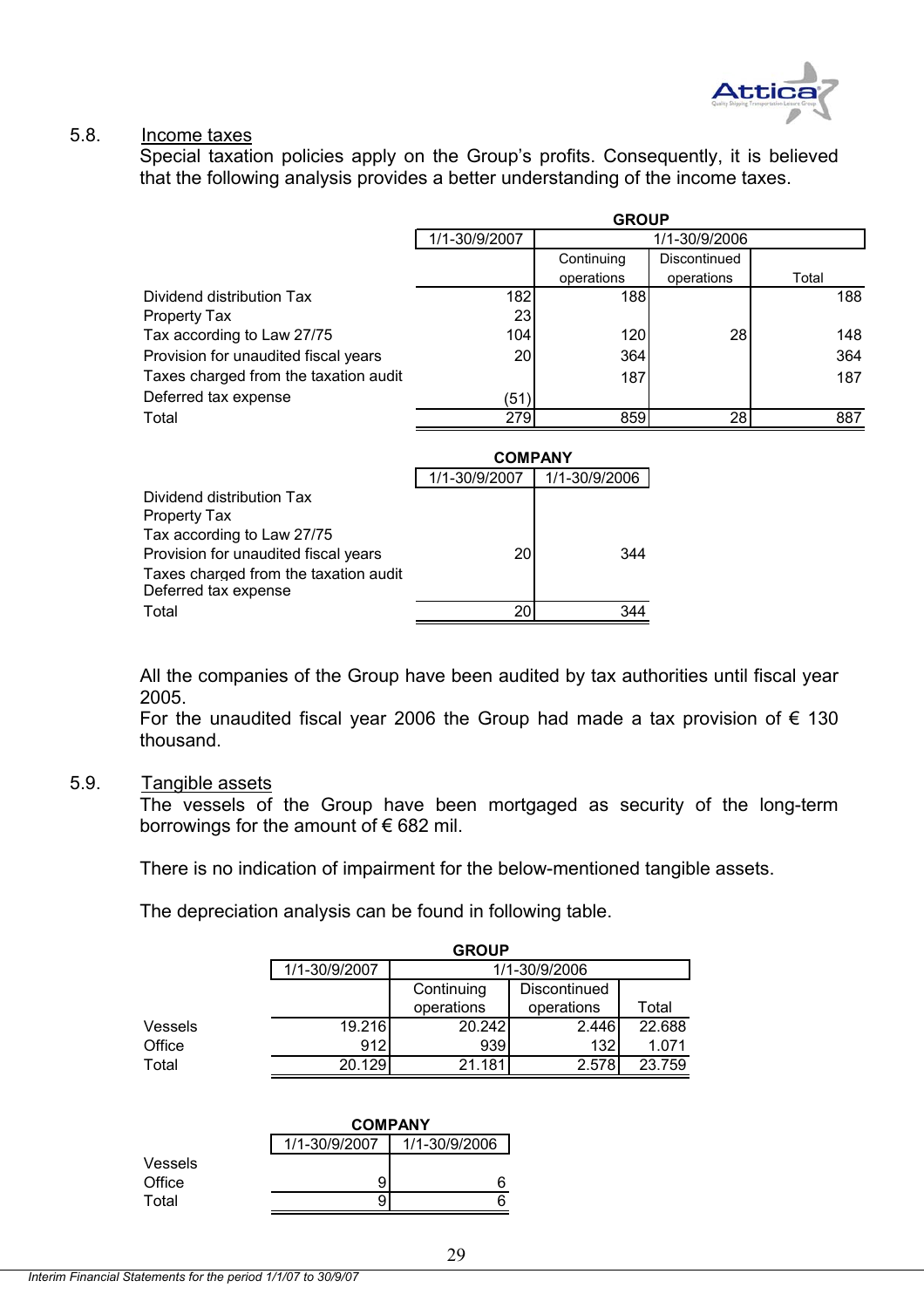

#### **5.9 Tangible Assets**

|                                                       |           |              |                  | Furniture &     | Improvements           |                 | <b>Fixed Assets</b> |           |
|-------------------------------------------------------|-----------|--------------|------------------|-----------------|------------------------|-----------------|---------------------|-----------|
| <b>Consolidated Figures</b>                           | Vessels   | Land         | <b>Buildings</b> |                 | Other In Third Parties | <b>Vehicles</b> | Under               | Total     |
|                                                       |           |              |                  | <b>Fixtures</b> | Property               |                 | Construction        |           |
| Initial Cost at 1.1.2007                              | 835.201   | 274          | 765              | 7.363           | 973                    | 201             | 122                 | 844.899   |
| <b>Acquisitions - Additions</b>                       | 3.591     |              |                  | 119             |                        |                 | 3.040               | 6.751     |
| Disposals / Write-offs                                |           | (274)        | (765)            |                 |                        |                 |                     | (1.039)   |
| Adjustments-Impairments added to the Net Equity       |           |              |                  |                 |                        |                 |                     |           |
| Adjustments-Impairments added to the Income Statement |           |              |                  |                 |                        |                 |                     |           |
| Cost at 30.9.2007                                     | 838.792   | $\Omega$     | $\mathbf{0}$     | 7.482           | 974                    | 201             | 3.162               | 850.611   |
| Accumulated Depreciation at 1.1.2007                  | 117.373   |              | 205              | 6.925           | 779                    | 67              |                     | 125.349   |
| Depreciation for the Period                           | 19.217    |              | 11               | 226             | 81                     | 23              |                     | 19.558    |
| Disposals / Write-offs                                |           |              | (216)            |                 |                        |                 |                     | (216)     |
| Accumulated Depreciation at 30.9.2007                 | 136.590   |              | 0                | 7.151           | 860                    | 90              |                     | 144.691   |
| Net Book Value at 30.9.2007                           | 702.202   | $\mathbf{0}$ | 0                | 331             | 114                    | 111             | 3.162               | 705.920   |
|                                                       |           |              |                  |                 |                        |                 |                     |           |
| Initial Cost at 1.1.2006                              | 1.260.193 | 274          | 765              | 7.259           | 972                    | 129             | 97                  | 1.269.688 |
| <b>Acquisitions - Additions</b>                       | 21.992    |              |                  | 170             |                        | 200             | 72                  | 22.435    |
| Disposals / Write-offs                                | (446.984) |              |                  | (66)            |                        | (128)           | (46)                | (447.224) |
| Adjustments-Impairments added to the Net Equity       |           |              |                  |                 |                        |                 |                     |           |
| Adjustments-Impairments added to the Income Statement |           |              |                  |                 |                        |                 |                     |           |
| Cost at 31.12.2006                                    | 835.201   | $\sqrt{274}$ | 765              | 7.363           | 973                    | 201             | $\overline{122}$    | 844.899   |
| <b>Accumulated Depreciation at 1.1.2006</b>           | 145.389   |              | 179              | 6.517           | 644                    | 43              |                     | 152.773   |
| Depreciation for the Period                           | 26.749    |              | 26               | 408             | 135                    | 24              |                     | 27.341    |
| Disposals / Write-offs                                | (54.765)  |              |                  |                 |                        |                 |                     | (54.765)  |
| Accumulated Depreciation at 31.12.2006                | 117.373   |              | 205              | 6.925           | 779                    | 67              |                     | 125.349   |
| <b>Net Book Value at 31.12.2006</b>                   | 717.828   | 274          | 560              | 438             | 195                    | 134             | 122                 | 719.550   |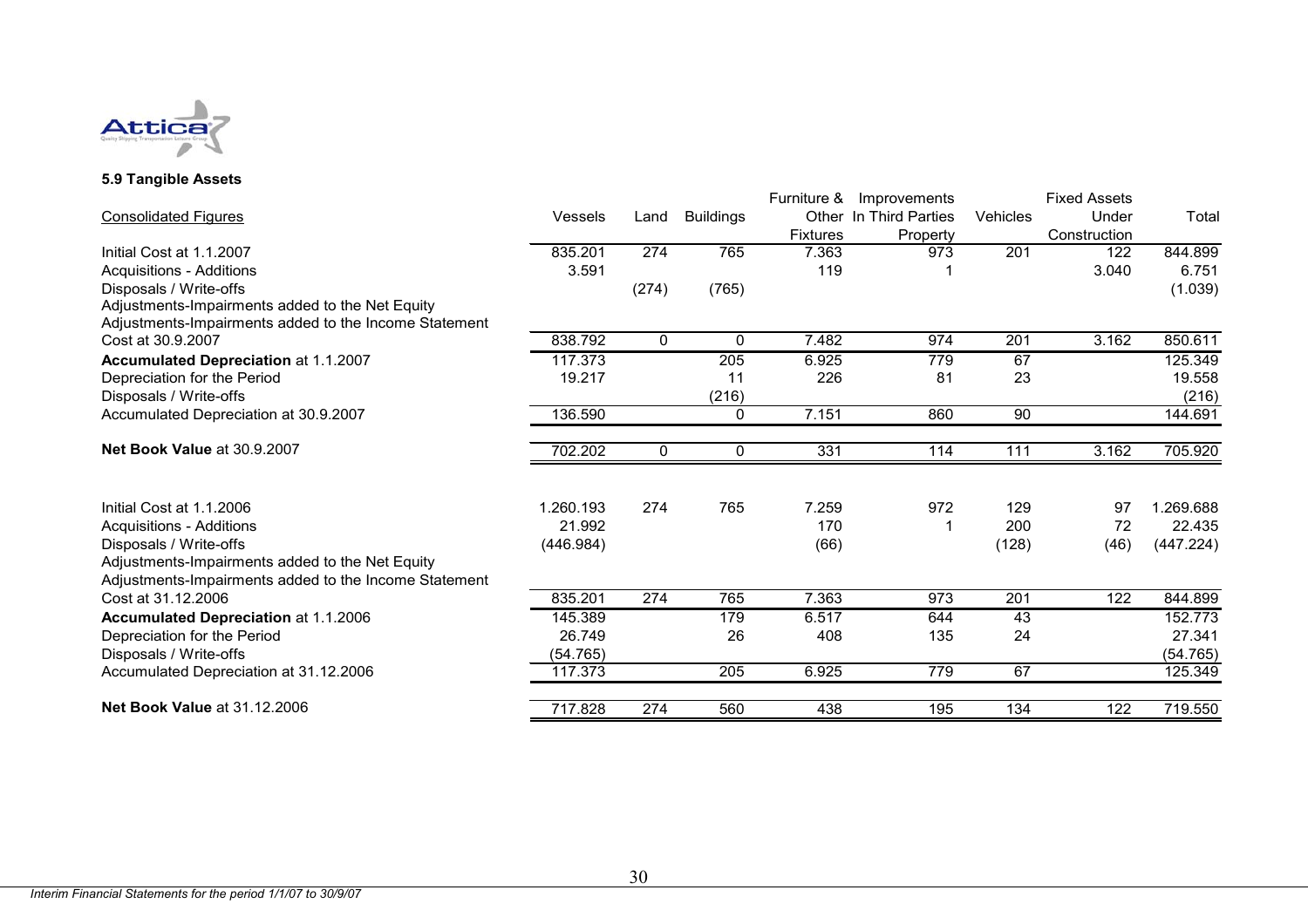

|                                                 |                |      |                  | Furniture &     | Improvements              |   | <b>Fixed Assets</b> |                |
|-------------------------------------------------|----------------|------|------------------|-----------------|---------------------------|---|---------------------|----------------|
| <b>Company Figures</b>                          | <b>Vessels</b> | Land | <b>Buildings</b> | Other           | In Third Parties Vehicles |   | Under               | Total          |
|                                                 |                |      |                  | <b>Fixtures</b> | Property                  |   | Construction        |                |
| Initial Cost at 1.1.2007                        |                |      |                  | 79              |                           | 6 |                     | 85             |
| <b>Acquisitions - Additions</b>                 |                |      |                  | 4               |                           |   |                     | $\overline{4}$ |
| Disposals / Write-offs                          |                |      |                  |                 |                           |   |                     |                |
| Adjustments-Impairments added to the Net Equity |                |      |                  |                 |                           |   |                     |                |
| Adjustments-Impairments added to the Income     |                |      |                  |                 |                           |   |                     |                |
| <b>Statement</b>                                |                |      |                  |                 |                           |   |                     |                |
| Cost at 30.9.2007                               |                |      |                  | 83              |                           | 6 |                     | 89             |
| Accumulated Depreciation at 1.1.2007            |                |      |                  | $\overline{77}$ |                           | 6 |                     | 83             |
| Depreciation for the Period                     |                |      |                  |                 |                           |   |                     |                |
| Disposals / Write-offs                          |                |      |                  |                 |                           |   |                     |                |
| Accumulated Depreciation at 30.9.2007           |                |      |                  | 78              |                           | 6 |                     | 84             |
| Net Book Value at 30.9.2007                     |                |      |                  | 5               |                           | 0 |                     | 5 <sup>5</sup> |
|                                                 |                |      |                  |                 |                           |   |                     |                |
| Initial Cost at 1.1.2006                        |                |      |                  | $77$            |                           | 6 |                     | 83             |
| <b>Acquisitions - Additions</b>                 |                |      |                  | $\overline{2}$  |                           |   |                     | $\overline{2}$ |
| Disposals / Write-offs                          |                |      |                  |                 |                           |   |                     |                |
| Adjustments-Impairments added to the Net Equity |                |      |                  |                 |                           |   |                     |                |
| Adjustments-Impairments added to the Income     |                |      |                  |                 |                           |   |                     |                |
| <b>Statement</b>                                |                |      |                  |                 |                           |   |                     |                |
| Cost at 31.12.2006                              |                |      |                  | 79              |                           | 6 |                     | 85             |
| <b>Accumulated Depreciation at 1.1.2006</b>     |                |      |                  | $\overline{77}$ |                           | 6 |                     | 83             |
| Depreciation for the Period                     |                |      |                  |                 |                           |   |                     |                |
| Disposals / Write-offs                          |                |      |                  |                 |                           |   |                     |                |
| Accumulated Depreciation at 31.12.2006          |                |      |                  | 77              |                           | 6 |                     | 83             |
| <b>Net Book Value at 31.12.2006</b>             |                |      |                  | $\overline{2}$  |                           | 0 |                     | $\overline{2}$ |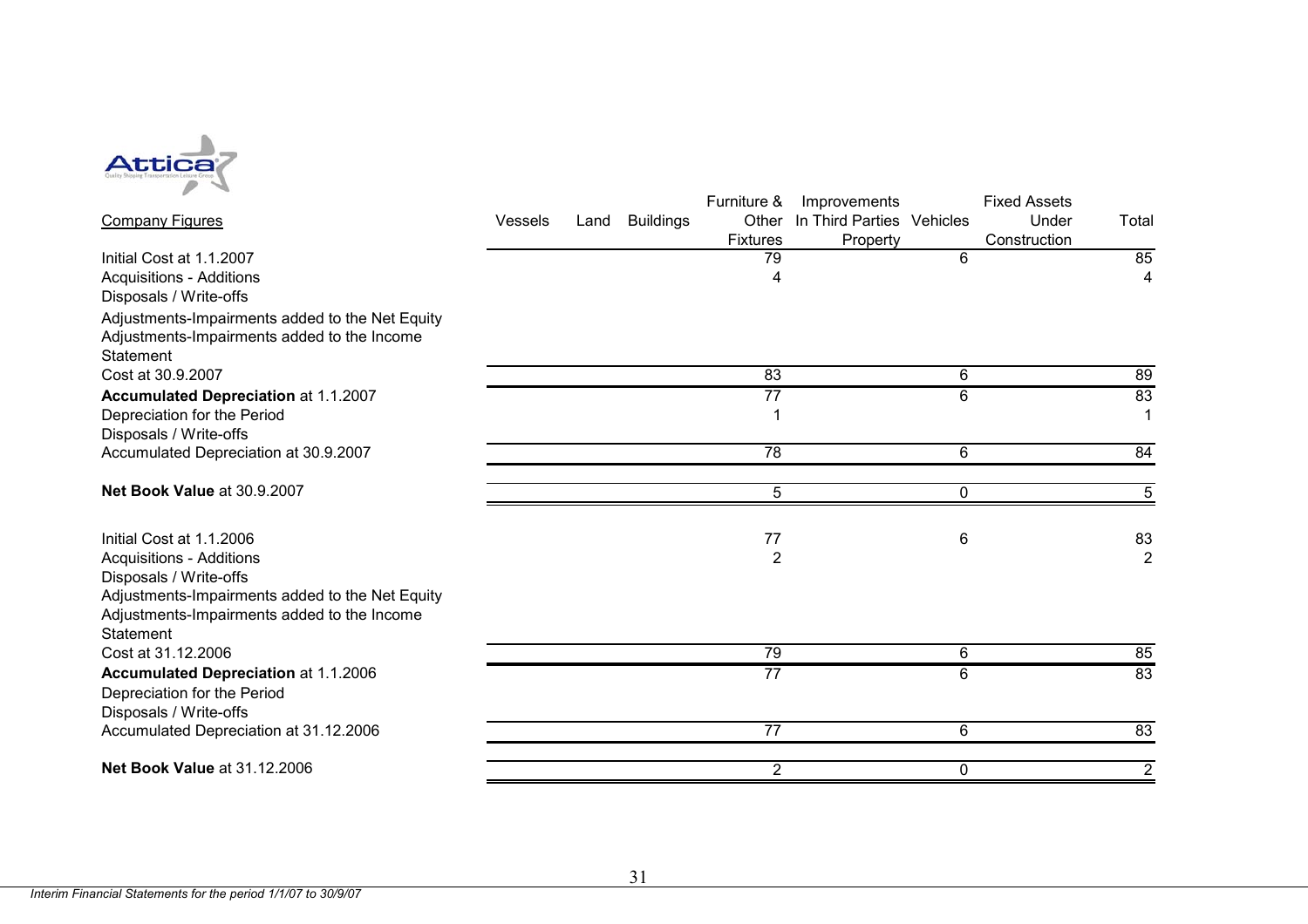

#### 5.10. Intangible assets

There is no indication of impairment for the following intangible assets.

| <b>Consolidated Figures</b>                     | <b>Trademarks</b> | Software | Total  |
|-------------------------------------------------|-------------------|----------|--------|
| Initial Cost at 1.1.2007                        | 150               | 9.985    | 10.135 |
| <b>Acquisitions - Additions</b>                 |                   | 231      | 231    |
| Disposals / Write-offs                          |                   |          |        |
| Adjustments-Impairments added to the Net Equity |                   |          |        |
| Adjustments-Impairments added to the Income     |                   |          |        |
| Statement                                       |                   |          |        |
| Cost at 30.9.2007                               | 150               | 10.216   | 10.366 |
| <b>Accumulated Depreciation at 1.1.2007</b>     | 72                | 7.401    | 7.473  |
| Depreciation for the Period                     | $\overline{7}$    | 566      | 573    |
| Disposals / Write-offs                          |                   |          |        |
| Accumulated Depreciation at 30.9.2007           | 79                | 7.967    | 8.046  |
| Net Book Value at 30.9.2007                     | $\overline{71}$   | 2.249    | 2.320  |
|                                                 |                   |          |        |
| Initial Cost at 1.1.2006                        | 150               | 9.750    | 9.900  |
| <b>Acquisitions - Additions</b>                 |                   | 327      | 327    |
| Disposals / Write-offs                          |                   | (39)     | (39)   |
| Adjustments-Impairments added to the Net Equity |                   |          |        |
| Adjustments-Impairments added to the Income     |                   |          |        |
| <b>Statement</b>                                |                   | (53)     | (53)   |
| Cost at 31.12.2006                              | 150               | 9.985    | 10.135 |
| <b>Accumulated Depreciation at 1.1.2006</b>     | 61                | 6.595    | 6.656  |
| Depreciation for the Period                     | 11                | 806      | 817    |
| Disposals / Write-offs                          |                   |          |        |
| Accumulated Depreciation at 31.12.2006          | 72                | 7.401    | 7.473  |
| <b>Net Book Value at 31.12.2006</b>             | 78                | 2.584    | 2.662  |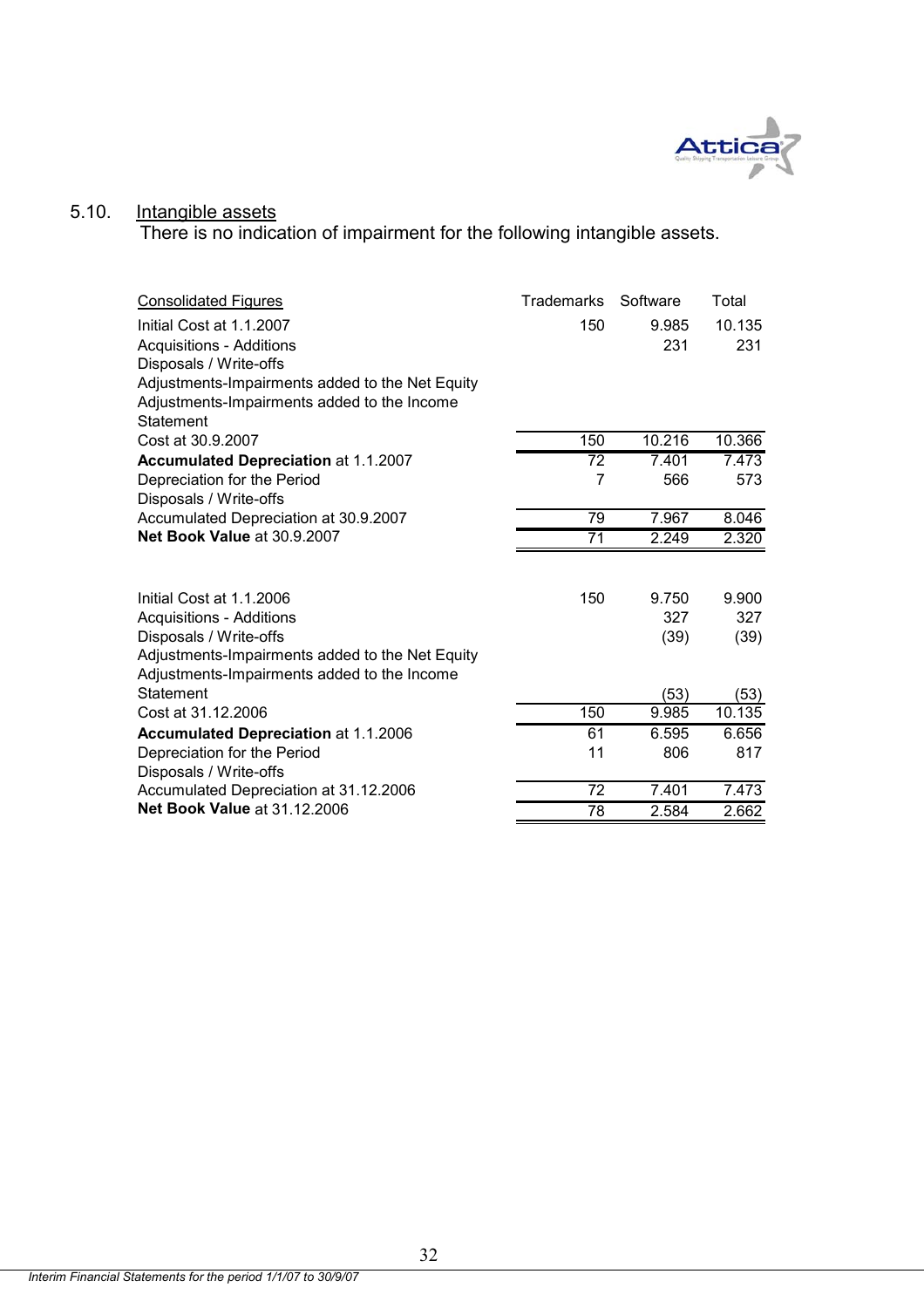

| Company figures<br>Initial Cost at 1.1.2007<br><b>Acquisitions - Additions</b><br>Disposals / Write-offs<br>Adjustments-Impairments added to the Net Equity<br>Adjustments-Impairments added to the Income<br>Statement | Trademarks Software<br>9 | 105     | Total<br>114         |
|-------------------------------------------------------------------------------------------------------------------------------------------------------------------------------------------------------------------------|--------------------------|---------|----------------------|
| Cost at 30.9.2007                                                                                                                                                                                                       | 9                        | 105     | 114                  |
| <b>Accumulated Depreciation at 1.1.2007</b><br>Depreciation for the Period<br>Disposals / Write-offs                                                                                                                    | $\overline{2}$           | 31<br>9 | $\overline{33}$<br>9 |
| Accumulated Depreciation at 30.9.2007                                                                                                                                                                                   | $\overline{2}$           | 40      | 42                   |
| Net Book Value at 30.9.2007                                                                                                                                                                                             | 7                        | 64      | $\overline{72}$      |
| Initial Cost at 1.1.2006<br><b>Acquisitions - Additions</b><br>Disposals / Write-offs<br>Adjustments-Impairments added to the Net Equity<br>Adjustments-Impairments added to the Income<br>Statement                    | 9                        | 99<br>6 | 108<br>6             |
| Cost at 31.12.2006                                                                                                                                                                                                      | 9                        | 105     | 114                  |
| <b>Accumulated Depreciation at 1.1.2006</b>                                                                                                                                                                             | 1                        | 21      | 22                   |
| Depreciation for the Period<br>Disposals / Write-offs                                                                                                                                                                   | 1                        | 10      | 11                   |
| Accumulated Depreciation at 31.12.2006                                                                                                                                                                                  | $\overline{2}$           | 31      | 33                   |
| <b>Net Book Value at 31.12.2006</b>                                                                                                                                                                                     | 7                        | 73      | 81                   |

As presented above, intangible assets consist of the following assets:

- a) Trademarks, the cost of which include the cost of development and registration of the trademarks of Attica Holdings S.A., Superfast Ferries and Blue Star Ferries both in Greece and abroad.
- b) Computer software programs, the cost of which include the cost of the ticket booking systems and the cost of purchasing and developing the Group's integrated Enterprise Resource Planning system.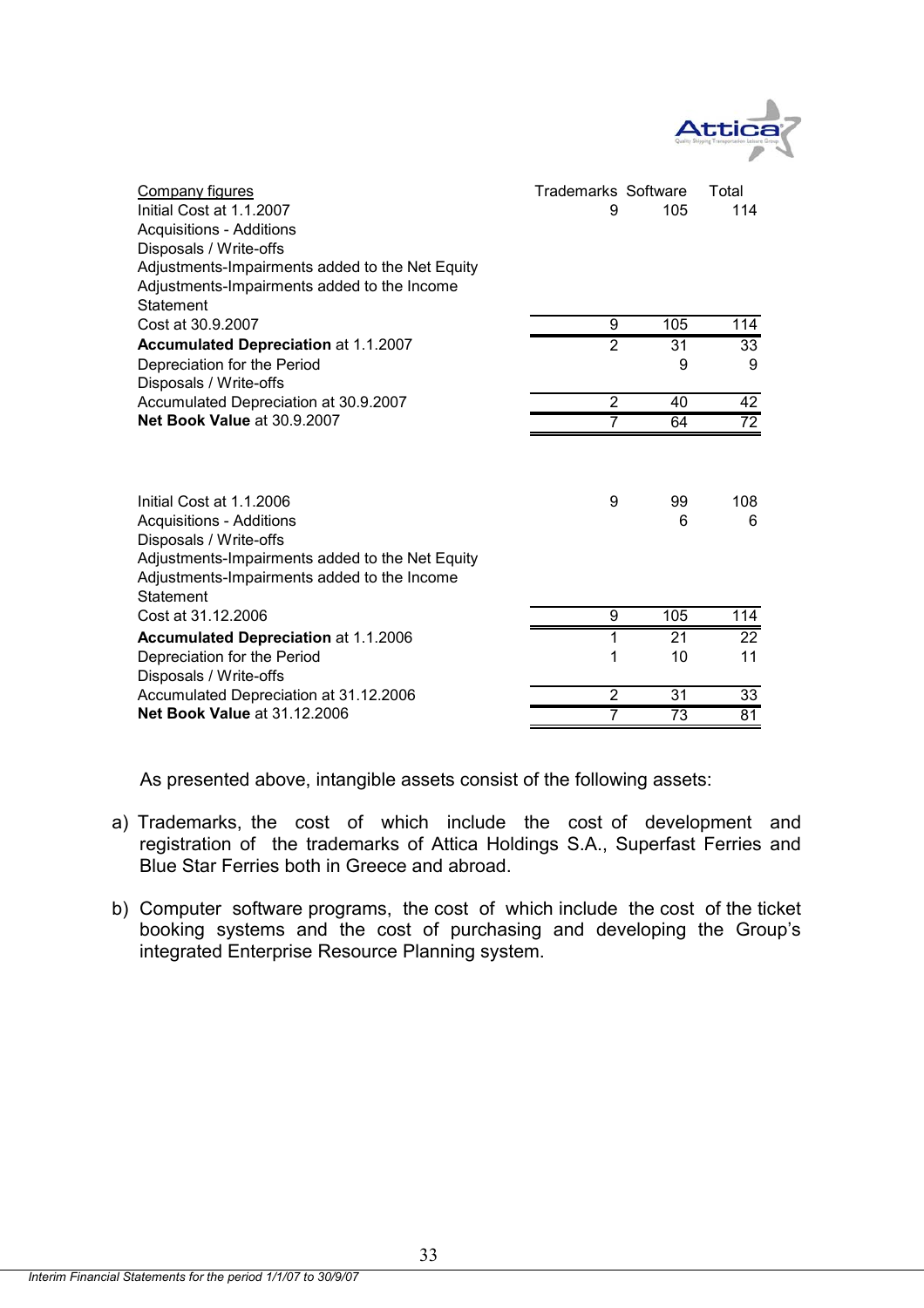

The table below analyzes the tangible and intangible assets held by the Group under finance leases. These assets are included in table 5.9 "Tangible Assets" and table 5.10 "Intangible Assets".

| Leased Assets                      | COMPANY I<br><b>GROUP</b> |
|------------------------------------|---------------------------|
| Net Book Value 2006                | 1.113                     |
| Additions 1/1-30/9/07              |                           |
| Disposals / Write-offs 1/1-30/9/07 |                           |
| Depreciation 1/1-30/9/07           | (310)                     |
| Net Book Value 30/9/07             | 803                       |
|                                    |                           |

The most important assets acquired with finance lease are: the vessels' satellite antennas purchased for  $\epsilon$  1.444 thousand, software programs purchased for  $\epsilon$ 571 thousand and various office electronic equipment purchased for  $\epsilon$  243 thousand.

## 5.11. Financial assets

The "financial assets" account includes the fair value, on September 30, 2007, of the interest rate hedging contract. The same amount is included in the equity of the Group.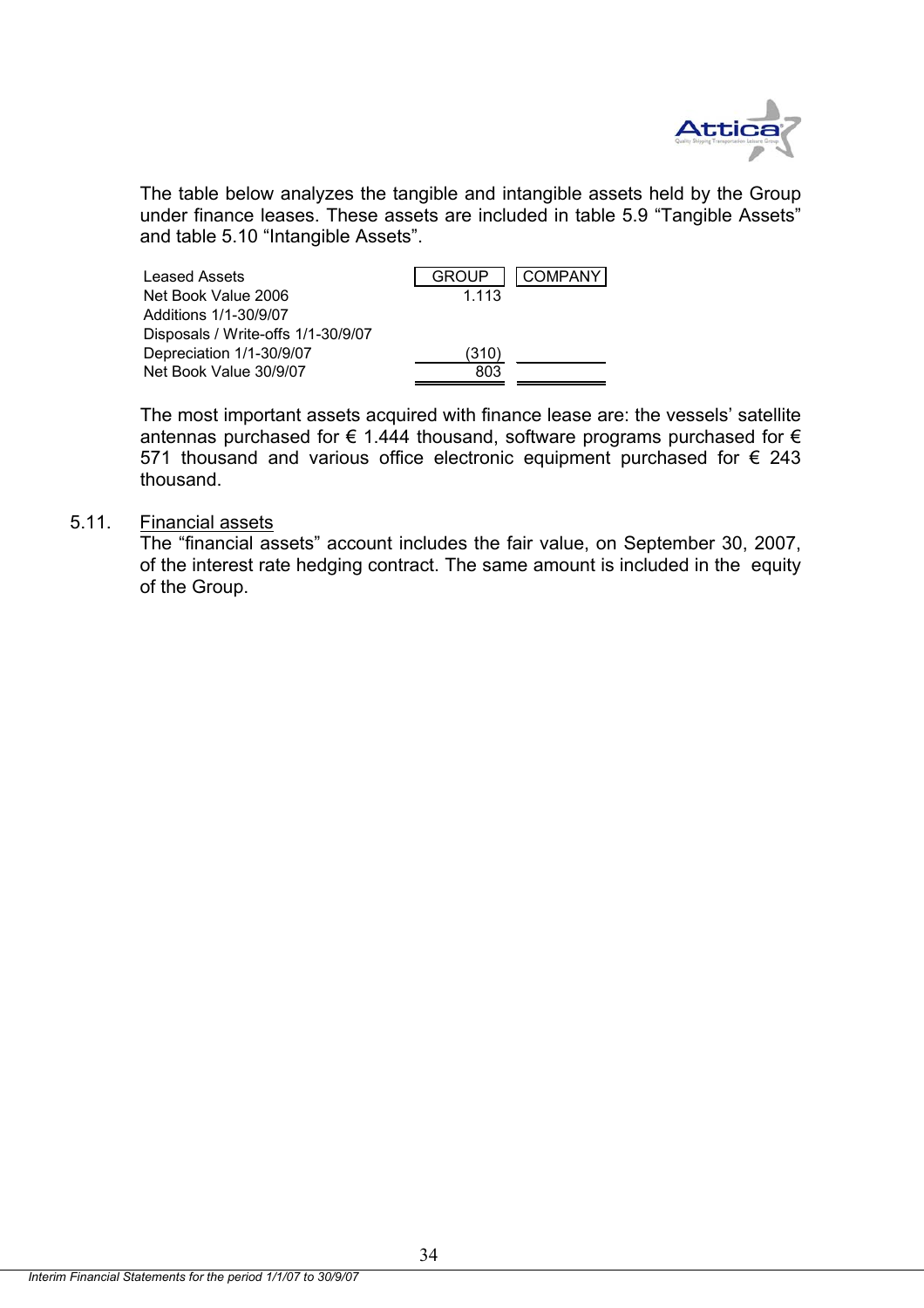

#### 5.12. Investments in subsidiaries

**The following table depicts the development of the investments in subsidiaries.** 

|                                      | <b>COMPANY</b> | <b>GROUP</b> |
|--------------------------------------|----------------|--------------|
| Initial Cost at 01.01.2007           | 114.686        |              |
| Revaluation of investments           |                |              |
| in subsidiaries at fair value        | 272.224        |              |
| New Initial Cost at 01.01.2007       | 386.910        |              |
| <b>Acquisitions - Additions</b>      | 9.000          |              |
| Disposals/Write-offs *               | (19.110)       |              |
| Adjustments-Impairments added to Net |                |              |
| Equity **                            | 9.589          |              |
| Revaluation of investments           |                |              |
| in subsidiaries at fair value***     | 12.110         |              |
| Adjustments-Impairments added to the |                |              |
| Income Statement                     | (360)          |              |
| Value at 30.09.2007                  | 398.140        |              |
| Initial Cost at 01.01.2006           | 168.434        |              |
| <b>Acquisitions - Additions</b>      |                |              |
| Disposals/Write-offs                 | (52.928)       |              |
| Adjustments-Impairments added to Net |                |              |
| Equity                               | 87             |              |
| Revaluation of investments           |                |              |
| in subsidiaries at fair value***     | 272.224        |              |
| Adjustments-Impairments added to the |                |              |
| <b>Income Statement</b>              | (906)          |              |
| Value at 31.12.2006                  | 386.911        |              |

\* Refers to the return of capital from the 100% subsidiary company SUPERFAST DEKA MC.(§ 4.1).

\*\* Refers to the reversal of impairment loss from the company SUPERFAST DEKA MC. which was added to Net Equity.

\*\*\* Refers to the presentation of all the investments in subsidiaries at fair value (§ 2 and 5.33).

Revaluation of investments in subsidiaries at fair value

| Company                          | 31/12/2006 | 30/09/2007 |        |
|----------------------------------|------------|------------|--------|
| <b>BLUE STAR MARITIME S.A.</b>   | 116.303    | 154.217    |        |
| ISUPERFAST FERRIES MARITIME S.A. | 150.164    | 121.435    |        |
| <b>NORDIA MC.</b>                | 6.628      | 8.795      |        |
| <b>IMARIN MC.</b>                | (303)      | 255        |        |
| <b>ATTICA PREMIUM S.A</b>        | (568)      | (368)      |        |
| <b>ITOTAL</b>                    | 272.224    | 284.335    | 12.110 |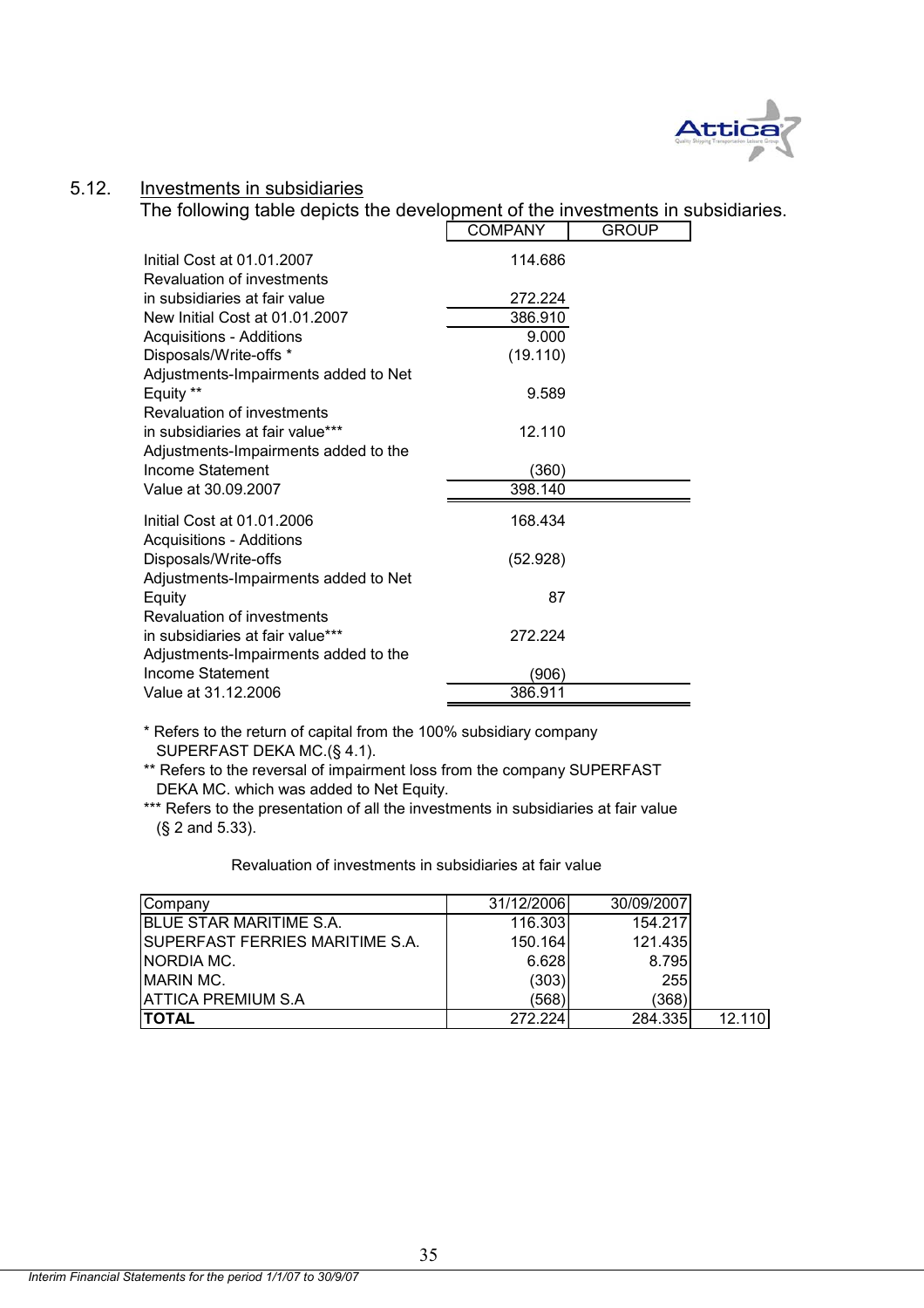

#### 5.13. Investments in associated companies

The Group within the first quarter of 2007 invested  $\epsilon$  30 mln approximately for the acquisition of 5.681.000 shares of MINOAN LINES SHIPPING S.A. Afterwards, within the second quarter of 2007 the Group sold its total participation in the previously associated company MINOAN LINES SHIPPING S.A. for  $\epsilon$  94.688 thousand less the transaction expenses (§ 5.6). The profit from this sale amounted  $\epsilon$  27.670 thousand.

#### 5.14. Non-current receivables

Non-current receivables are guarantees given against office rent and public utility companies such as P.P.C. (Public Power Corporation) and H.T.O. (Hellenic Telecommunications Organization). This account also includes an advance for office rent paid by the 100% subsidiary company Attica Premium S.A.

#### 5.15. Deferred Tax Assets

|                                             | 30/9/2007    |         |
|---------------------------------------------|--------------|---------|
|                                             | <b>GROUP</b> | COMPANY |
| From subsidiary's losses                    | 155          |         |
| From provisions for personnel reimbursement |              |         |
| From tax-free Reserves                      | 24           |         |
| Total                                       |              |         |

#### 5.16. Inventories

The "Inventories" account includes the following items:

|                        | 30/9/2007 |         | 31/12/2006   |         |
|------------------------|-----------|---------|--------------|---------|
|                        | GROUP     | COMPANY | <b>GROUP</b> | COMPANY |
| Food-Beverages-Tobacco | 771       |         | 727          |         |
| Fuel-Lubricants        | 2.324     |         | 1.906        |         |
| <b>Hotel Equipment</b> | 1.110     |         | 1.157        |         |
| Total                  | 4.205     |         | 3.790        |         |

There is no indication of impairment for the above-mentioned inventories.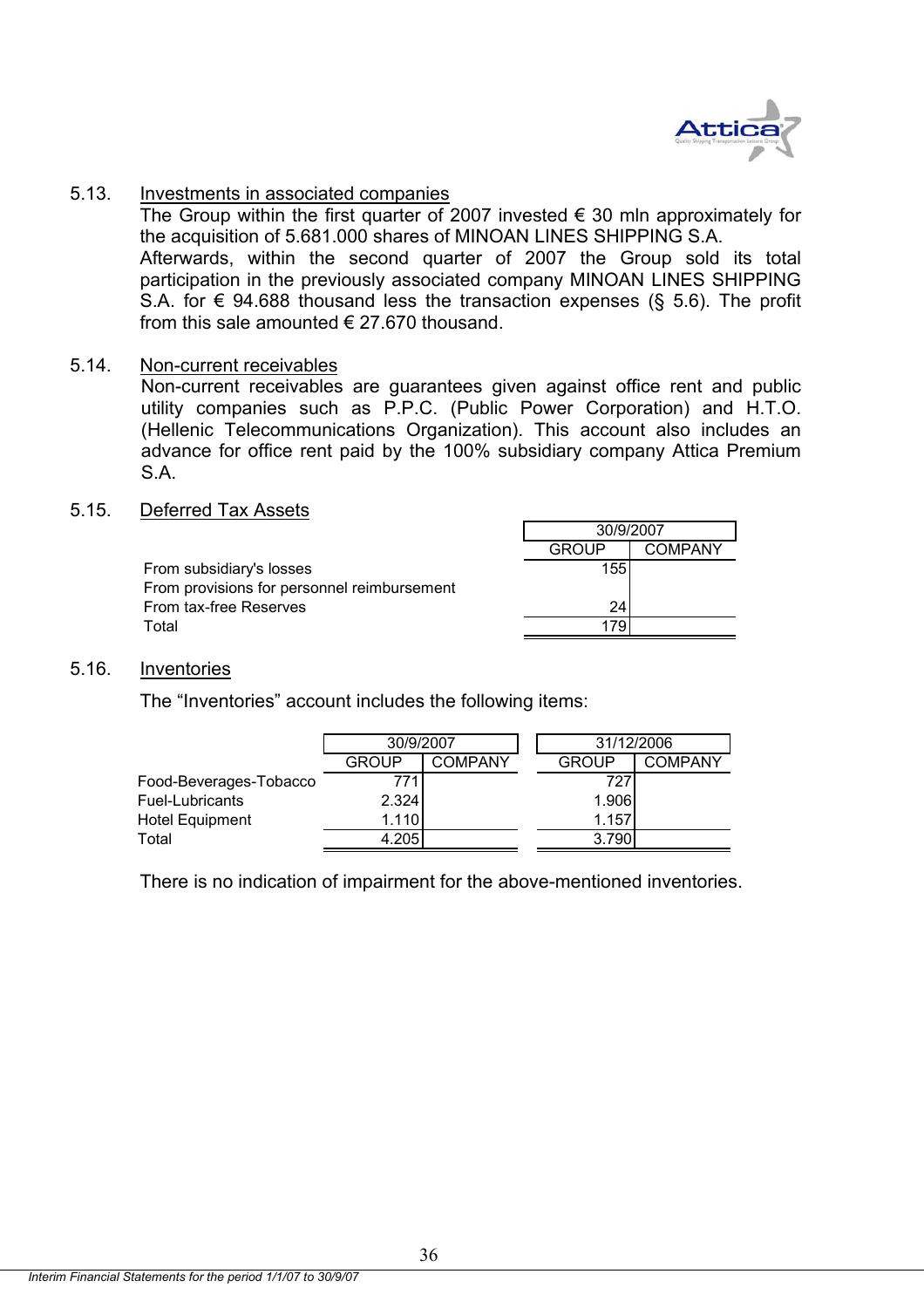

#### 5.17. Trade receivables and prepayments

|                                      | 30/9/2007    |                |        |                |
|--------------------------------------|--------------|----------------|--------|----------------|
|                                      | <b>GROUP</b> | <b>COMPANY</b> |        |                |
| Trade Receivables                    | 55.680       |                |        |                |
| Post Dated Cheques                   | 20.810       |                |        |                |
| Less: Provisions for Bad Debts       | 7.706        |                |        |                |
| Trade Receivables (net)              | 68.784       |                |        |                |
| Prepayments to Suppliers - Creditors | 3.901        |                |        |                |
| Total                                | 72.685       |                |        |                |
|                                      |              |                |        |                |
|                                      | 31/12/2006   |                |        |                |
|                                      |              | <b>GROUP</b>   |        | <b>COMPANY</b> |
|                                      | Continuing   | Discontinued   |        |                |
|                                      | operations   | operations     | Total  |                |
| <b>Trade Receivables</b>             | 41.832       |                | 41.832 |                |
| Post Dated Cheques                   | 20.203       |                | 20.203 |                |
| Less: Provisions for Bad Debts       | 7.790        |                | 7.790  |                |
| Trade Receivables (net)              | 54.245       |                | 54.245 |                |
| Prepayments to Suppliers - Creditors | 1.736        |                | 1.738  |                |
| Total                                | 55.981       |                | 55.983 |                |

The Group recognized a loss for bad debts of  $\epsilon$  28 thousand for the period 1/1-30/9/2007. The amount of this provision has been charged to the income statement of the present period.

The short-term receivables need not be discounted at the end of the period. The Group has a very wide spectrum of clientele in Greece, as well as abroad, thus the credit risk is very low.

#### 5.18. Tax receivables

|                                    | 30/9/2007    |                |            |                |
|------------------------------------|--------------|----------------|------------|----------------|
|                                    | <b>GROUP</b> | <b>COMPANY</b> |            |                |
| Income Tax Advances                | 229          |                |            |                |
| VAT Receivable                     | 371          |                |            |                |
| Withholding Tax on Interest Income | 344          | 264            |            |                |
| Income Tax Receivable              | 520          | 424            |            |                |
| Total                              | 1.464        | 688            |            |                |
|                                    |              | 31/12/2006     |            |                |
|                                    |              | <b>GROUP</b>   |            | <b>COMPANY</b> |
|                                    | Continuing   | Discontinued   |            |                |
|                                    | operations   | operations     | Total      |                |
| Income Tax Advances                | 192          | 130            | 322        |                |
| VAT Receivable                     | 512          | 224            | <b>736</b> |                |
| Withholding Tax on Interest Income | 183          |                | 1831       | 139            |
| Income Tax Receivable              | 233          | 21             | 254        | 210            |
| Total                              | 1.120        | 375            | 1.495      | 349            |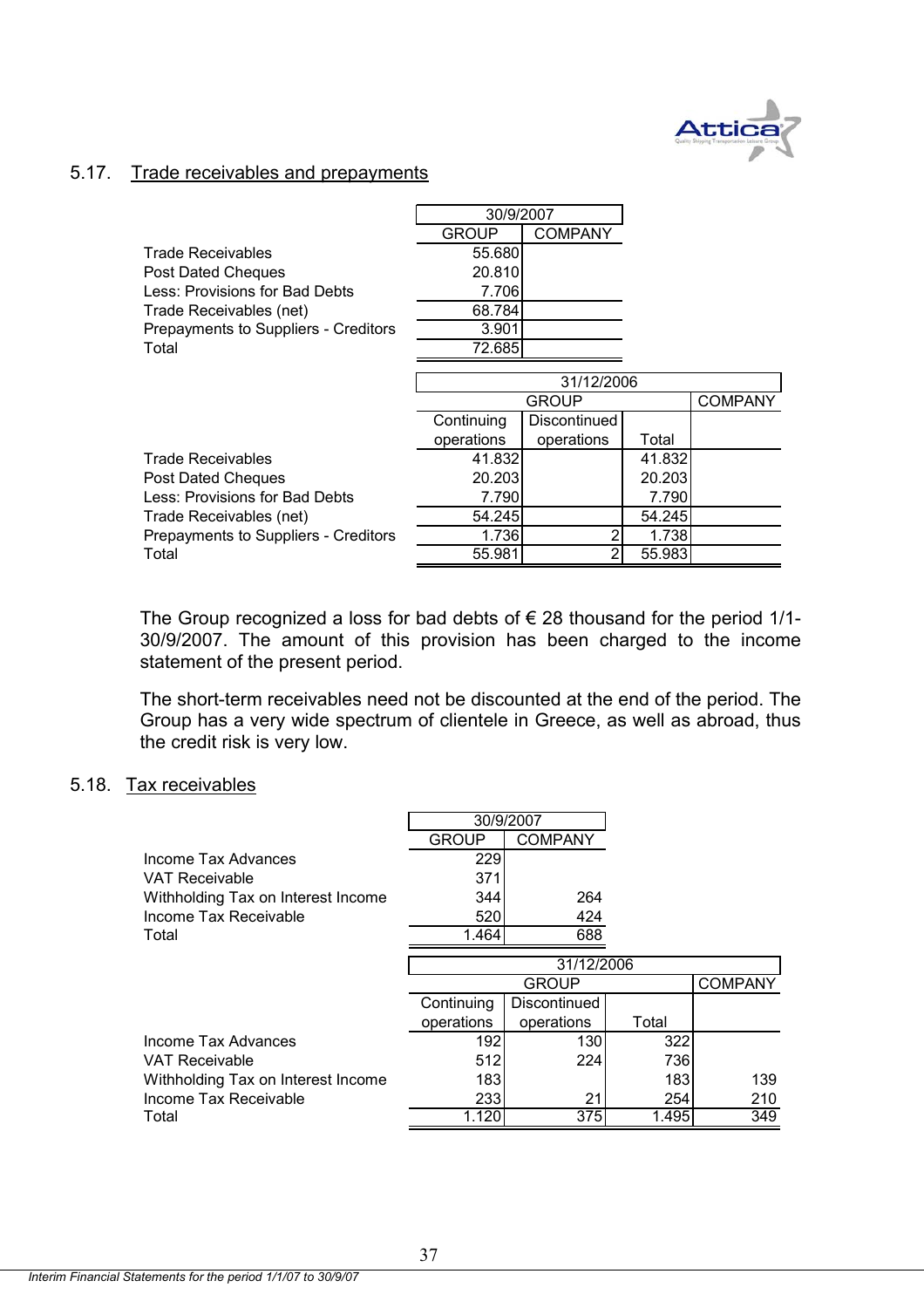

#### 5.19. Other receivables

There is no need for the other receivables to be discounted at the end of the period since they are short-term receivables.

|                                      | 30/9/2007    |                |       |                |
|--------------------------------------|--------------|----------------|-------|----------------|
|                                      | <b>GROUP</b> | <b>COMPANY</b> |       |                |
| Prepayments to Employees             | 166          |                |       |                |
| Receivables from the Greek State     |              |                |       |                |
| Receivables from Insurance Companies | 320          |                |       |                |
| Masters' General Accounts            | 541          |                |       |                |
| Other Receivables*                   | 3.277        |                |       |                |
| Total                                | 4.304        |                |       |                |
|                                      |              | 31/12/2006     |       |                |
|                                      |              | <b>GROUP</b>   |       | <b>COMPANY</b> |
|                                      |              |                |       |                |
|                                      | Continuing   | Discontinued   |       |                |
|                                      | operations   | operations     | Total |                |
| Prepayments to Employees             | 159          |                | 159   |                |
| Receivables from the Greek State     | 590          |                | 590   |                |
| Receivables from Insurance Companies | 379          | 28             | 407   |                |
| <b>Masters' General Accounts</b>     | 426          |                | 426   |                |
| <b>Other Receivables</b>             | 1.321        |                | 1.321 | 31             |
| Total                                | 2.875        | 28             | 2.903 | 31             |

purchase of marine diesel engines of the indirectly subsidiary company BLUE STAR FERRIES MARITIME S.A. \* Other receivables include the amount of  $\epsilon$  2.160 thousand which represents an advance payment for the

#### 5.20. Financial assets held for trading

Refer to the investment in the listed company SCIENS INTERNATIONAL INVESTMENTS AND HOLDING. The number of shares owned is 388.381 and their value at 30/9/07 is € 610 thousand.

#### 5.21. Cash and cash equivalents

This account includes all cash and cash equivalents that the Group can liquidate within three months.

|                                 | 30/9/2007    |                |         |                |
|---------------------------------|--------------|----------------|---------|----------------|
|                                 | <b>GROUP</b> | <b>COMPANY</b> |         |                |
| Cash in hand                    | 148          | 10             |         |                |
| Cash at banks                   | 10.892       | 496            |         |                |
| <b>Short-term Time Deposits</b> | 174.380      | 75.387         |         |                |
| Total                           | 185.420      | 75.892         |         |                |
|                                 |              |                |         |                |
|                                 | 31/12/2006   |                |         |                |
|                                 |              | <b>GROUP</b>   |         | <b>COMPANY</b> |
|                                 | Continuing   | Discontinued   |         |                |
|                                 | operations   | operations     | Total   |                |
| Cash in hand                    | 138l         |                | 141     | 8              |
| Cash at banks                   | 12.056       | 34             | 12.090  | 98             |
| Short-term Time Deposits        | 67.078       | 26.140         | 93.218  | 13.782         |
| Total                           | 79.272       | 26.177         | 105.449 | 13.888         |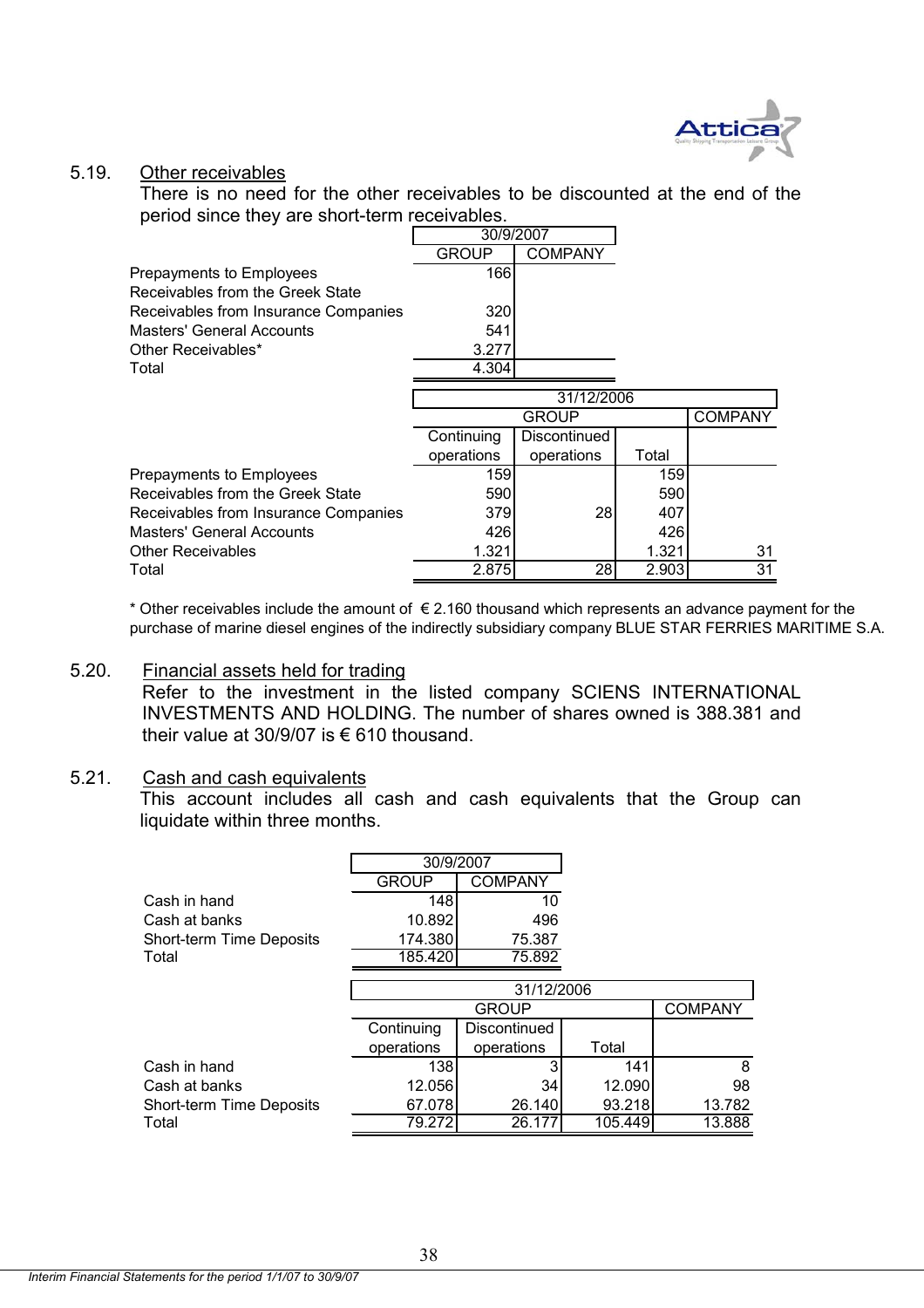

During the nine months period, the Group has paid the amount of  $\epsilon$  126.036 thousand against its long-term borrowings and for the repayment of the loans of the parent company.

Furthermore, the Group paid the amount of  $\epsilon$  409 thousand against finance leases.

## 5.22. Deferred expenses - accrued income

The "Deferred expenses" account includes the following items:

|                            | 30/9/2007                      |  |
|----------------------------|--------------------------------|--|
|                            | <b>COMPANY</b><br><b>GROUP</b> |  |
| Insurance Premia           | 1.362                          |  |
| <b>Drydocking Expenses</b> | 3.860                          |  |
| Other                      | 827                            |  |
| Total                      | 6.049                          |  |

|                            | 31/12/2006 |              |       |  |  |
|----------------------------|------------|--------------|-------|--|--|
|                            |            | <b>GROUP</b> |       |  |  |
|                            | Continuing | Discontinued |       |  |  |
|                            | operations | operations   | Total |  |  |
| Insurance Premia           | 581        |              | 581   |  |  |
| <b>Drydocking Expenses</b> | 6.371      |              | 6.371 |  |  |
| Other                      | 1.156      |              | 1.156 |  |  |
| Total                      | 8.108      |              | 8.108 |  |  |

The accrued income relates to interest revenue.

## 5.23. Share capital – Reserves

#### a) Share Capital

The company's Share Capital amounts  $\epsilon$  62.504.208 and is divided in 104.173.680 common bearer shares with a nominal value of € 0,60 each.

b) Reserves

The Reserves are stated in the statement of Changes in Equity.

### 5.24. Secured loans

Long-term secured loans analysis:

|            | 30/9/2007    |         | 31/12/2006   |         |
|------------|--------------|---------|--------------|---------|
|            | <b>GROUP</b> | COMPANY | <b>GROUP</b> | COMPANY |
| Bank Loans | 204.591      |         | 223.783      |         |
| Bond Loans | 168.932      |         | 175.682      |         |
| Total      | 373.5231     |         | 399.465      |         |

There are no overdue liabilities, or liabilities that are about to become due, that cannot be paid.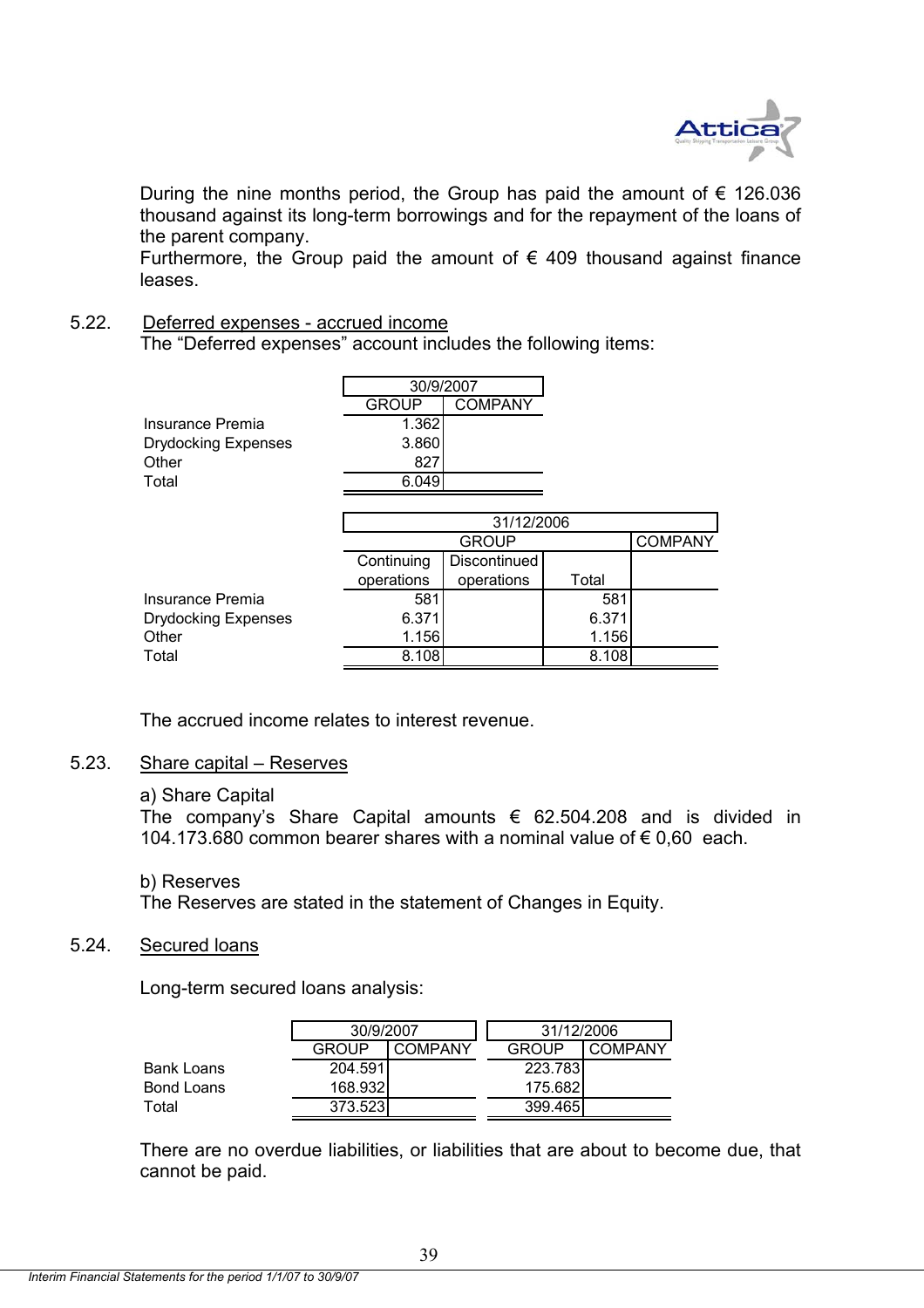

All loans are denominated in Euro. The Bond Loans are discounted.

The average weighted interest rates at 30/9/2007 are:

|            |              | SUPERFAST   BLUE STAR |       |
|------------|--------------|-----------------------|-------|
| Bond loans | Euribor plus |                       | 1.31% |
| Bank loans | Euribor plus | 0,65%                 |       |

The payments of the loans are as follows:

|                                    | 30/9/2007               |  |  |
|------------------------------------|-------------------------|--|--|
| Loans                              | <b>COMPANY</b><br>GROUP |  |  |
| Payments within the next two years | 77.321                  |  |  |
| Payments from 3 to 5 years         | 115.339                 |  |  |
| Payments beyond 5 years            | 221.092                 |  |  |

After the sale of the vessel SUPERFAST X its loan was fully repaid.

The above table includes the current portion of the long-term debt.

## 5.25. Finance – Operating leases

The average weighted interest rate of the finance leases is Euribor plus 2,35%.

The Group's finance leases can be found in the following table:

|                            | 30/9/2007 |               |  |
|----------------------------|-----------|---------------|--|
| <b>Finance Leases</b>      |           | GROUP COMPANY |  |
| Payments within 1 year     | 391       |               |  |
| Payments from 2 to 5 years | 72        |               |  |
| Payments beyond 5 years    |           |               |  |

The finance leases that have been recognized in the income statement of the period  $1/1$  - 30/9/2007, amount  $\epsilon$  321 thousand.

The operating leases that have been recognized in the income statement of the period 1/1 - 30/9/2007, amount € 861 thousand.

The operating leases refer to office rent and have been contracted with market terms. The only exception is the rental agreement of Attica Premium's branch in Athens for which an advance equal to 3 years rent has been paid in November 2006.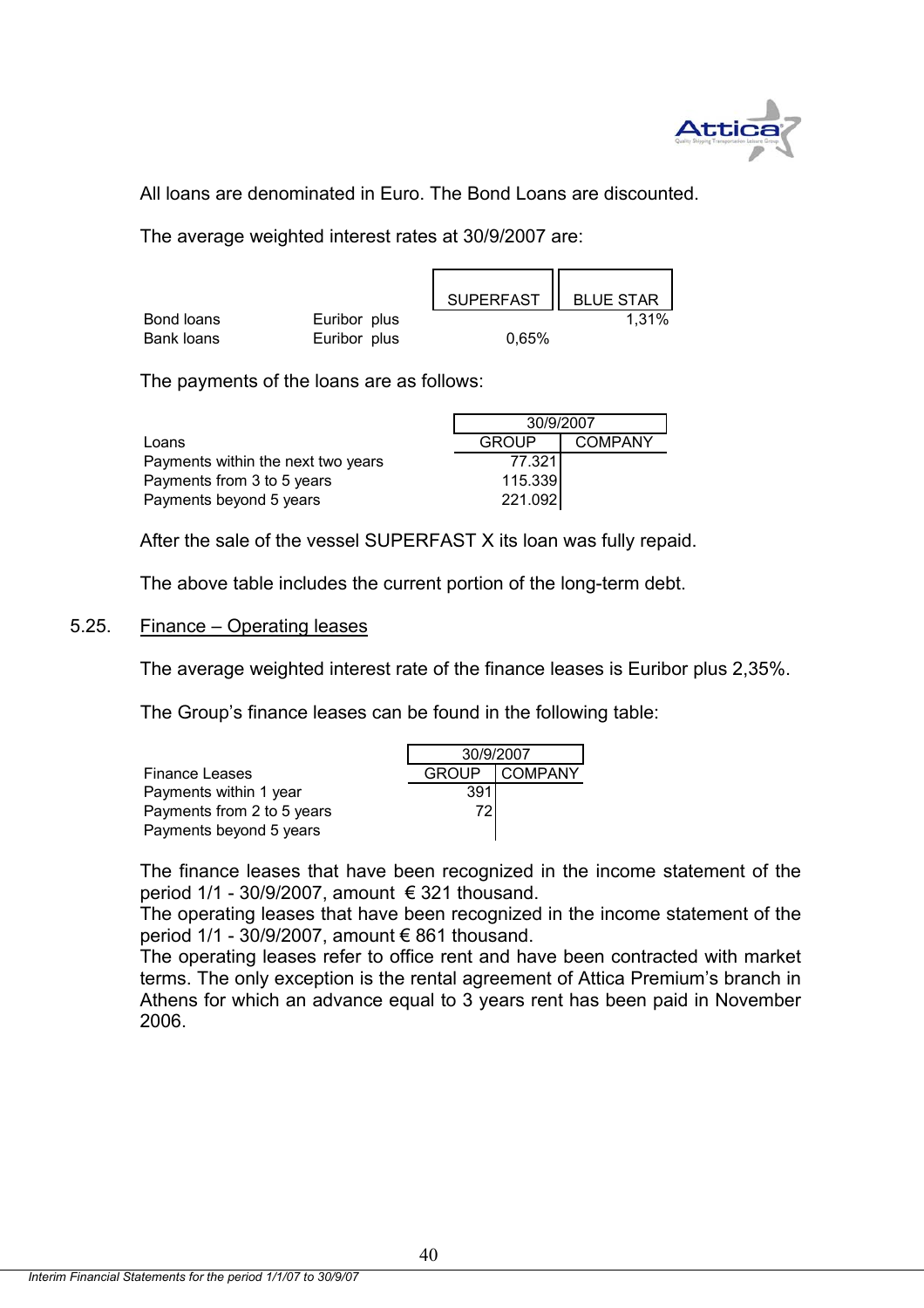

#### 5.26. Deferred tax liabilities

The deferred tax liabilities involve the tax free reserves and other special taxable reserves that will be taxed only when they are distributed.

|                          | 30/9/2007               |     |  |
|--------------------------|-------------------------|-----|--|
|                          | GROUP<br><b>COMPANY</b> |     |  |
| Tax-free Reserves        | 328                     | 265 |  |
| Special taxable Reserves |                         |     |  |
| Total                    | 330                     |     |  |

## 5.27. Retirement benefit provisions

These provisions refer to personnel compensation due to retirement. The Group has the legal obligation of paying to its employees a compensation at their first date of retirement on a pension.

The above-mentioned obligation is a defined benefit plan according to IAS 19.

The assumptions used for the retirement benefit provisions for the period 1/1 – 30/9/2007 are the same with those used for the retirement benefit provisions for the fiscal year 2006.

The analysis of this liability is as follows:

|                                         | 30/9/2007    |                |              | 31/12/2006     |
|-----------------------------------------|--------------|----------------|--------------|----------------|
|                                         | <b>GROUP</b> | <b>COMPANY</b> | <b>GROUP</b> | <b>COMPANY</b> |
| Outstanding Balance at the Beginning of |              |                |              |                |
| the period                              | 1.131        | 54             | 1.018        | 54             |
| Current period's cost                   | 52           |                | 102          |                |
| Interest cost                           | 11           |                | 42           |                |
| Compensation paid                       |              |                | (31)         |                |
| Provisions over and above the actuarial |              |                |              |                |
| valuation                               | 5            |                |              |                |
|                                         | 1.199        | 54             | 1.131        | 54             |

## 5.28. Provisions

a) Superfast Group has made a provision amounting  $\epsilon$  463 thousand which concerns claim for compensation from the crew that was employed on board the vessels previously deployed in the Baltic Sea. The case is under litigation.

b) The 48,795% subsidiary Blue Star Maritime S.A. has made a provision amounting  $\epsilon$  550 thousand which concerns a claim for compensation from the Buyer of the vessel Blue Aegean. The case is in arbitration.

## 5.29. Bank loans and overdrafts - Current portion of long term liabilities

In July 2007, the company repaid its short-term borrowings, amounting  $\epsilon$  9,9 mln approximately and prepaid its long-term debt of  $\epsilon$  25 mln which had to be repaid in October 2007.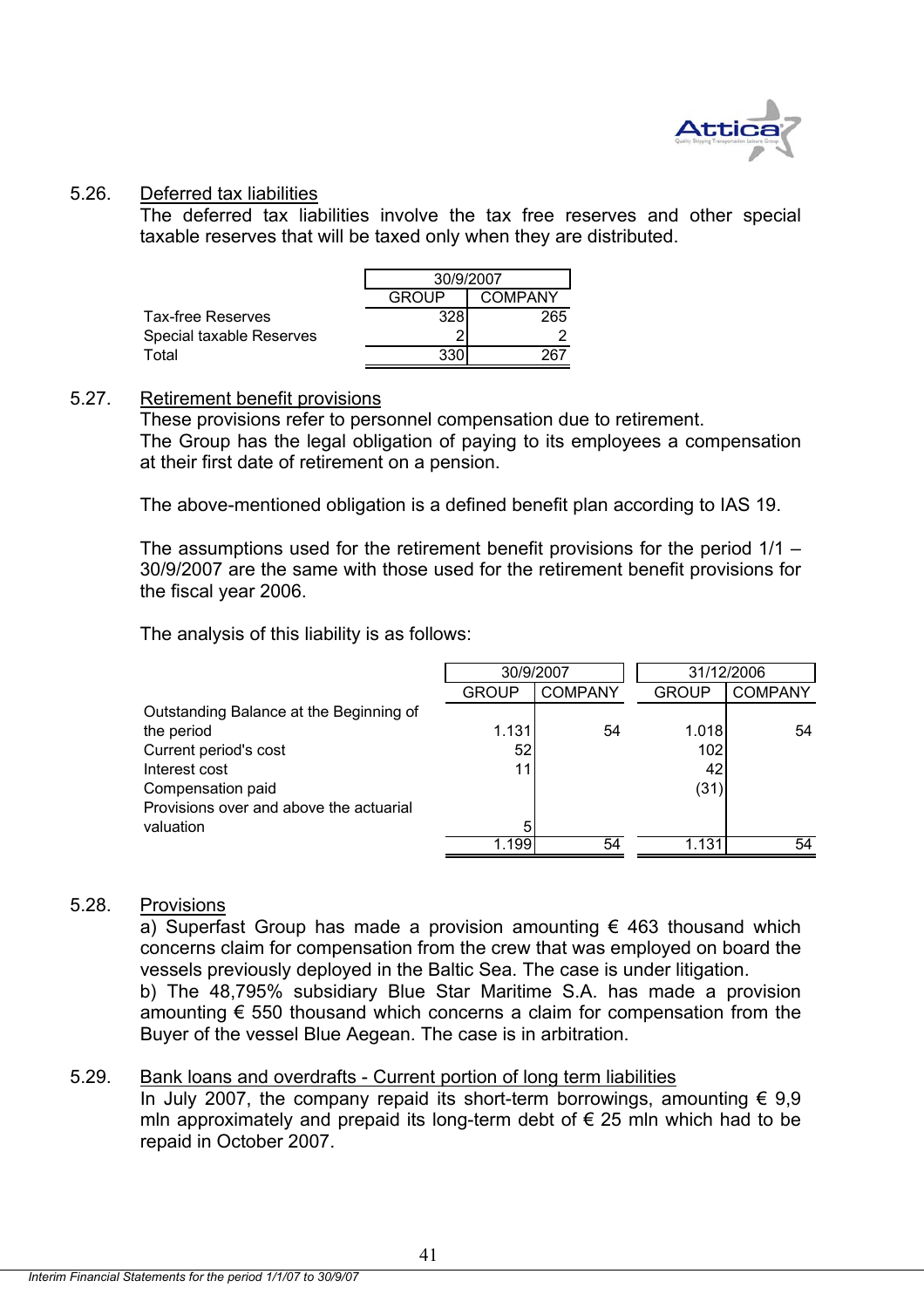

## 5.30. Trade and other payables

|                                      | 30/9/2007    |                 |        |                |
|--------------------------------------|--------------|-----------------|--------|----------------|
|                                      | <b>GROUP</b> | <b>COMPANY</b>  |        |                |
| Suppliers - Creditors                | 27.136       | 79              |        |                |
| <b>Social Security Contributions</b> | 193          |                 |        |                |
| Greek Seamens' Pension Fund (NAT)    | 1.012        |                 |        |                |
| Passengers' & Vehicles' Insurance    |              |                 |        |                |
| Contribution (NAT)                   | 2.609        |                 |        |                |
| <b>Insurance Brokers</b>             | 841          |                 |        |                |
| Wages payable                        | 1.937        |                 |        |                |
| Other                                | 832          |                 |        |                |
| Total                                | 34.560       | 79              |        |                |
|                                      |              |                 |        |                |
|                                      |              | 31/12/2006      |        |                |
|                                      |              | <b>GROUP</b>    |        | <b>COMPANY</b> |
|                                      | Continuing   | Discontinued    |        |                |
|                                      | operations   | operations      | Total  |                |
| Suppliers - Creditors                | 22.824       | 15              | 22.839 | 50             |
| <b>Social Security Contributions</b> | 367          |                 | 367    | 4              |
| Greek Seamens' Pension Fund (NAT)    | 1.150        |                 | 1.152  |                |
| Passengers' & Vehicles' Insurance    |              |                 |        |                |
| Contribution (NAT)                   | 863          |                 | 863    |                |
| <b>Insurance Brokers</b>             | 432          |                 | 432    |                |
| Wages payable                        | 1.598        |                 | 1.598  |                |
| Other                                | 965          |                 | 966    | 55             |
| Total                                | 28.199       | $\overline{18}$ | 28.217 | 109            |

During the nine months period, the Companies of the Group paid the amount of € 13.173 thousand as dividend for the fiscal year 2006 to their shareholders.

## 5.31. Tax liabilities

|                     | 30/9/2007  |                |                 |                |
|---------------------|------------|----------------|-----------------|----------------|
|                     | GROUP      | <b>COMPANY</b> |                 |                |
| Value Added Tax     | 1.456      |                |                 |                |
| Wages Tax           | 156        | 9              |                 |                |
| Income Tax          | 111        |                |                 |                |
| Taxes on crew wages | 168        |                |                 |                |
| Other               | 288        |                |                 |                |
| Total               | 2.179      | 9              |                 |                |
|                     |            |                |                 |                |
|                     |            | 31/12/2006     |                 |                |
|                     |            | <b>GROUP</b>   |                 | <b>COMPANY</b> |
|                     | Continuing | Discontinued   |                 |                |
|                     | operations | operations     | Total           |                |
| Value Added Tax     | 921        |                | 921             |                |
| Wages Tax           | 327        |                | 327             | 11             |
| Income Tax          | 288        | 290            | 578             |                |
| Taxes on crew wages | 760        | 12             | 772             |                |
| Other               | 90         |                | 90 <sub>1</sub> | 9              |
| Total               | 2.386      | 302            | 2.688           | 20             |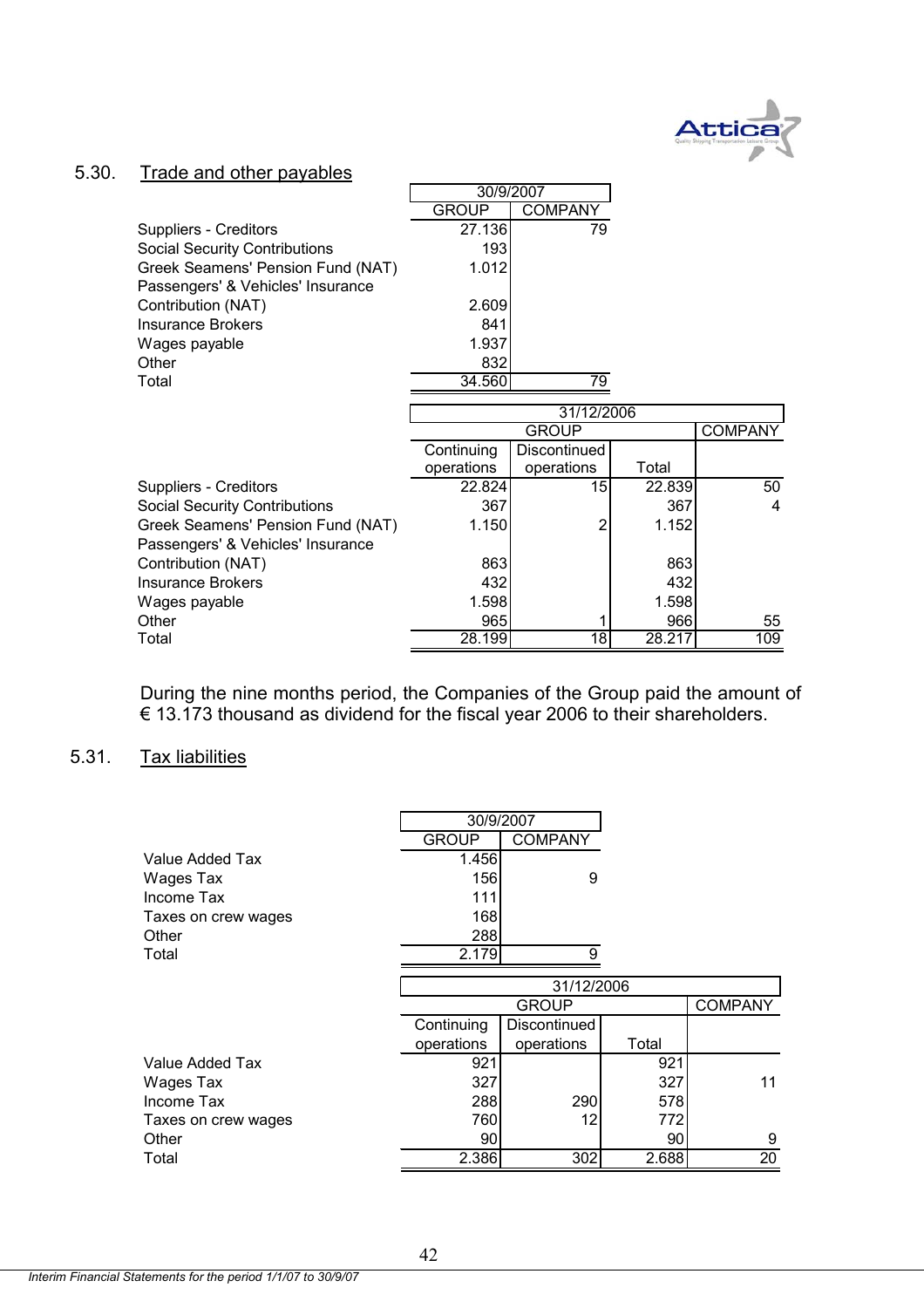

## 5.32. Deferred Income - Accrued expenses

Deferred income refer to passenger tickets issued but not yet travelled until 30/9/2007. Accrued expenses are as follows:

|                                          | 30/09/2007 |         |  |
|------------------------------------------|------------|---------|--|
|                                          | GROUP      | COMPANY |  |
| <b>Interest Expense Provision</b>        | 6.554      |         |  |
| <b>Travel Agents' Commissions</b>        | 3.551      |         |  |
| Tax Provision for Unaudited Fiscal Years | 150        | 20      |  |
| Provisions for Operating Expenses        | 3.543      | 12      |  |
| Total                                    | 13.798     | 32      |  |

|                                          | 31/12/2006 |              |       |                |  |
|------------------------------------------|------------|--------------|-------|----------------|--|
|                                          |            | <b>GROUP</b> |       | <b>COMPANY</b> |  |
|                                          | Continuing | Discontinued |       |                |  |
|                                          | operations | operations   | Total |                |  |
| <b>Interest Expense Provision</b>        | 5.246      |              | 5.246 | 501            |  |
| <b>Travel Agents' Commissions</b>        | 1.456      |              | 1.456 |                |  |
| Tax Provision for Unaudited Fiscal Years | 130        |              | 130   |                |  |
| Provisions for Operating Expenses        | 845        | 341          | 1.186 | 12             |  |
| Total                                    | 7.677      | 341          | 8.018 | 513            |  |

The Group has the adequate cash and cash equivalents to cover the abovementioned liabilities.

5.33. Analysis of the effect of the change of the accounting policy, regarding investments in subsidiaries, in the financial statements

The following tables depict the effect of the change in accounting policy, as described in paragraph 2, regarding the investments in subsidiaries.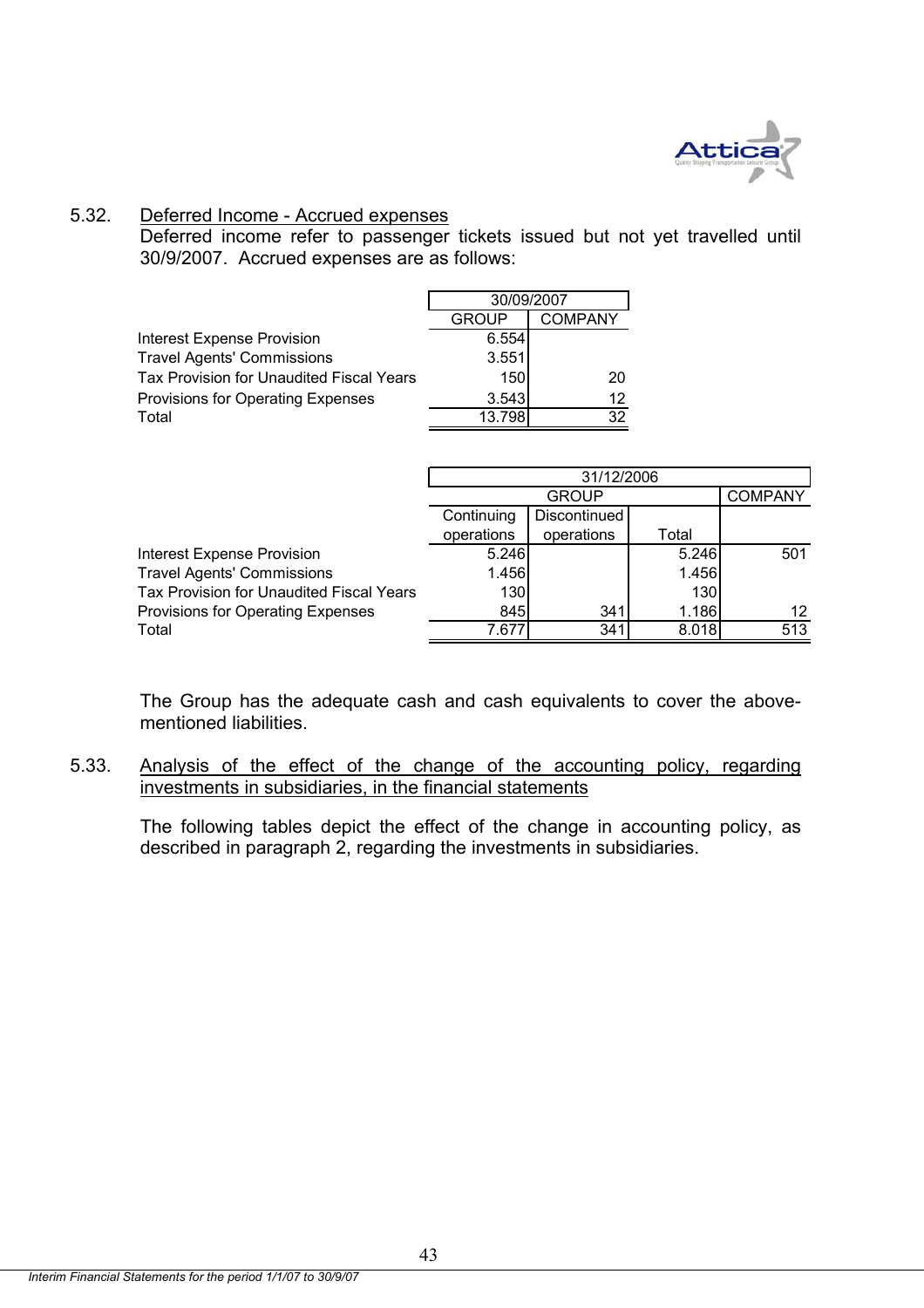

## Effect of the change in accounting policy, regarding investments in subsidiaries

1. Effect in the account "Investments in subsidiaries" for the period  $1/1 -$ 30/9/2007

|                                               | <b>COMPANY</b> | <b>GROUP</b> |
|-----------------------------------------------|----------------|--------------|
|                                               |                |              |
| (before the change)                           |                |              |
| Initial Cost at 01.01.2007                    | 114.686        |              |
| <b>Acquisitions - Additions</b>               | 9.000          |              |
| Disposals/Write-offs                          | (19.110)       |              |
| Adjustments-Impairments added to Net Equity   | 9.589          |              |
| Adjustments-Impairments added to the Income   |                |              |
| Statement                                     | (360)          |              |
| <b>Value at 30.09.2007</b>                    | 113.805        |              |
|                                               |                |              |
| (after the change)                            |                |              |
| Initial Cost at 01.01.2007                    | 114.686        |              |
| Revaluation of investments in subsidiaries at |                |              |
| fair value                                    | 272.224        |              |
| <b>New Initial Cost at 01.01.2007</b>         | 386.911        |              |
| <b>Acquisitions - Additions</b>               | 9.000          |              |
| Disposals/Write-offs                          | (19.110)       |              |
| Adjustments-Impairments added to Net Equity   | 9.589          |              |
| Revaluation of investments in subsidiaries at |                |              |
| fair value                                    | 12.110         |              |
| Adjustments-Impairments added to the Income   |                |              |
| <b>Statement</b>                              | (360)          |              |
| Value at 30.09.2007                           | 398.140        |              |

#### **Revaluation of investments in subsidiaries at fair value**

Period 1/1 - 30/09/2007

| Company                          | Before the change After the change |         |         |
|----------------------------------|------------------------------------|---------|---------|
| <b>BLUE STAR MARITIME S.A.</b>   | 42.525                             | 196.742 |         |
| ISUPERFAST FERRIES MARITIME S.A. | 45.779                             | 167.214 |         |
| <b>NORDIA MC.</b>                | 4.005                              | 12.800  |         |
| <b>IMARIN MC.</b>                | 3.261                              | 3.516   |         |
| <b>ATTICA PREMIUM S.A</b>        | 3.222                              | 2.854   |         |
| <b>ITOTAL</b>                    | 98.791                             | 383.126 | 284.335 |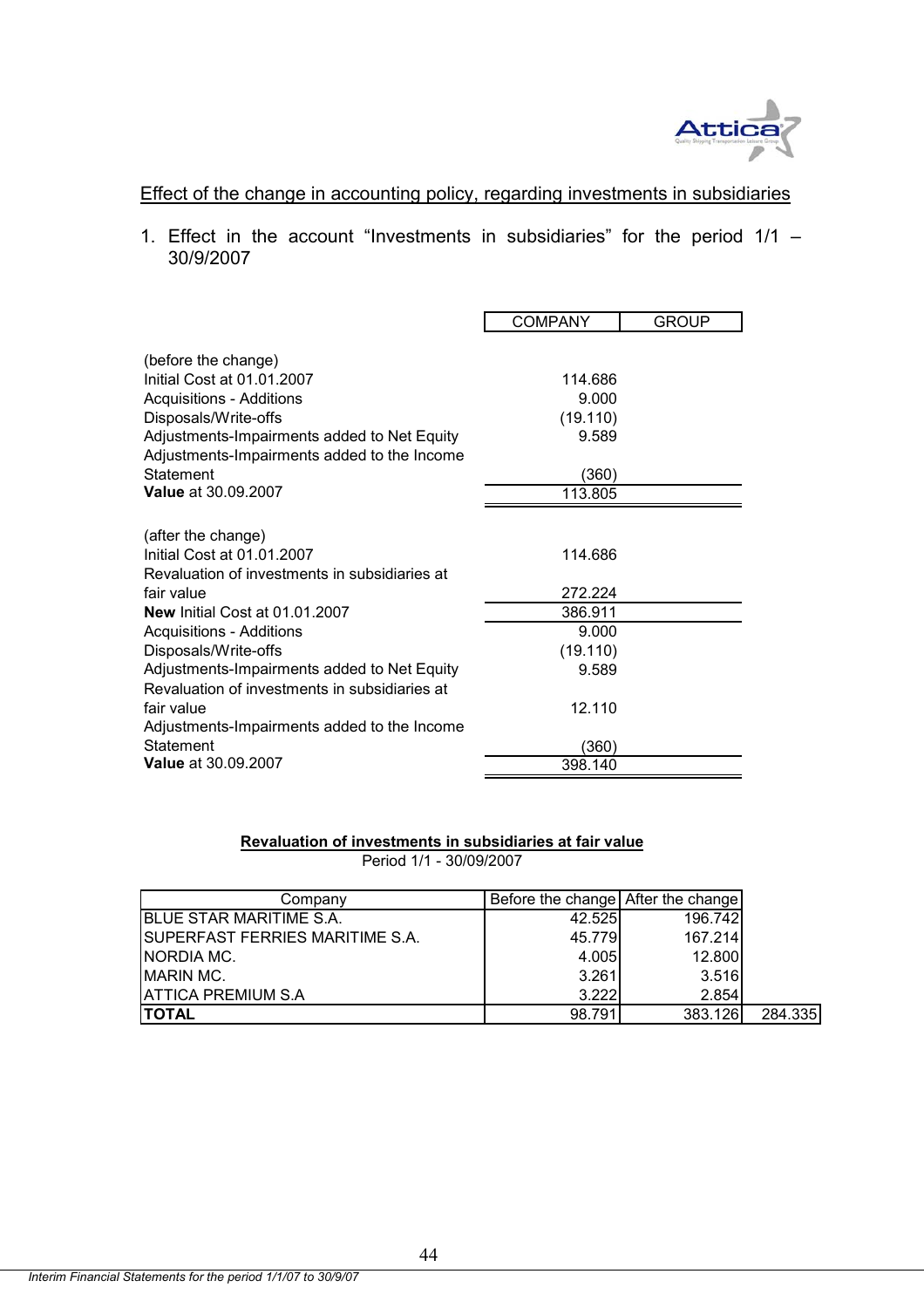

2. Effect in the account "Investments in subsidiaries" for the period 1/1 – 30/6/2007

|                                                                                            | <b>COMPANY</b> | <b>GROUP</b> |
|--------------------------------------------------------------------------------------------|----------------|--------------|
| (before the change)<br>Initial Cost at 01.01.2007                                          | 114.686        |              |
| <b>Acquisitions - Additions</b><br>Disposals/Write-offs                                    | (19.110)       |              |
| Adjustments-Impairments added to Net Equity<br>Adjustments-Impairments added to the Income | 9.589          |              |
| Statement                                                                                  | (360)          |              |
| <b>Value at 30.06.2007</b>                                                                 | 104.805        |              |
|                                                                                            |                |              |
| (after the change)                                                                         |                |              |
| Initial Cost at 01.01.2007                                                                 | 114.686        |              |
| Revaluation of investments in subsidiaries at                                              |                |              |
| fair value                                                                                 | 272.224        |              |
| New Initial Cost at 01.01.2007                                                             | 386.911        |              |
| <b>Acquisitions - Additions</b>                                                            |                |              |
| Disposals/Write-offs                                                                       | (19.110)       |              |
| Adjustments-Impairments added to Net Equity                                                | 9.589          |              |
| Revaluation of investments in subsidiaries at                                              |                |              |
| fair value                                                                                 | 55.673         |              |
| Adjustments-Impairments added to the Income                                                |                |              |
| Statement                                                                                  | (360)          |              |
| <b>Value</b> at 30.06.2007                                                                 | 432.702        |              |

#### **Revaluation of investments in subsidiaries at fair value** Period 1/1 - 30/06/2007

| Company                                | Before the change After the change |         |         |
|----------------------------------------|------------------------------------|---------|---------|
| <b>BLUE STAR MARITIME S.A.</b>         | 42.525                             | 215.187 |         |
| <b>SUPERFAST FERRIES MARITIME S.A.</b> | 45.779                             | 189.958 |         |
| <b>NORDIA MC.</b>                      | 4.005                              | 15.671  |         |
| <b>MARIN MC.</b>                       | 3.620                              | 3.257   |         |
| IATTICA PREMIUM S.A                    | 3.222                              | 2.975   |         |
| <b>TOTAL</b>                           | 99.151                             | 427.048 | 327.897 |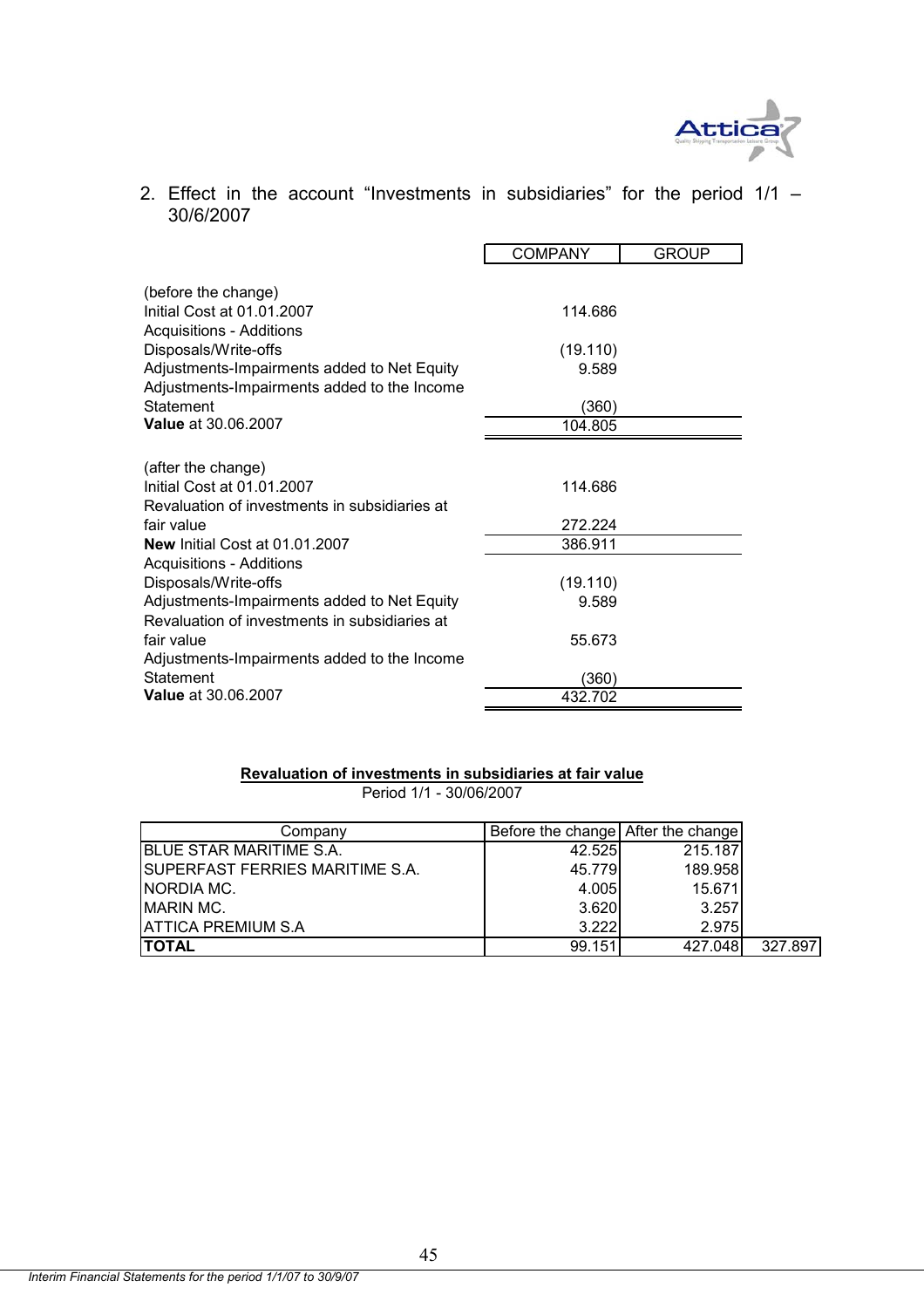

## 3. Effect in the account "Investments in subsidiaries" for the period  $1/1 -$ 31/3/2007

|                                               | <b>COMPANY</b> | <b>GROUP</b> |  |
|-----------------------------------------------|----------------|--------------|--|
|                                               |                |              |  |
| (before the change)                           |                |              |  |
| Initial Cost at 01.01.2007                    | 114.686        |              |  |
| <b>Acquisitions - Additions</b>               |                |              |  |
| Disposals/Write-offs                          | (19.110)       |              |  |
| Adjustments-Impairments added to Net Equity   | 9.589          |              |  |
| Adjustments-Impairments added to the Income   |                |              |  |
| Statement                                     |                |              |  |
| <b>Value at 31.03.2007</b>                    | 105.165        |              |  |
|                                               |                |              |  |
| (after the change)                            |                |              |  |
| Initial Cost at 01.01.2007                    | 114.686        |              |  |
| Revaluation of investments in subsidiaries at |                |              |  |
| fair value                                    | 272.224        |              |  |
| New Initial Cost at 01.01.2007                | 386.911        |              |  |
| <b>Acquisitions - Additions</b>               |                |              |  |
| Disposals/Write-offs                          | (19.110)       |              |  |
| Adjustments-Impairments added to Net Equity   | 9.589          |              |  |
| Revaluation of investments in subsidiaries at |                |              |  |
| fair value                                    | (4.160)        |              |  |
| Adjustments-Impairments added to the Income   |                |              |  |
| Statement                                     |                |              |  |
| <b>Value</b> at 31.03.2007                    | 373.229        |              |  |

#### **Revaluation of investments in subsidiaries at fair value**

Period 1/1 - 31/03/2007

| Company                          | Before the change After the change |         |         |
|----------------------------------|------------------------------------|---------|---------|
| <b>BLUE STAR MARITIME S.A.</b>   | 42.525                             | 173.174 |         |
| ISUPERFAST FERRIES MARITIME S.A. | 45.779                             | 170.108 |         |
| NORDIA MC.                       | 4.005                              | 16.410  |         |
| <b>MARIN MC.</b>                 | 3.620                              | 4.346   |         |
| <b>ATTICA PREMIUM S.A</b>        | 3.222                              | 3.177   |         |
| <b>TOTAL</b>                     | 99.151                             | 367.215 | 268.064 |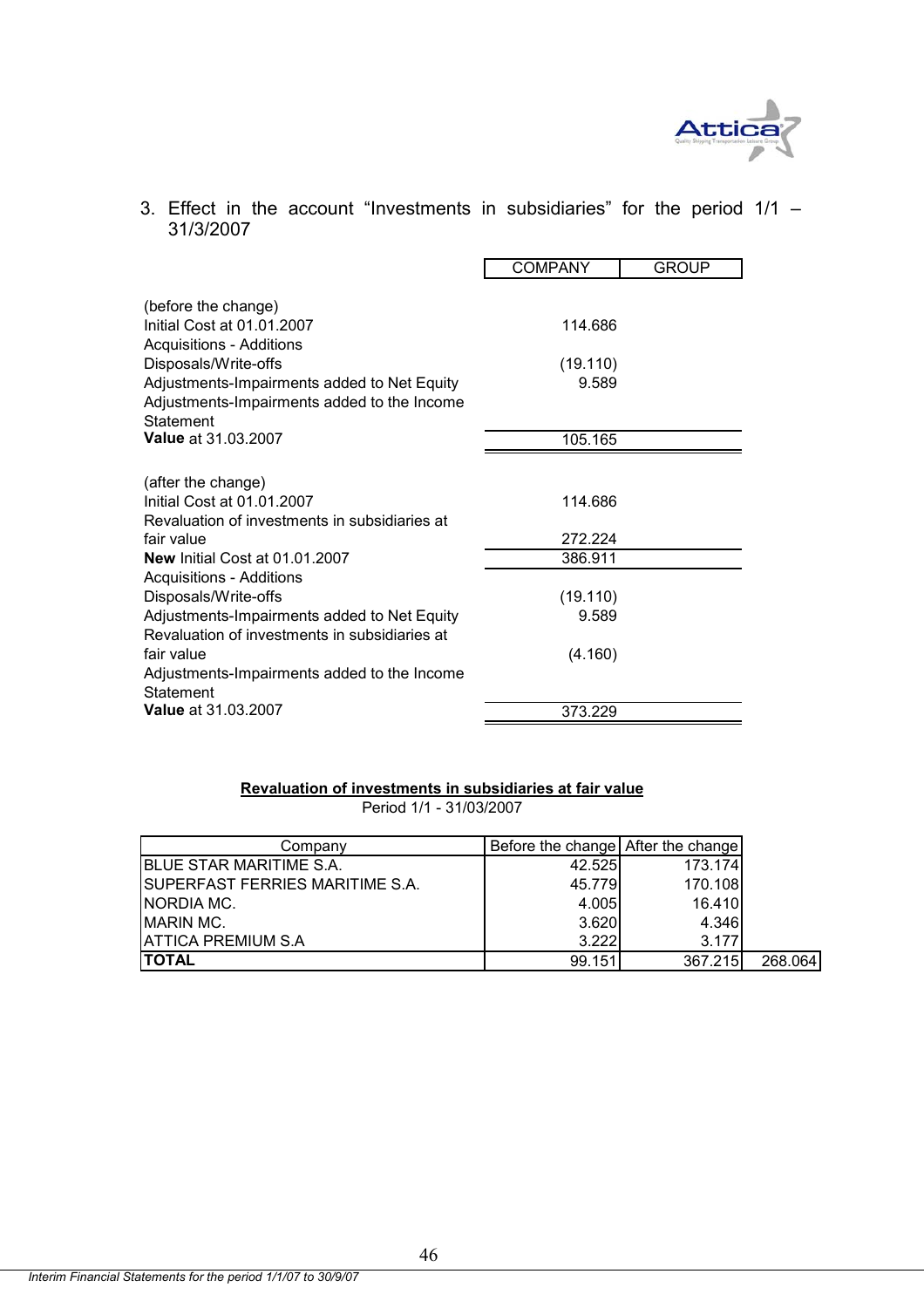

4. Effect in the account "Investments in subsidiaries" for the period 1/1 – 31/12/2006

|                                                                                                        | <b>COMPANY</b>   | <b>GROUP</b> |
|--------------------------------------------------------------------------------------------------------|------------------|--------------|
| (before the change)<br>Initial Cost at 01.01.2006                                                      | 168.434          |              |
| <b>Acquisitions - Additions</b><br>Disposals/Write-offs<br>Adjustments-Impairments added to Net Equity | (52.928)<br>87   |              |
| Adjustments-Impairments added to the Income<br>Statement<br><b>Value</b> at 31.12.2006                 | (906)<br>114.686 |              |
|                                                                                                        |                  |              |
| (after the change)                                                                                     |                  |              |
| Initial Cost at 01.01.2006<br><b>Acquisitions - Additions</b>                                          | 168.434          |              |
| Disposals/Write-offs                                                                                   | (52.928)         |              |
| Adjustments-Impairments added to Net Equity<br>Revaluation of investments in subsidiaries at           | 87               |              |
| fair value                                                                                             | 272 224          |              |
| Adjustments-Impairments added to the Income<br>Statement                                               | (906)            |              |
| <b>Value</b> at 31.12.2006                                                                             | 386.911          |              |

#### **Revaluation of investments in subsidiaries at fair value** Period 1/1 - 31/12/2006

| Company                          | Before the change After the change |         |         |
|----------------------------------|------------------------------------|---------|---------|
| <b>BLUE STAR MARITIME S.A.</b>   | 42.525                             | 158.829 |         |
| ISUPERFAST FERRIES MARITIME S.A. | 45.779                             | 195.943 |         |
| INORDIA MC.                      | 4.005                              | 10.633  |         |
| <b>IMARIN MC.</b>                | 3.620                              | 3.317   |         |
| IATTICA PREMIUM S.A              | 3.222                              | 2.654   |         |
| <b>ITOTAL</b>                    | 99.151                             | 371.376 | 272.224 |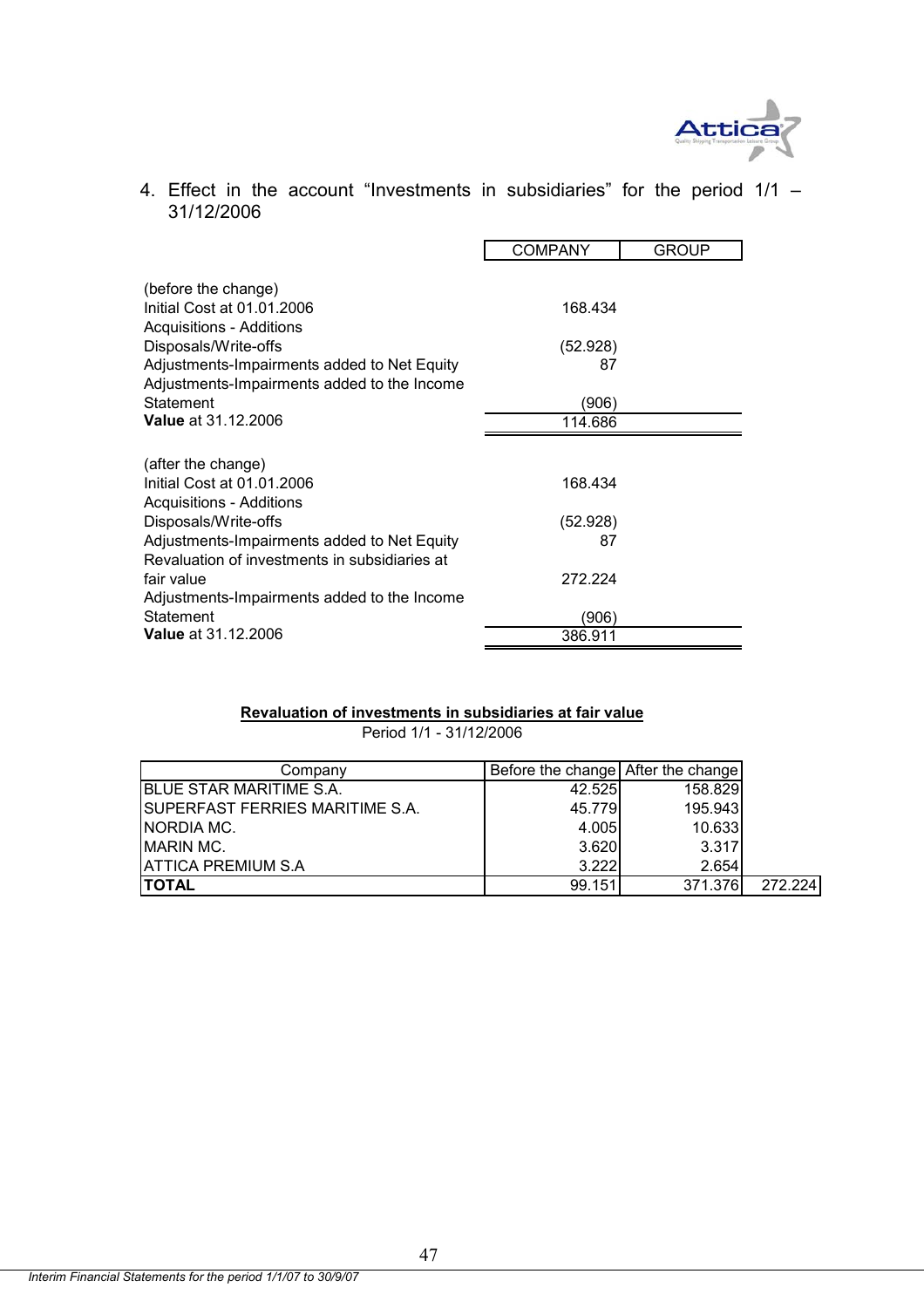

5. Effect in the account "Investments in subsidiaries" for the period 1/1 – 30/9/2006

|                                                                     | COMPANY  | GROUP |
|---------------------------------------------------------------------|----------|-------|
| (before the change)                                                 |          |       |
| Initial Cost at 01.01.2006<br><b>Acquisitions - Additions</b>       | 168.434  |       |
| Disposals/Write-offs                                                | (52.929) |       |
| Adjustments-Impairments added to Net Equity                         |          |       |
| Adjustments-Impairments added to the Income<br>Statement            |          |       |
| <b>Value</b> at 30.09.2006                                          | 115.505  |       |
|                                                                     |          |       |
| (after the change)<br>Initial Cost at 01.01.2006                    | 168.434  |       |
| <b>Acquisitions - Additions</b>                                     |          |       |
| Disposals/Write-offs<br>Adjustments-Impairments added to Net Equity | (52.929) |       |
| Revaluation of investments in subsidiaries at                       |          |       |
| fair value                                                          | 243.646  |       |
| Adjustments-Impairments added to the Income<br>Statement            |          |       |
| <b>Value</b> at 30.09.2006                                          | 359.150  |       |

#### **Revaluation of investments in subsidiaries at fair value**

Period 1/1 - 30/09/2006

| Companv                                | Before the change After the change |         |         |
|----------------------------------------|------------------------------------|---------|---------|
| BLUE STAR MARITIME S.A.                | 42.525                             | 164.977 |         |
| <b>SUPERFAST FERRIES MARITIME S.A.</b> | 45.779                             | 161.605 |         |
| NORDIA MC.                             | 4.005                              | 10.440  |         |
| <b>MARIN MC.</b>                       | 3.805                              | 3.238   |         |
| <b>ATTICA PREMIUM S.A</b>              | 3.135                              | 2.635   |         |
| <b>TOTAL</b>                           | 99.249                             | 342.895 | 243.646 |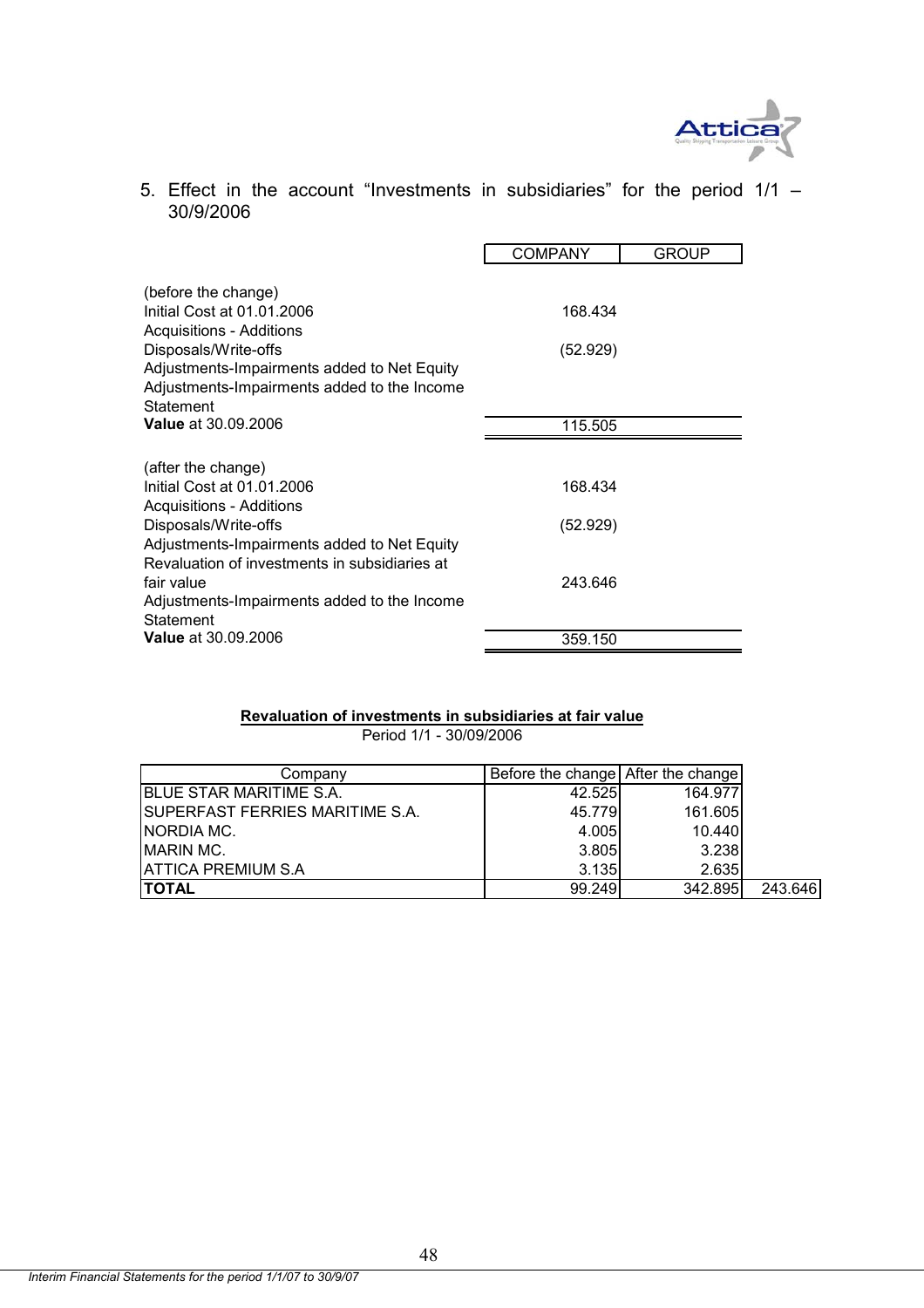

6. Effect in the account "Investments in subsidiaries" for the period  $1/1$  – 30/6/2006

|                                                                     | COMPANY  | GROUP |
|---------------------------------------------------------------------|----------|-------|
| (before the change)                                                 |          |       |
| Initial Cost at 01.01.2006                                          | 168.434  |       |
| <b>Acquisitions - Additions</b><br>Disposals/Write-offs             | (52.929) |       |
| Adjustments-Impairments added to Net Equity                         |          |       |
| Adjustments-Impairments added to the Income<br>Statement            |          |       |
| <b>Value at 30.06.2006</b>                                          | 115.505  |       |
|                                                                     |          |       |
| (after the change)<br>Initial Cost at 01.01.2006                    | 168.434  |       |
| <b>Acquisitions - Additions</b>                                     |          |       |
| Disposals/Write-offs<br>Adjustments-Impairments added to Net Equity | (52.929) |       |
| Revaluation of investments in subsidiaries at                       |          |       |
| fair value<br>Adjustments-Impairments added to the Income           | 222 732  |       |
| Statement                                                           |          |       |
| <b>Value</b> at 30.06.2006                                          | 338.237  |       |

#### **Revaluation of investments in subsidiaries at fair value**

Period 1/1 - 30/06/2006

| Company                                | Before the change After the change |         |         |
|----------------------------------------|------------------------------------|---------|---------|
| <b>BLUE STAR MARITIME S.A.</b>         | 42.525                             | 148.069 |         |
| <b>SUPERFAST FERRIES MARITIME S.A.</b> | 45.779                             | 155.909 |         |
| NORDIA MC.                             | 4.005                              | 11.252  |         |
| <b>MARIN MC.</b>                       | 3.805                              | 4.179   |         |
| <b>ATTICA PREMIUM S.A</b>              | 3.135                              | 2.572   |         |
| <b>TOTAL</b>                           | 99.249                             | 321.981 | 222.732 |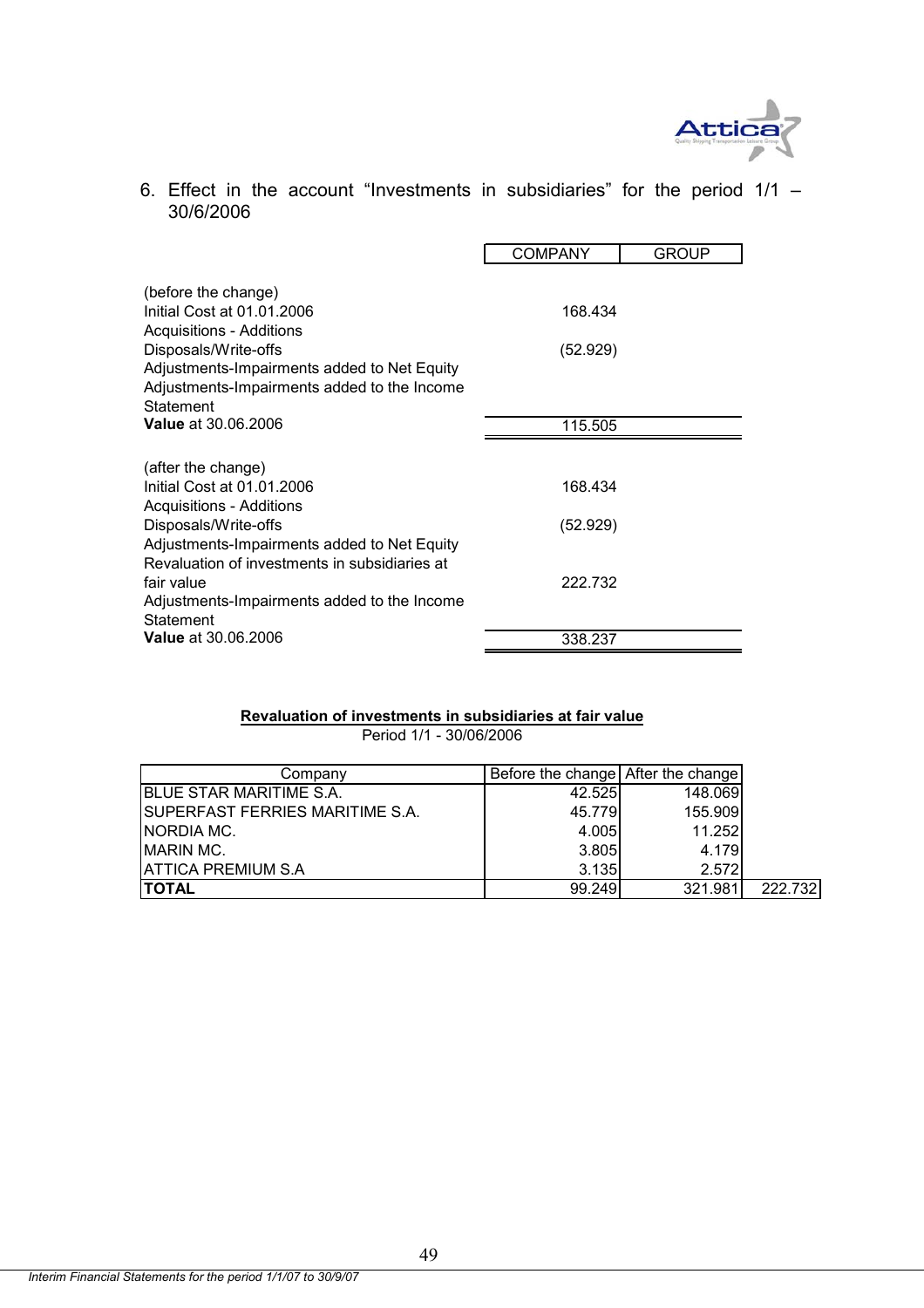

7. Effect in the account "Investments in subsidiaries" for the period  $1/1$  – 31/3/2006

|                                                                                                                                                                                                                         | <b>COMPANY</b> | <b>GROUP</b> |
|-------------------------------------------------------------------------------------------------------------------------------------------------------------------------------------------------------------------------|----------------|--------------|
| (before the change)<br>Initial Cost at 01.01.2006<br><b>Acquisitions - Additions</b><br>Disposals/Write-offs<br>Adjustments-Impairments added to Net Equity<br>Adjustments-Impairments added to the Income<br>Statement | 168.434        |              |
| <b>Value at 31.03.2006</b>                                                                                                                                                                                              | 168.434        |              |
| (after the change)<br>Initial Cost at 01.01.2006<br><b>Acquisitions - Additions</b><br>Disposals/Write-offs                                                                                                             | 168.434        |              |
| Adjustments-Impairments added to Net Equity<br>Revaluation of investments in subsidiaries at<br>fair value<br>Adjustments-Impairments added to the Income<br>Statement                                                  | 237.273        |              |
| <b>Value</b> at 31.03.2006                                                                                                                                                                                              | 405.706        |              |

#### **Revaluation of investments in subsidiaries at fair value**

Period 1/1 - 31/03/2006

| Company                                | Before the change After the change |         |         |
|----------------------------------------|------------------------------------|---------|---------|
| BLUE STAR MARITIME S.A.                | 42.525                             | 125.526 |         |
| <b>SUPERFAST FERRIES MARITIME S.A.</b> | 60.479                             | 203.943 |         |
| NORDIA MC.                             | 4.005                              | 13.217  |         |
| <b>IMARIN MC.</b>                      | 3.805                              | 5.964   |         |
| <b>ATTICA PREMIUM S.A</b>              | 3.135                              | 2.572   |         |
| <b>TOTAL</b>                           | 113.949                            | 351.222 | 237.273 |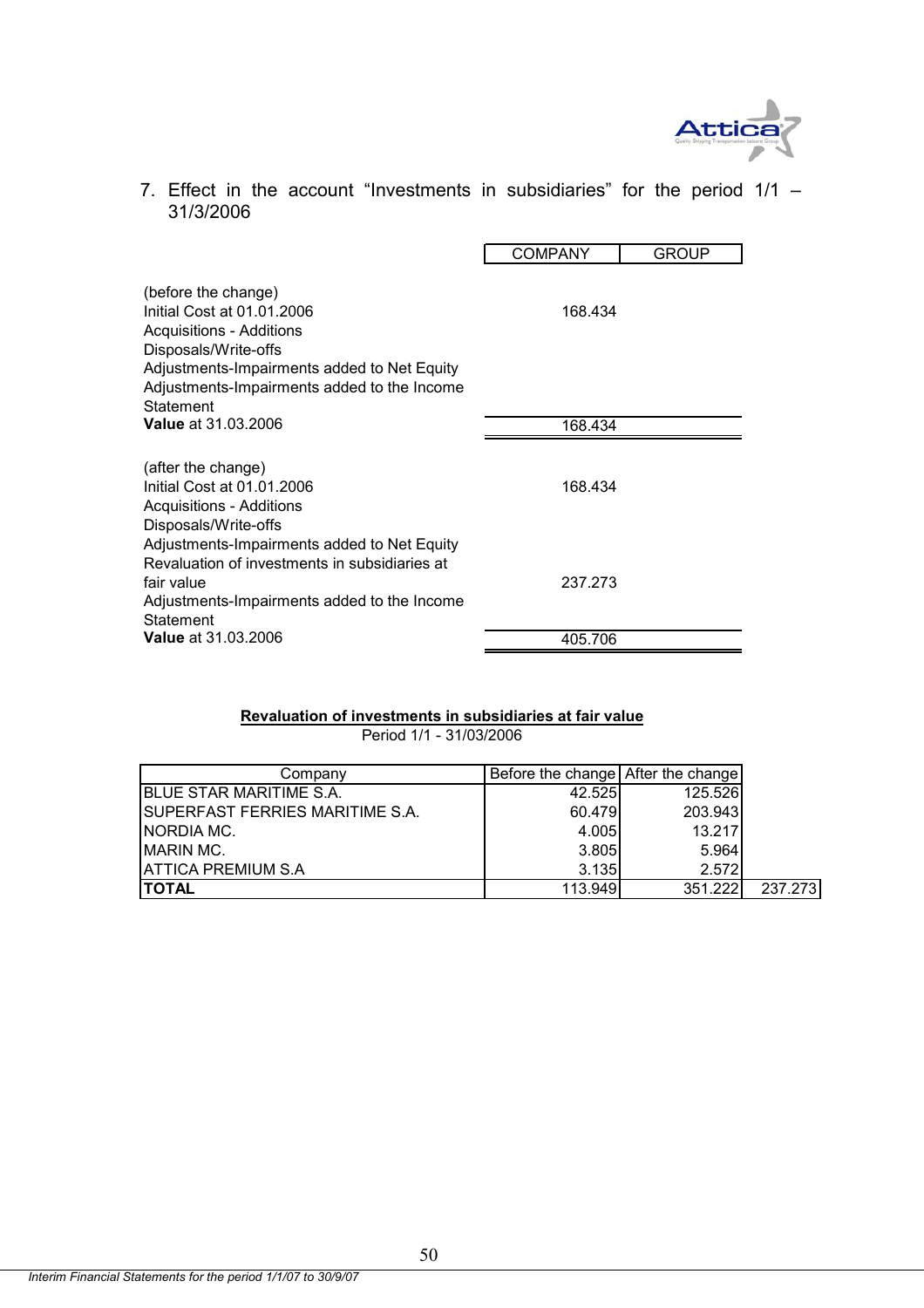

Effect of the change in accounting policy regarding net Equity

#### **1. Statement of Changes in Equity**

For the Period 1/1-30/9/2007

| <b>COMPANY</b>  |  |
|-----------------|--|
| rhang the chang |  |

| (before the change)                                       |         |         |           |          | Total        | Minority     |         |
|-----------------------------------------------------------|---------|---------|-----------|----------|--------------|--------------|---------|
|                                                           | Share   | Share   | Other     | Retained | shareholders | interests in | Total   |
|                                                           | Capital | Premium | Reserves  | Earnings | Equity       | subsidiaries | Equity  |
| Balance at 1 January 2007                                 | 62.504  | 194.340 | (149.944) | 21.738   | 128.638      |              | 128.638 |
| Changes in Equity for the Period 1/1-30/9/2007            |         |         | 9.588     | (28)     | 9.560        |              | 9.560   |
| Reclassified items                                        |         |         | 10.804    | (10.804) | 0            |              | 0       |
| Exchange differences on translating foreign<br>operations |         |         |           |          |              |              |         |
| Net Profit for the Period 1/1-30/9/2007                   |         |         |           | 60.783   | 60.783       |              | 60.783  |
| <b>Dividends</b>                                          |         |         |           | (8.334)  | (8.334)      |              | (8.334) |
| Balance at 30 September 2007                              | 62.504  | 194.340 | (129.551) | 63.354   | 190.647      |              | 190.647 |
| <b>COMPANY</b>                                            |         |         |           |          |              |              |         |
| (after the change)                                        |         |         |           |          | Total        | Minority     |         |
|                                                           | Share   | Share   | Other     | Retained | shareholders | interests in | Total   |
|                                                           | Capital | Premium | Reserves  | Earnings | Equity       | subsidiaries | Equity  |
| <b>Balance at 1 January 2007</b>                          | 62.504  | 194.340 | (149.944) | 21.738   | 128.638      |              | 128.638 |
| Reserves from revaluation of investments                  |         |         |           |          |              |              |         |
| in subsidiaries at fair value                             |         |         | 272.224   |          | 272.224      |              | 272.224 |
| New balance at 1 January 2007                             | 62.504  | 194.340 | 122.280   | 21.738   | 400.862      |              | 400.862 |
| Changes in Equity for the Period 1/1-30/9/2007            |         |         | 9.588     | (28)     | 9.560        |              | 9.560   |
| Reclassified items                                        |         |         | 10.804    | (10.804) | C            |              |         |
| Reserves from revaluation of investments                  |         |         |           |          |              |              |         |
| in subsidiaries at fair value                             |         |         | 12.110    |          | 12.110       |              | 12.110  |
| Exchange differences on translating foreign               |         |         |           |          |              |              |         |
| operations                                                |         |         |           |          |              |              |         |
| Net Profit for the Period 1/1-30/9/2007                   |         |         |           | 60.783   | 60.783       |              | 60.783  |
| <b>Dividends</b>                                          |         |         |           | (8.334)  | (8.334)      |              | (8.334) |
| Balance at 30 September 2007                              | 62.504  | 194.340 | 154.784   | 63.354   | 474.982      |              | 474.982 |

**Statement of changes in reserves from revaluation of investments in subsidiaries at fair value**

|                                         | Before the | After the |         |
|-----------------------------------------|------------|-----------|---------|
|                                         | changes    | changes   |         |
| <b>IBLUE STAR MARITIME S.A.</b>         | (143.508)  | 10.709    |         |
| <b>ISUPERFAST FERRIES MARITIME S.A.</b> |            | 121.435   |         |
| <b>NORDIA MC.</b>                       |            | 8.795     |         |
| <b>IMARIN MC.</b>                       |            | 255       |         |
| <b>JATTICA PREMIUM S.A.</b>             | (651)      | (1.019)   |         |
| ΙΤΟΤΑL                                  | (144.159)  | 140.176   | 284.335 |

For the Period 1/1-30/9/2007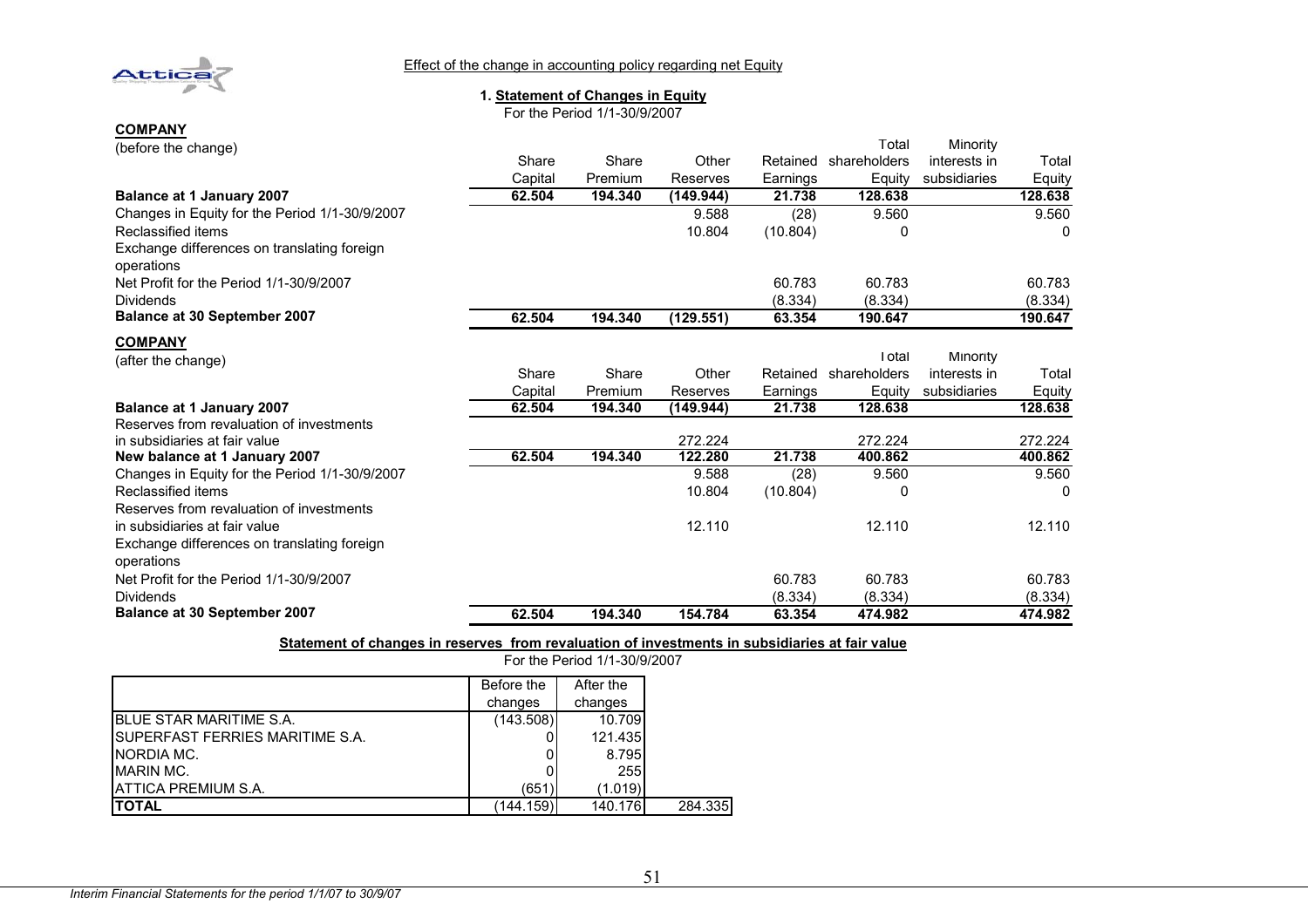**2. Statement of Changes in Equity**

For the Period 1/1-30/6/2007

**COMPANY** (before the change)

**Attica** 

| (before the change)                                       |         |         |           |          | Total        | Minority     |         |
|-----------------------------------------------------------|---------|---------|-----------|----------|--------------|--------------|---------|
|                                                           | Share   | Share   | Other     | Retained | shareholders | interests in | Total   |
|                                                           | Capital | Premium | Reserves  | Earnings | Equity       | subsidiaries | Equity  |
| <b>Balance at 1 January 2007</b>                          | 62.504  | 194.340 | (149.944) | 21.738   | 128.638      |              | 128.638 |
| Changes in Equity for the Period 1/1-30/6/2007            |         |         | 20.393    | (10.833) | 9.560        |              | 9.560   |
| Reclassified items                                        |         |         |           |          | 0            |              | 0       |
| Exchange differences on translating foreign<br>operations |         |         |           |          |              |              |         |
| Net Profit for the Period 1/1-30/6/2007                   |         |         |           | 55.639   | 55.639       |              | 55.639  |
| <b>Dividends</b>                                          |         |         |           | (8.334)  | (8.334)      |              | (8.334) |
| Balance at 30 June 2007                                   | 62.504  | 194.340 | (129.551) | 58.210   | 185.503      |              | 185.503 |
| <b>COMPANY</b>                                            |         |         |           |          |              |              |         |
| (after the change)                                        |         |         |           |          | Total        | Minority     |         |
|                                                           | Share   | Share   | Other     | Retained | shareholders | interests in | Total   |
|                                                           | Capital | Premium | Reserves  | Earnings | Equity       | subsidiaries | Equity  |
| <b>Balance at 1 January 2007</b>                          | 62.504  | 194.340 | (149.944) | 21.738   | 128.638      |              | 128.638 |
| Reserves from revaluation of investments                  |         |         |           |          |              |              |         |
| in subsidiaries at fair value                             |         |         | 272.224   |          | 272.224      |              | 272.224 |
| New balance at 1 January 2007                             | 62.504  | 194.340 | 122.280   | 21.738   | 400.862      |              | 400.862 |
| Changes in Equity for the Period 1/1-30/6/2007            |         |         | 20.393    | (10.833) | 9.560        |              | 9.560   |
| Reclassified items                                        |         |         | 10.804    | (10.804) | 0            |              | 0       |
| Reserves from revaluation of investments                  |         |         |           |          |              |              |         |
| in subsidiaries at fair value                             |         |         | 56.032    |          | 56.032       |              | 56.032  |
| Exchange differences on translating foreign               |         |         |           |          |              |              |         |
| operations                                                |         |         |           |          |              |              |         |
| Net Profit for the Period 1/1-30/6/2007                   |         |         |           | 55.639   | 55.639       |              | 55.639  |
| <b>Dividends</b>                                          |         |         |           | (8.334)  | (8.334)      |              | (8.334) |
| Balance at 30 June 2007                                   | 62.504  | 194.340 | 209.510   | 47.405   | 513.760      |              | 513.760 |

**Statement of changes in reserves from revaluation of investments in subsidiaries at fair value**

|                                         | Before the | After the |         |
|-----------------------------------------|------------|-----------|---------|
|                                         | changes    | changes   |         |
| <b>IBLUE STAR MARITIME S.A.</b>         | (143.508)  | 29.154    |         |
| <b>ISUPERFAST FERRIES MARITIME S.A.</b> |            | 144.179   |         |
| INORDIA MC.                             | 0          | 11.666    |         |
| MARIN MC.                               |            | (4)       |         |
| <b>IATTICA PREMIUM S.A.</b>             | (651)      | (898)     |         |
| <b>ITOTAL</b>                           | (144.159)  | 184.097   | 328.256 |

For the Period 1/1-30/6/2007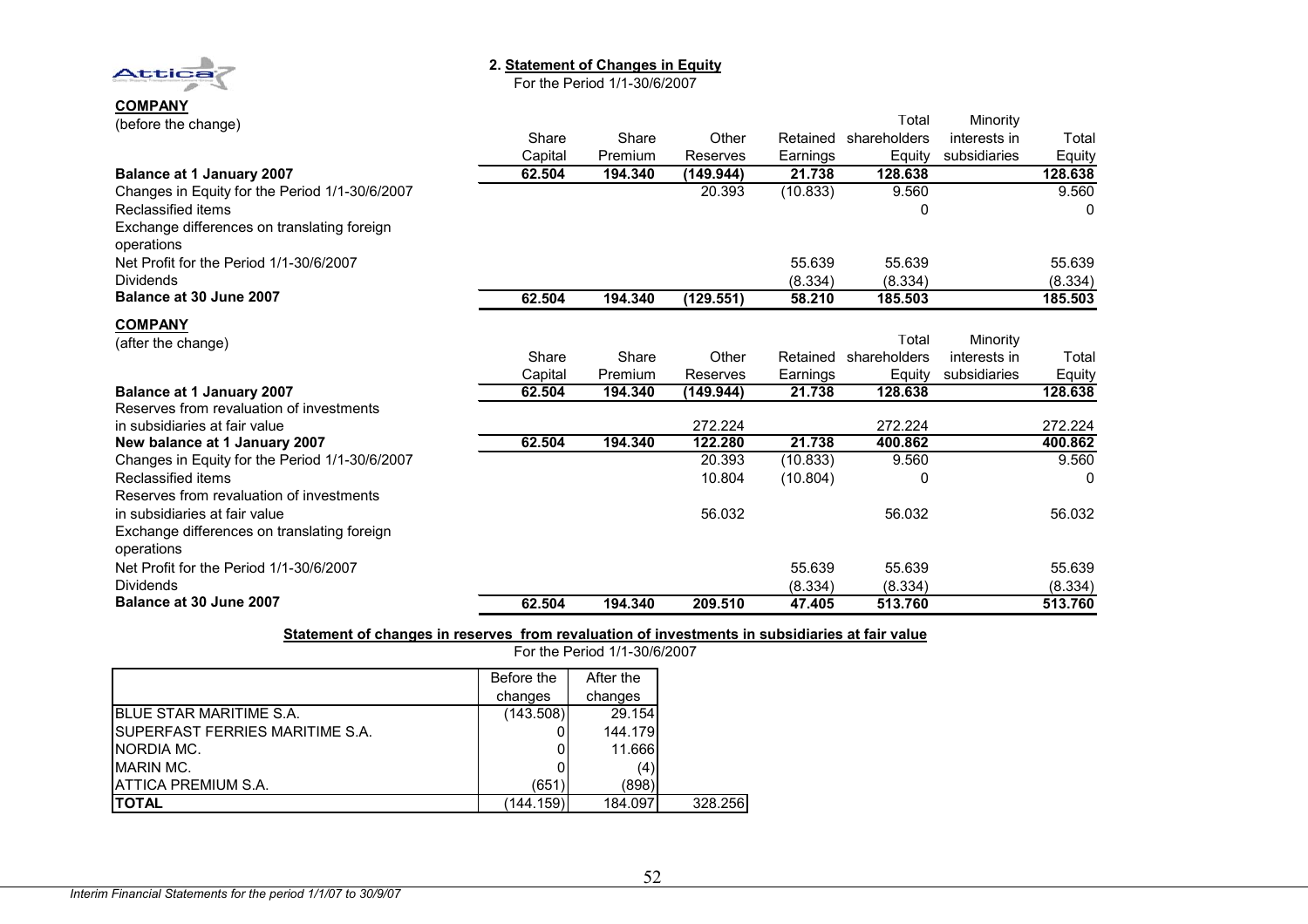

# **COMPANY**

#### **3. Statement of Changes in Equity**

For the Period 1/1-31/3/2007

| (before the change)                            |         |         |           |          | Fair value            | Total        | Minority     |         |
|------------------------------------------------|---------|---------|-----------|----------|-----------------------|--------------|--------------|---------|
|                                                | Share   | Share   | Other     | Retained | reserves              | shareholders | interests in | Total   |
|                                                | Capital | Premium | Reserves  |          | Earnings from hedging | Equity       | subsidiaries | Equity  |
| <b>Balance at 1 January 2007</b>               | 62.504  | 194.340 | (149.944) | 21.738   | 0                     | 128.638      |              | 128.638 |
| Changes in Equity for the Period 1/1-31/3/2007 |         |         | 9.589     |          | 410                   | 9.998        |              | 9.998   |
| Reclassified items                             |         |         |           |          |                       | C            |              | 0       |
| Net Profit for the Period 1/1-31/3/2007        |         |         |           | 29.165   |                       | 29.165       |              | 29.165  |
| <b>Dividends</b>                               |         |         |           |          |                       |              |              |         |
| Balance at 31 March 2007                       | 62.504  | 194.340 | (140.355) | 50.903   | 410                   | 167.801      |              | 167.801 |
| <b>COMPANY</b>                                 |         |         |           |          |                       |              |              |         |
| (after the change)                             |         |         |           |          | Fair value            | Total        | Minority     |         |
|                                                | Share   | Share   | Other     | Retained | reserves              | shareholders | interests in | Total   |
|                                                | Capital | Premium | Reserves  |          | Earnings from hedging | Equity       | subsidiaries | Equity  |
| <b>Balance at 1 January 2007</b>               | 62.504  | 194.340 | (149.944) | 21.738   | 0                     | 128.638      |              | 128.638 |
| Reserves from revaluation of investments       |         |         |           |          |                       |              |              |         |
| in subsidiaries at fair value                  |         |         | 272.224   |          |                       | 272.224      |              | 272.224 |
| New balance at 1 January 2007                  | 62.504  | 194.340 | 122.281   | 21.738   |                       | 400.863      |              | 400.862 |
| Changes in Equity for the Period 1/1-31/3/2007 |         |         | 9.589     |          | 410                   | 9.998        |              | 9.998   |
| Reclassified items                             |         |         |           |          |                       | 0            |              | 0       |
| Reserves from revaluation of investments       |         |         |           |          |                       |              |              |         |
| in subsidiaries at fair value                  |         |         | (4.160)   |          |                       | (4.160)      |              | (4.160) |
| Net Profit for the Period 1/1-31/3/2007        |         |         |           | 29.165   |                       | 29.165       |              | 29.165  |
| <b>Dividends</b>                               |         |         |           |          |                       |              |              |         |
| <b>Balance at 31 March 2007</b>                | 62.504  | 194.340 | 127.709   | 50.903   | 410                   | 435.866      |              | 435.866 |

#### **Statement of changes in reserves from revaluation of investments in subsidiaries at fair value**

Before the changes After the changes BLUE STAR MARITIME S.A. (143.508) (12.859)<br>SUPERFAST FERRIES MARITIME S.A. (143.508) (124.329 SUPERFAST FERRIES MARITIME S.A. 0 124.329NORDIA MC.  $\qquad \qquad$  0 12.405 MARIN MC. 0 726|ATTICA PREMIUM S.A. (696)| (696)| (696)| (696)| **TOTAL** $(144.159)$  123.905 268.064

For the Period 1/1-30/3/2007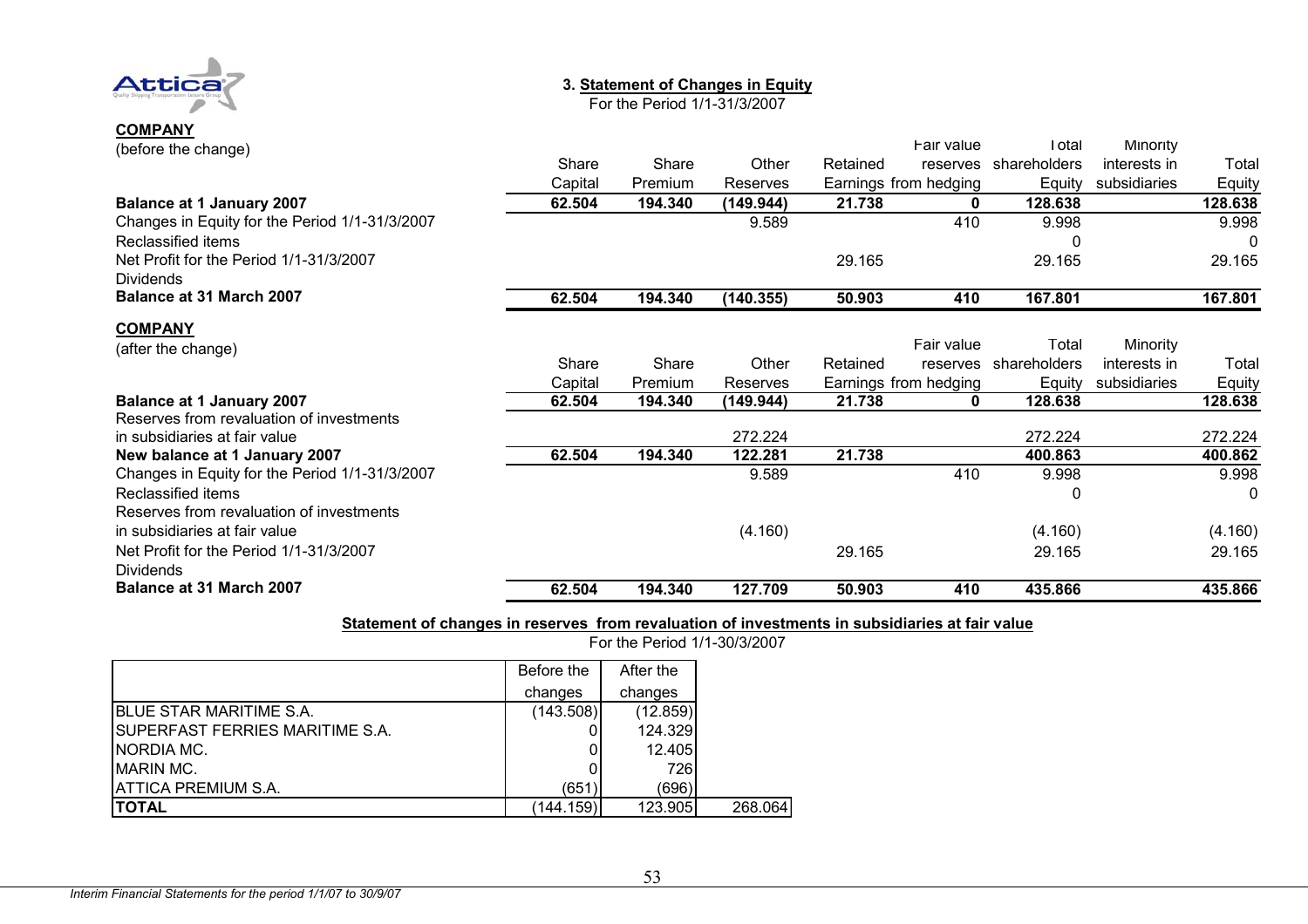

## **4. Statement of Changes in Equity**

For the Period 1/1-31/12/2006

| <b>COMPANY</b>      |  |
|---------------------|--|
| (before the change) |  |

| (before the change)                             |          |          |           |          | Total        | Minority     |          |
|-------------------------------------------------|----------|----------|-----------|----------|--------------|--------------|----------|
|                                                 | Share    | Share    | Other     | Retained | shareholders | interests in | Total    |
|                                                 | Capital  | Premium  | Reserves  | Earnings | Equity       | subsidiaries | Equity   |
| <b>Balance at 1 January 2006</b>                | 93.756   | 225.936  | (150.623) | 10.919   | 179.988      |              | 179.988  |
| Increase of Share Capital                       | 31.252   |          |           |          | 31.252       |              | 31.252   |
| Decrease of Share Capital                       | (62.504) | (31.252) |           |          | (93.756)     |              | (93.756) |
| Expenses related to share capital increase      |          | (344)    |           |          | (344)        |              | (344)    |
| Changes in Equity for the Period 1/1-31/12/2006 |          |          | 234       |          | 234          |              | 234      |
| Net Profit for the Period 1/1-31/12/2006        |          |          | 445       | 19.153   | 19.598       |              | 19.598   |
| <b>Dividends</b>                                |          |          |           | (8.334)  | (8.334)      |              | (8.334)  |
| <b>Balance at 31 December 2006</b>              | 62.504   | 194.340  | (149.944) | 21.738   | 128.638      |              | 128.638  |
| <b>COMPANY</b>                                  |          |          |           |          |              |              |          |
| (after the change)                              |          |          |           |          | Total        | Minority     |          |
|                                                 | Share    | Share    | Other     | Retained | shareholders | interests in | Total    |
|                                                 | Capital  | Premium  | Reserves  | Earnings | Equity       | subsidiaries | Equity   |
| <b>Balance at 1 January 2006</b>                | 93.756   | 225.936  | (150.623) | 10.919   | 179.988      |              | 179.988  |
| Increase of Share Capital                       | 31.252   |          |           |          | 31.252       |              | 31.252   |
| Decrease of Share Capital                       | (62.504) | (31.252) |           |          | (93.756)     |              | (93.756) |
| Expenses related to share capital increase      |          | (344)    |           |          | (344)        |              | (344)    |
| Changes in Equity for the Period 1/1-31/12/2006 |          |          | 234       |          | 234          |              | 234      |
| Reserves from revaluation of investments        |          |          |           |          |              |              |          |
| in subsidiaries at fair value                   |          |          | 272.224   |          | 272.224      |              | 272.224  |
| Net Profit for the Period 1/1-31/12/2006        |          |          | 445       | 19.153   | 19.598       |              | 19.598   |
| <b>Dividends</b>                                |          |          |           | (8.334)  | (8.334)      |              | (8.334)  |
| <b>Balance at 31 December 2006</b>              | 62.504   | 194.340  | 122.281   | 21.738   | 400.863      |              | 400.863  |

#### **Statement of changes in reserves from revaluation of investments in subsidiaries at fair value**

|                                         | Before the | After the |
|-----------------------------------------|------------|-----------|
|                                         | changes    | changes   |
| <b>BLUE STAR MARITIME S.A.</b>          | (143.508)  | (27.205)  |
| <b>ISUPERFAST FERRIES MARITIME S.A.</b> |            | 150.164   |
| NORDIA MC.                              |            | 6.628     |
| <b>IMARIN MC.</b>                       |            | (303)     |
| <b>ATTICA PREMIUM S.A.</b>              | (651)      | (1.219)   |
| <b>TOTAL</b>                            | (144.159)  | 128.065   |

For the Period 1/1-31/12/2006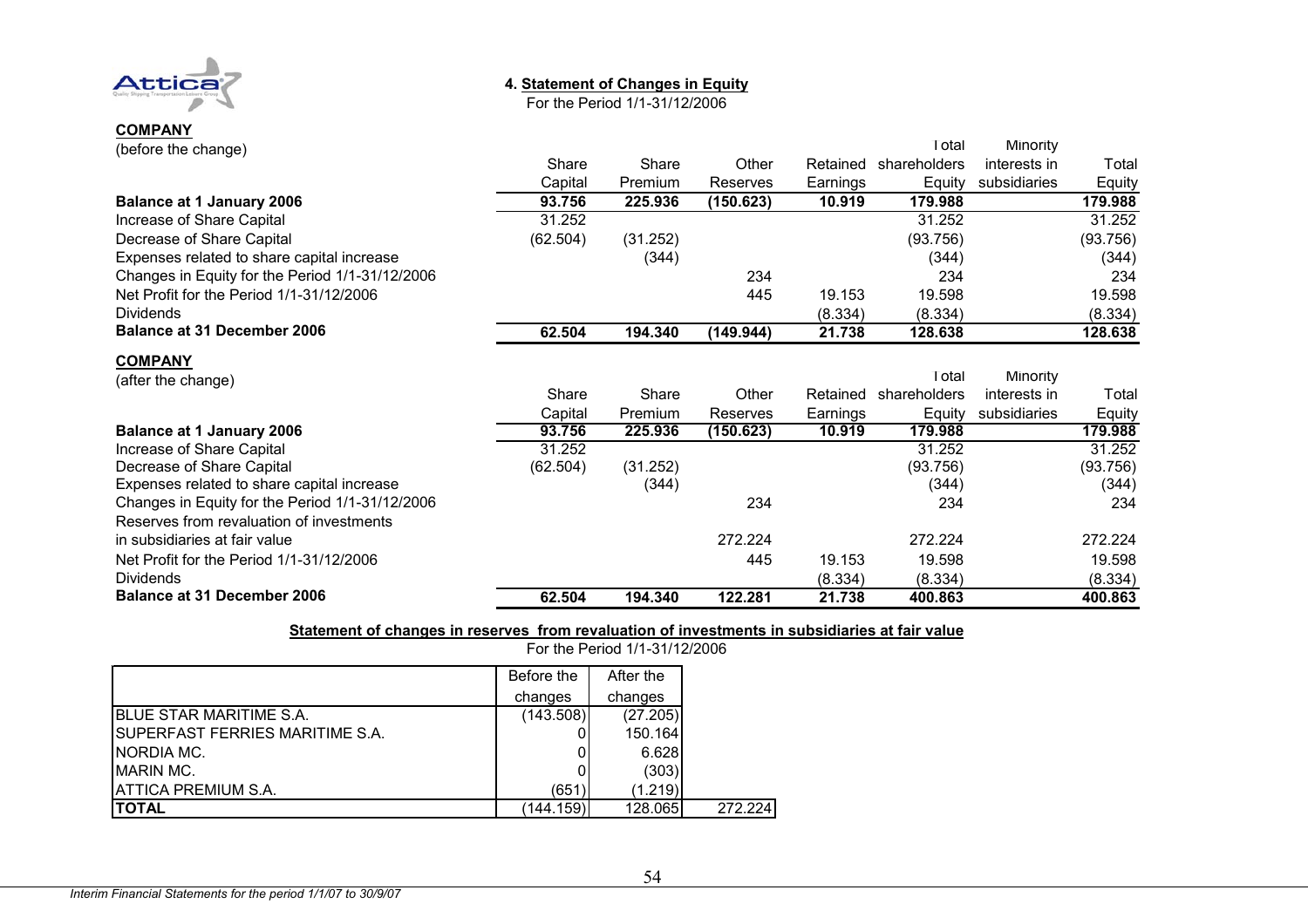

**COMPANY**

#### **5. Statement of Changes in Equity**

For the Period 1/1-30/9/2006

| (before the change)                        |          |          |           |          | Total        | Minority     |          |
|--------------------------------------------|----------|----------|-----------|----------|--------------|--------------|----------|
|                                            | Share    | Share    | Other     | Retained | shareholders | interests in | Total    |
|                                            | Capital  | Premium  | Reserves  | Earnings | Equity       | subsidiaries | Equity   |
| <b>Balance at 1 January 2006</b>           | 93.756   | 225.936  | (150.623) | 10.919   | 179.988      |              | 179.988  |
| Increase of Share Capital                  | 31.252   |          |           |          | 31.252       |              | 31.252   |
| Decrease of Share Capital                  | (62.504) | (31.252) |           |          | (93.756)     |              | (93.756) |
| Expenses related to share capital increase |          | (344)    |           |          | (344)        |              | (344)    |
| Net Profit for the Period 1/1-30/9/2006    |          |          |           | 22.084   | 22.084       |              | 22.084   |
| <b>Dividends</b>                           |          |          |           | (8.334)  | (8.334)      |              | (8.334)  |
| <b>Balance at 30 September 2006</b>        | 62.504   | 194.340  | (150.623) | 24.669   | 130.890      |              | 130.890  |
| <b>COMPANY</b>                             |          |          |           |          |              |              |          |
| (after the change)                         |          |          |           |          | I otal       | Minority     |          |
|                                            | Share    | Share    | Other     | Retained | shareholders | interests in | Total    |
|                                            | Capital  | Premium  | Reserves  | Earnings | Equity       | subsidiaries | Equity   |
| <b>Balance at 1 January 2006</b>           | 93.756   | 225.936  | (150.623) | 10.919   | 179.988      |              | 179.988  |
| Increase of Share Capital                  | 31.252   |          |           |          | 31.252       |              | 31.252   |
| Decrease of Share Capital                  | (62.504) | (31.252) |           |          | (93.756)     |              | (93.756) |
| Expenses related to share capital increase |          | (344)    |           |          | (344)        |              | (344)    |
| Reserves from revaluation of investments   |          |          |           |          |              |              |          |
| in subsidiaries at fair value              |          |          | 243.646   |          | 243.646      |              | 243.646  |
| Net Profit for the Period 1/1-30/9/2006    |          |          |           | 22.084   | 22.084       |              | 22.084   |
| <b>Dividends</b>                           |          |          |           | (8.334)  | (8.334)      |              | (8.334)  |
| <b>Balance at 30 September 2006</b>        | 62.504   | 194.340  | 93.023    | 24.669   | 374.536      |              | 374.536  |

#### **Statement of changes in reserves from revaluation of investments in subsidiaries at fair value**

For the Period 1/1-30/9/2006

|                                  | Before the | After the |         |
|----------------------------------|------------|-----------|---------|
|                                  | changes    | changes   |         |
| <b>BLUE STAR MARITIME S.A.</b>   | (143.508)  | (21.057)  |         |
| ISUPERFAST FERRIES MARITIME S.A. |            | 115.826   |         |
| INORDIA MC.                      |            | 6.435     |         |
| <b>IMARIN MC.</b>                |            | (567      |         |
| <b>ATTICA PREMIUM S.A.</b>       | (738)      | (1.238)   |         |
| ITOTAL                           | (144.246)  | 99.400    | 243.646 |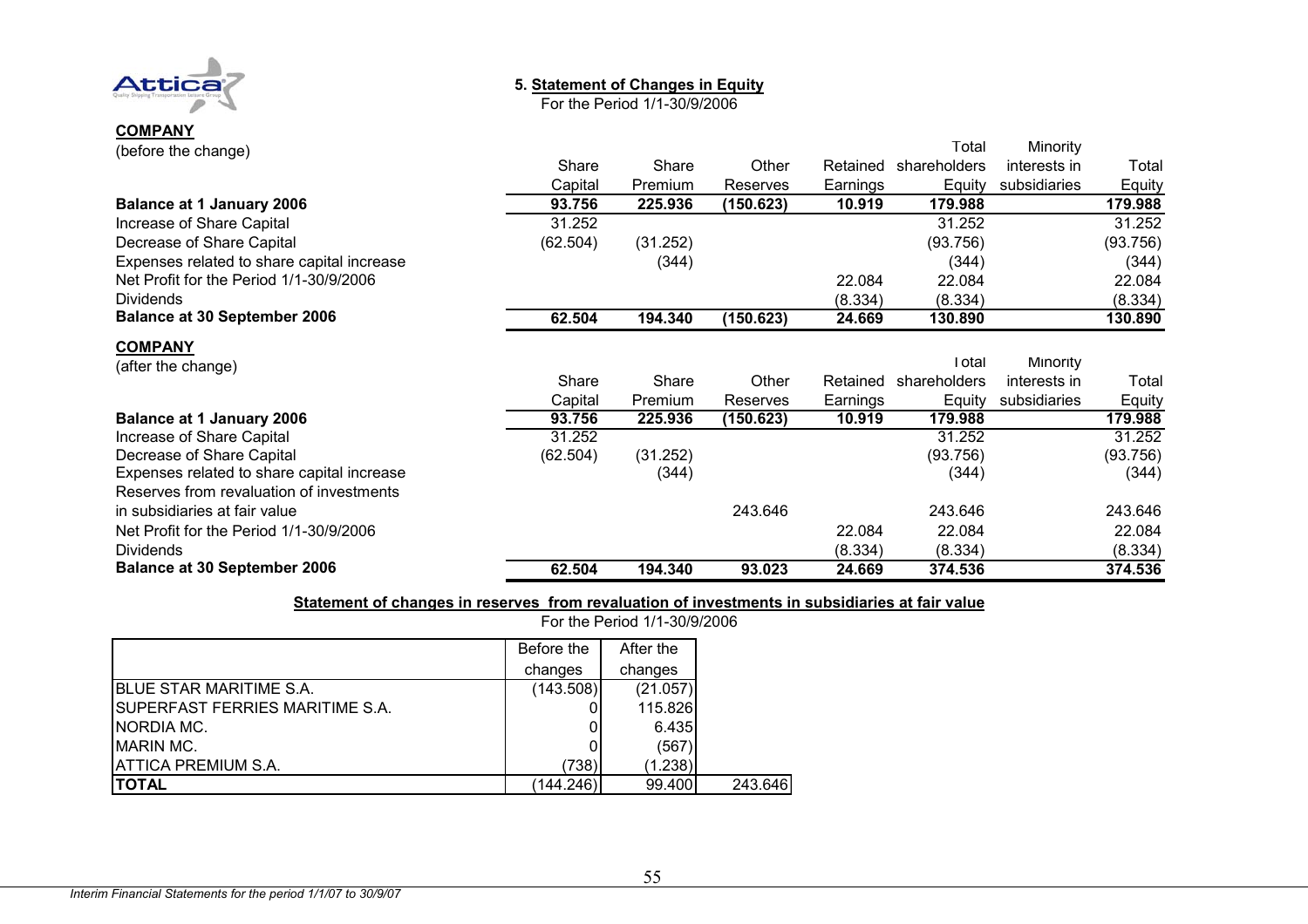

**COMPANY**

### **6. Statement of Changes in Equity**

For the Period 1/1-30/6/2006

| (before the change)                        |          |          |           |          | Total        | Minority        |          |
|--------------------------------------------|----------|----------|-----------|----------|--------------|-----------------|----------|
|                                            | Share    | Share    | Other     | Retained | shareholders | interests in    | Total    |
|                                            | Capital  | Premium  | Reserves  | Earnings | Equity       | subsidiaries    | Equity   |
| <b>Balance at 1 January 2006</b>           | 93.756   | 225.936  | (150.623) | 10.919   | 179.988      |                 | 179.988  |
| Increase of Share Capital                  | 31.252   |          |           |          | 31.252       |                 | 31.252   |
| Decrease of Share Capital                  | (62.504) | (31.252) |           |          | (93.756)     |                 | (93.756) |
| Expenses related to share capital increase |          | (344)    |           |          | (344)        |                 | (344)    |
| Net Profit for the Period 1/1-30/6/2006    |          |          |           | 22.702   | 22.702       |                 | 22.702   |
| <b>Dividends</b>                           |          |          |           | (8.334)  | (8.334)      |                 | (8.334)  |
| Balance at 30 June 2006                    | 62.504   | 194.340  | (150.623) | 25.287   | 131.508      |                 | 131.508  |
| <b>COMPANY</b>                             |          |          |           |          |              |                 |          |
| (after the change)                         |          |          |           |          | Total        | <b>Minority</b> |          |
|                                            | Share    | Share    | Other     | Retained | shareholders | interests in    | Total    |
|                                            | Capital  | Premium  | Reserves  | Earnings | Equity       | subsidiaries    | Equity   |
| <b>Balance at 1 January 2006</b>           | 93.756   | 225.936  | (150.623) | 10.919   | 179.988      |                 | 179.988  |
| Increase of Share Capital                  | 31.252   |          |           |          | 31.252       |                 | 31.252   |
| Decrease of Share Capital                  | (62.504) | (31.252) |           |          | (93.756)     |                 | (93.756) |
| Expenses related to share capital increase |          | (344)    |           |          | (344)        |                 | (344)    |
| Reserves from revaluation of investments   |          |          |           |          |              |                 |          |
| in subsidiaries at fair value              |          |          | 222.732   |          | 222.732      |                 | 222.732  |
| Net Profit for the Period 1/1-30/6/2006    |          |          |           | 22.702   | 22.702       |                 | 22.702   |
| <b>Dividends</b>                           |          |          |           | (8.334)  | (8.334)      |                 | (8.334)  |
| Balance at 30 June 2006                    | 62.504   | 194.340  | 72.109    | 25.287   | 354.240      |                 | 354.240  |

**Statement of changes in reserves from revaluation of investments in subsidiaries at fair value**

For the Period 1/1-30/6/2006

|                                         | Before the | After the |
|-----------------------------------------|------------|-----------|
|                                         | changes    | changes   |
| IBLUE STAR MARITIME S.A.                | (143.508)  | (37.964)  |
| <b>ISUPERFAST FERRIES MARITIME S.A.</b> |            | 110.130   |
| INORDIA MC.                             |            | 7.247     |
| <b>MARIN MC.</b>                        |            | 374       |
| <b>ATTICA PREMIUM S.A.</b>              | (738)      | (1.301)   |
| <b>ITOTAL</b>                           | (144.246)  | 78.486    |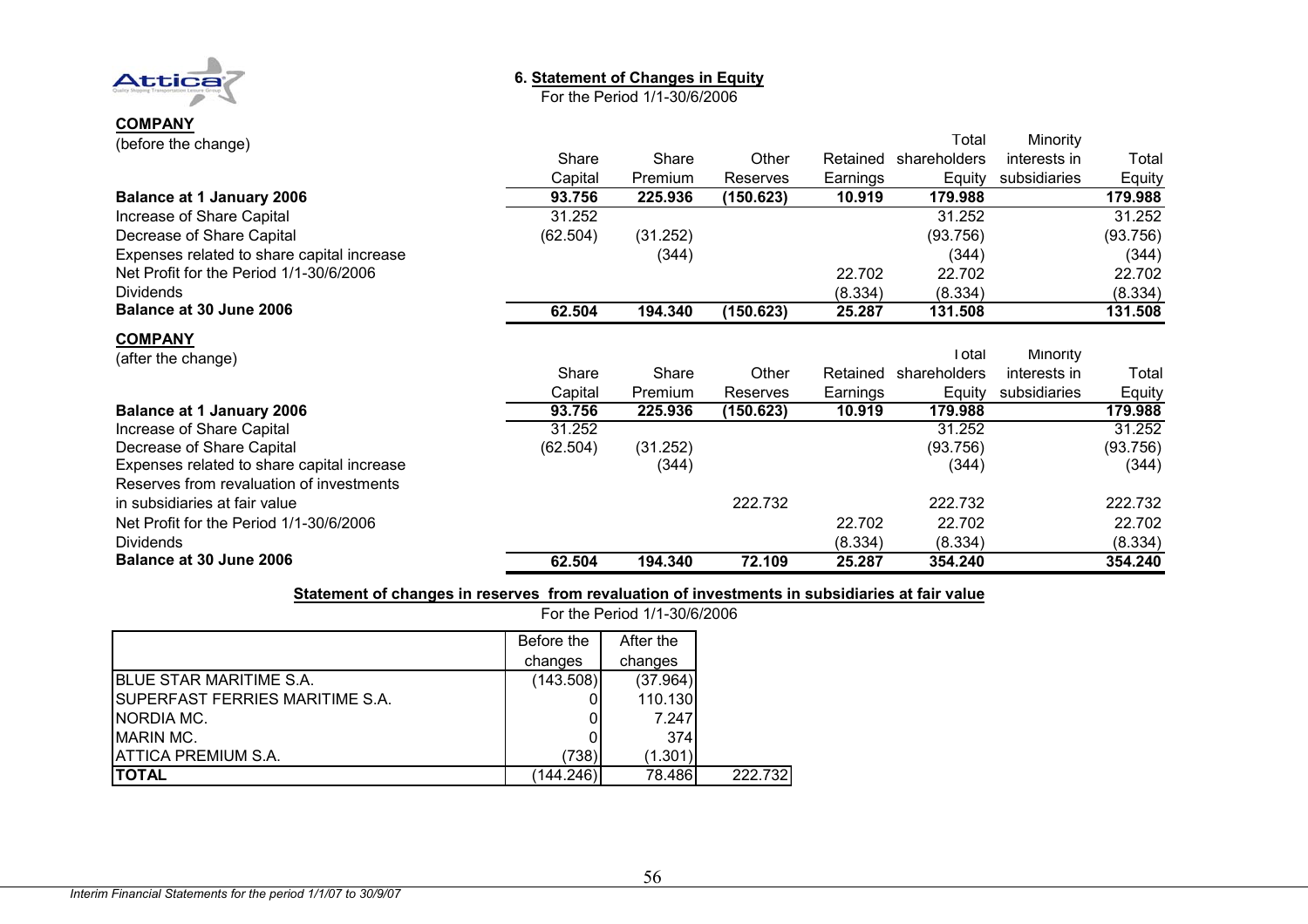

#### **7. Statement of Changes in Equity**

For the Period 1/1-31/3/2006

# **COMPANY** (before the change)

| (before the change)                            |         |         |           |          | I otal       | Minority     |         |
|------------------------------------------------|---------|---------|-----------|----------|--------------|--------------|---------|
|                                                | Share   | Share   | Other     | Retained | shareholders | interests in | Total   |
|                                                | Capital | Premium | Reserves  | Earnings | Equity       | subsidiaries | Equity  |
| <b>Balance at 1 January 2006</b>               | 93.756  | 225,936 | (150.643) | 10.939   | 179.988      |              | 179.988 |
| Changes in Equity for the Period 1/1-31/3/2006 |         |         |           |          |              |              |         |
| Net Profit for the Period 1/1-31/3/2006        |         |         |           | 6.049    | 6.049        |              | 6.049   |
| <b>Dividends</b>                               |         |         |           |          |              |              |         |
| Balance at 31 March 2006                       | 93.756  | 225.936 | (150.643) | 16.988   | 186.037      |              | 186.037 |
| <b>COMPANY</b>                                 |         |         |           |          |              |              |         |
| (after the change)                             |         |         |           |          | Total        | Minority     |         |
|                                                | Share   | Share   | Other     | Retained | shareholders | interests in | Total   |
|                                                | Capital | Premium | Reserves  | Earnings | Equity       | subsidiaries | Equity  |
| <b>Balance at 1 January 2006</b>               | 93.756  | 225.936 | (150.643) | 10.939   | 179.988      |              | 179.988 |
| Changes in Equity for the Period 1/1-31/3/2006 |         |         |           |          |              |              |         |
| Reserves from revaluation of investments       |         |         |           |          |              |              |         |
| in subsidiaries at fair value                  |         |         | 237.273   |          | 237.273      |              | 237.273 |
| Net Profit for the Period 1/1-31/3/2006        |         |         |           | 6.049    | 6.049        |              | 6.049   |
| <b>Dividends</b>                               |         |         |           |          |              |              |         |
| <b>Balance at 31 March 2006</b>                | 93.756  | 225.936 | 86,630    | 16.988   | 423.310      |              | 423.310 |

#### **Statement of changes in reserves from revaluation of investments in subsidiaries at fair value**

|                                  | <u>I UI LIIG I GILUU I<i>I</i> I-9 I<i>I</i> 9/2000</u> |           |         |  |  |
|----------------------------------|---------------------------------------------------------|-----------|---------|--|--|
|                                  | Before the                                              | After the |         |  |  |
|                                  | changes                                                 | changes   |         |  |  |
| IBLUE STAR MARITIME S.A.         | (143.508)                                               | (60.508)  |         |  |  |
| ISUPERFAST FERRIES MARITIME S.A. |                                                         | 143.464   |         |  |  |
| INORDIA MC.                      |                                                         | 9.212     |         |  |  |
| <b>IMARIN MC.</b>                |                                                         | 2.159     |         |  |  |
| IATTICA PREMIUM S.A.             | (738)                                                   | (1.301)   |         |  |  |
| <b>ITOTAL</b>                    | (144.246)                                               | 93.027    | 237.273 |  |  |

For the Period 1/1-31/3/2006